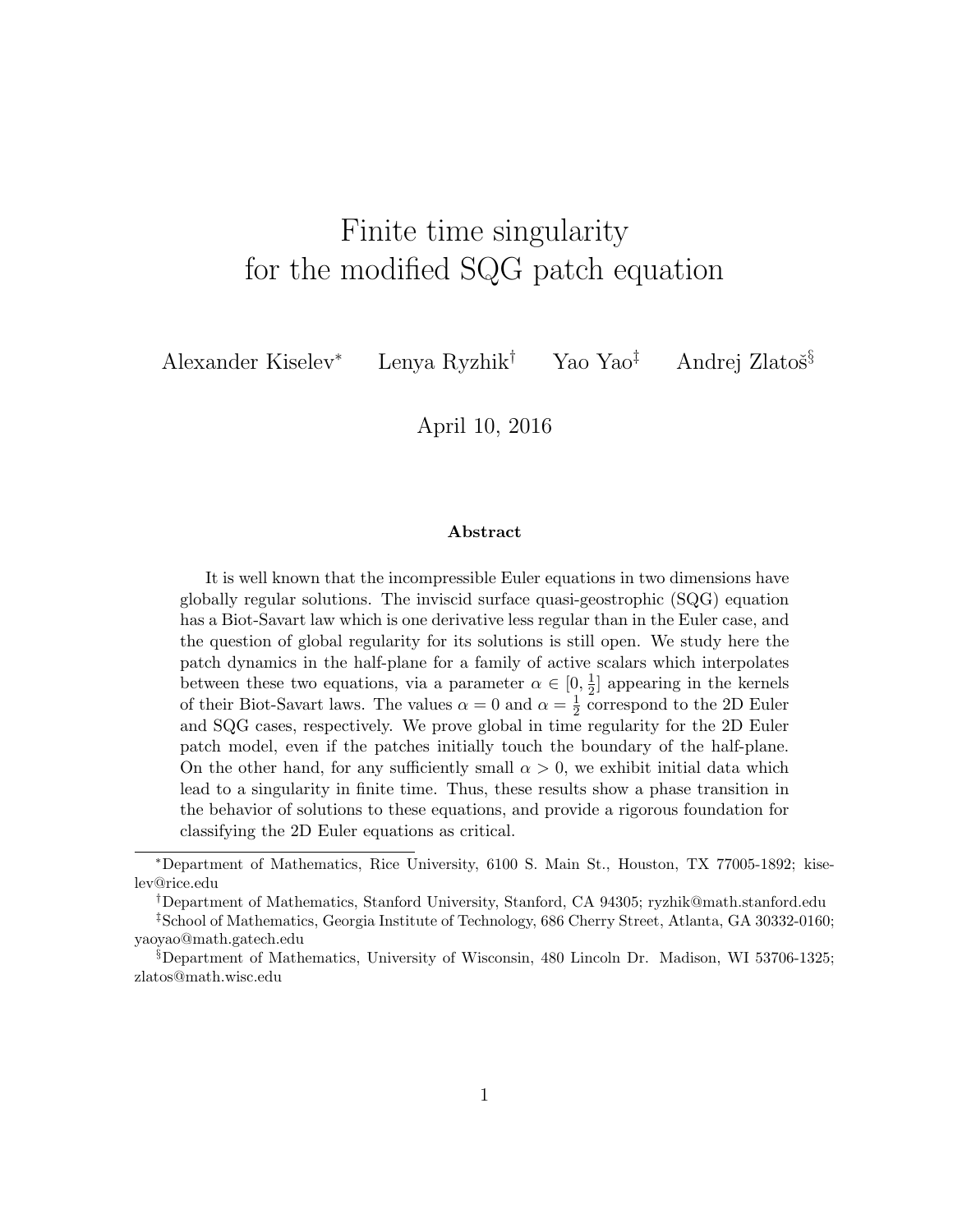# 1 Introduction

The question of global regularity of solutions is still open for many fundamental equations of fluid dynamics. In the case of the three dimensional Navier-Stokes and Euler equations, it remains one of the central open problems of classical mathematical physics and partial differential equations. Much more is known in two dimensions, though the picture is far from complete even in that case. Global regularity of solutions to the 2D incompressible Euler equations in smooth domains has been known since the works of Wolibner [51] and Hölder  $[29]$ . However, even in 2D the estimates necessary for the Euler global regularity barely close, and the best upper bound on the growth of derivatives is double exponential in time. Recently, Kiselev and Sverák showed that this upper bound is sharp by constructing an example of a solution to the 2D Euler equations on a disk whose gradient indeed grows double exponentially in time [35]. Exponential growth on a domain without a boundary (the torus  $\mathbb{T}^2$ ) was recently shown to be possible by Zlatoš [56]. Some earlier examples of unbounded growth are due to Yudovich  $[31, 54]$ , Nadirashvili [43], and Denisov [18,19]. In a certain sense that will be made precise below, the 2D Euler equations may be regarded as critical, even though we are not aware of a simple scaling argument for such a classification.

#### The SQG and modified SQG equations

As opposed to the 2D Euler equations, the global regularity vs finite time singularity question has not been resolved for the two-dimensional surface quasi-geostrophic (SQG) equation, which appears in atmospheric science models (and shares many of its features with the 3D Euler equation — see, e.g.,  $[10, 40, 48]$ . The SQG equation is given by

$$
\partial_t \omega + (u \cdot \nabla)\omega = 0,\tag{1.1}
$$

with  $\omega(\cdot, 0) = \omega_0$  and the Biot-Savart law for the velocity

$$
u := \nabla^{\perp}(-\Delta)^{-1/2}\omega,
$$

where  $\nabla^{\perp} := (\partial_{x_2}, -\partial_{x_1})$ . Equation (1.1) has the same form as the 2D Euler equations in the vorticity formulation, but the latter has the more regular (by one derivative) Biot-Savart law

$$
u := \nabla^{\perp}(-\Delta)^{-1}\omega.
$$

The SQG equation is usually considered on either  $\mathbb{R}^2$  or  $\mathbb{T}^2$ , and the fractional Laplacian can be defined via the Fourier transform. The equation appears, for instance, in the book [44] by Pedlosky and was first rigorously studied in the work of Constantin, Majda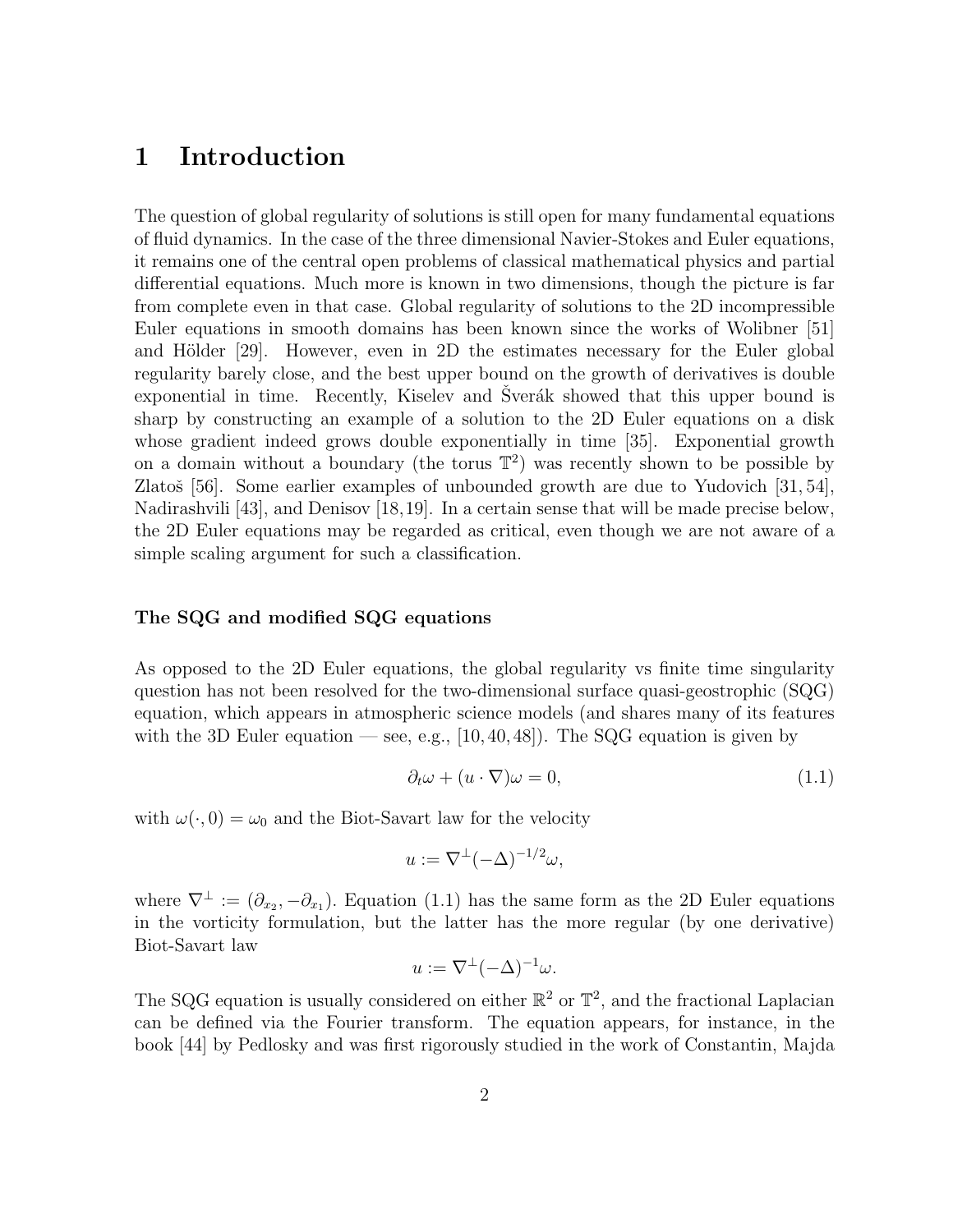and Tabak [10] where, in particular, a closing saddle scenario for a finite time singularity has been suggested. This scenario and some other related ones have been ruled out in the later works of Córdoba [14] and Córdoba and Fefferman [15]. Also, existence of global weak solutions was proved by Resnick [47].

We should mention that a lot of work has focused on the SQG equation and related active scalars with a fractional dissipation term of the form  $-(-\Delta)^{\beta}\omega$  on the right-hand side of (1.1). Global regularity for the critical viscous SQG equation, with  $\beta = \frac{1}{2}$  $\frac{1}{2}$ , was proved independently by Caffarelli and Vasseur [3], and by Kiselev, Nazarov, and Volberg [34] (see also the subsequent works [11,12,33] for alternative proofs). The global regularity proof is standard for  $\beta \in (\frac{1}{2})$  $(\frac{1}{2}, 1]$  (see e.g. [30]), while in the super-critical case  $\beta < \frac{1}{2}$  the question of global regularity vs finite time blow-up remains open. The best available result in this direction is global regularity for the logarithmically supercritical SQG equation by Dabkowski, Kiselev, Silvestre, and Vicol [17].

A natural family of active scalars which interpolates between the 2D Euler and SQG equations is given by (1.1) with the Biot-Savart law

$$
u := \nabla^{\perp} (-\Delta)^{-1+\alpha} \omega.
$$

This family has been called modified or generalized SQG equations in the literature (see, e.g., Constantin et al [9], or Pierrehumbert et al [45] and Smith et al [49] for geophysical literature references). The cases  $\alpha = 0$  and  $\alpha = \frac{1}{2}$  $\frac{1}{2}$  correspond to the 2D Euler and SQG equations, respectively. The question of global regularity of the solutions with smooth initial data has been open for all  $\alpha > 0$ , that is, for any of these models which are more singular than the 2D Euler equations. Ironically, even though the SQG and the modified SQG equations are more singular than the 2D Euler equations, no examples of solutions with unbounded growth of derivatives in time are known. The best result in this direction is arbitrary bounded growth of high Sobolev norms on finite time intervals by Kiselev and Nazarov [32]. The reason is that due to nonlinearity and nonlocality of active scalars, it is difficult to control the solutions at large times, and this task gets harder as the Biot-Savart law becomes more singular. This issue will be evident in the present paper as well.

#### Vortex patches

While the above discussion concerns active scalars with sufficiently smooth initial data, an important class of solutions to these equations are vortex patches

$$
\omega(x,t) = \sum_{k} \theta_k \chi_{\Omega_k(t)}(x).
$$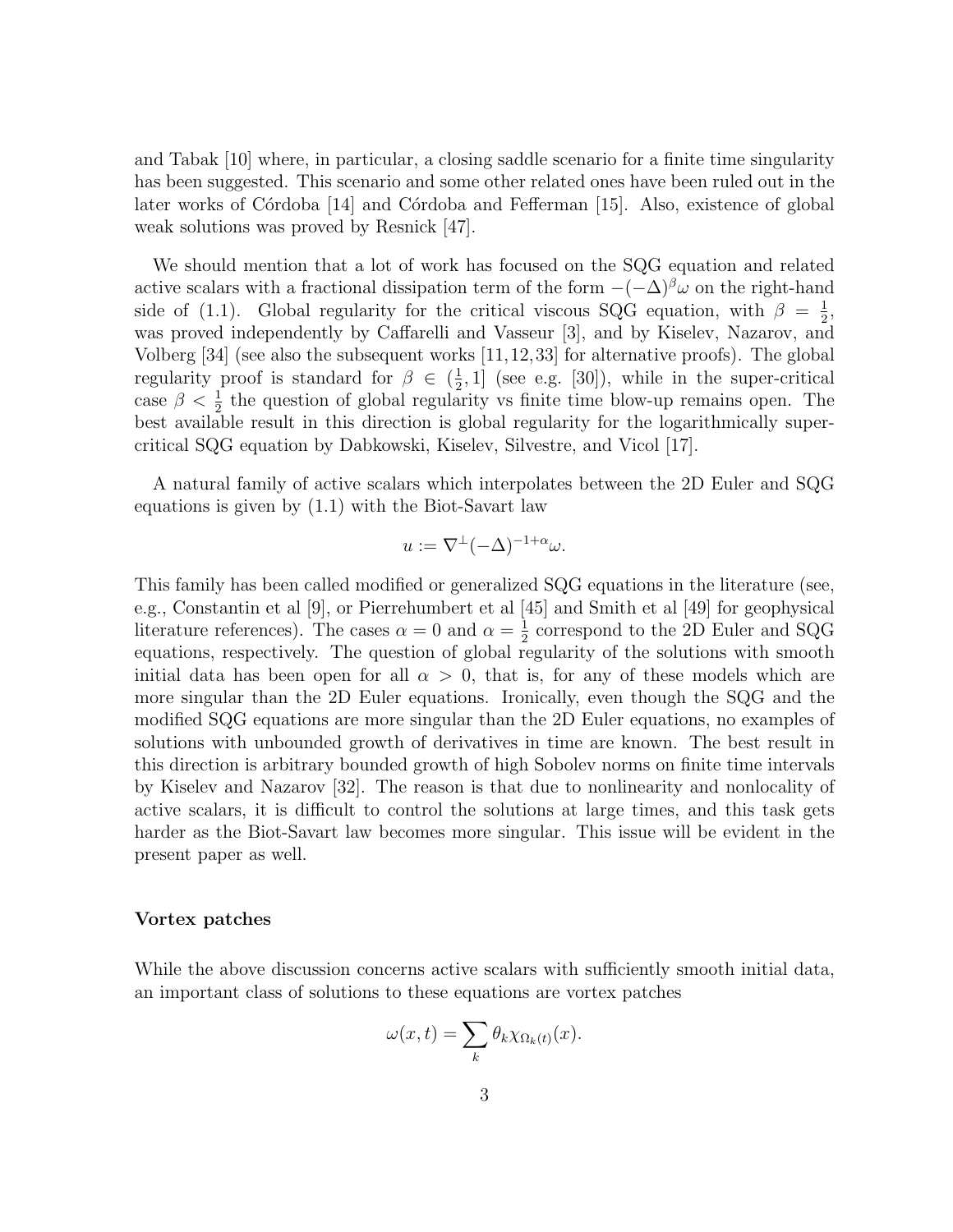Here  $\theta_j$  are some constants,  $\Omega_j(t)$  are (evolving in time) open sets with non-zero mutual distances and smooth boundaries, and  $\chi_D$  denotes the characteristic function of a domain D. Vortex patches model flows with abrupt variations in vorticity, which are common in nature. Existence and uniqueness of appropriately defined vortex patch solutions to the 2D Euler equations in the whole plane goes back to the work of Yudovich [55], and regularity in this setting refers to sufficient smoothness of the patch boundaries as well as to the lack of both self-intersections of each patch boundary and touches of different patches.

Singularity formation for 2D Euler patches had initially been conjectured based on the numerical simulations by Buttke [2], see Majda [39] for a discussion. Later, simulations by Dritschel, McIntyre, and Zabusky [21,22] questioning the singularity formation prediction appeared; we refer to [46] for a review of these and related works. This controversy was settled in 1993, when Chemin [7] proved that the boundary of a 2D Euler patch remains regular for all times, with a double exponential upper bound on the temporal growth of its curvature (see also the work by Bertozzi and Constantin [1] for a different proof).

The patch problem for the SQG equation is more involved. Local existence and uniqueness in the class of weak solutions of the special type

$$
\omega(\cdot,t)=\chi_{\{x_2<\varphi(x_1,t)\}},
$$

with  $\varphi \in C^{\infty}$  and periodic in  $x_1$ , corresponding to a (single patch) initial condition of the same form, was proved by Rodrigo [48]. For the SQG and modified SQG patches with boundaries which are simple closed  $H^3$  curves, local existence was established by Gancedo [25] via a study of a contour equation whose solutions parametrize the patch boundary (uniqueness of solutions was also proved for the contour equation for  $\alpha \in (0, \frac{1}{2})$  $(\frac{1}{2}),$ although not for the original modified SQG equation). Local existence of such contour solutions in the more singular case  $\alpha \in (\frac{1}{2})$  $\frac{1}{2}$ , 1] was obtained by Chae, Constantin, Córdoba, Gancedo, and Wu [6]. Existence of splash singularities (touching of exactly two segments of a patch boundary, which remains uniformly  $H^3$ ) for the SQG equation was ruled out by Gancedo and Strain [26].

A computational study of the SQG and modified SQG patches by Córdoba, Fontelos, Mancho, and Rodrigo [16] (where the patch problem for the modified SQG equation first appeared) suggested a finite time singularity, with two patches touching each other and simultaneously developing corners at the touching point. A more careful numerical study by Mancho [41] suggests involvement of self-similar elements in this singularity formation process, but its rigorous confirmation and understanding is still lacking. We note that even local well-posedness is far from trivial for many interface evolution models of fluid dynamics, see e.g. [13] where the Muskat problem is discussed. We refer to [4, 5, 52, 53] for other recent advances in some of the interface problems of fluid dynamics.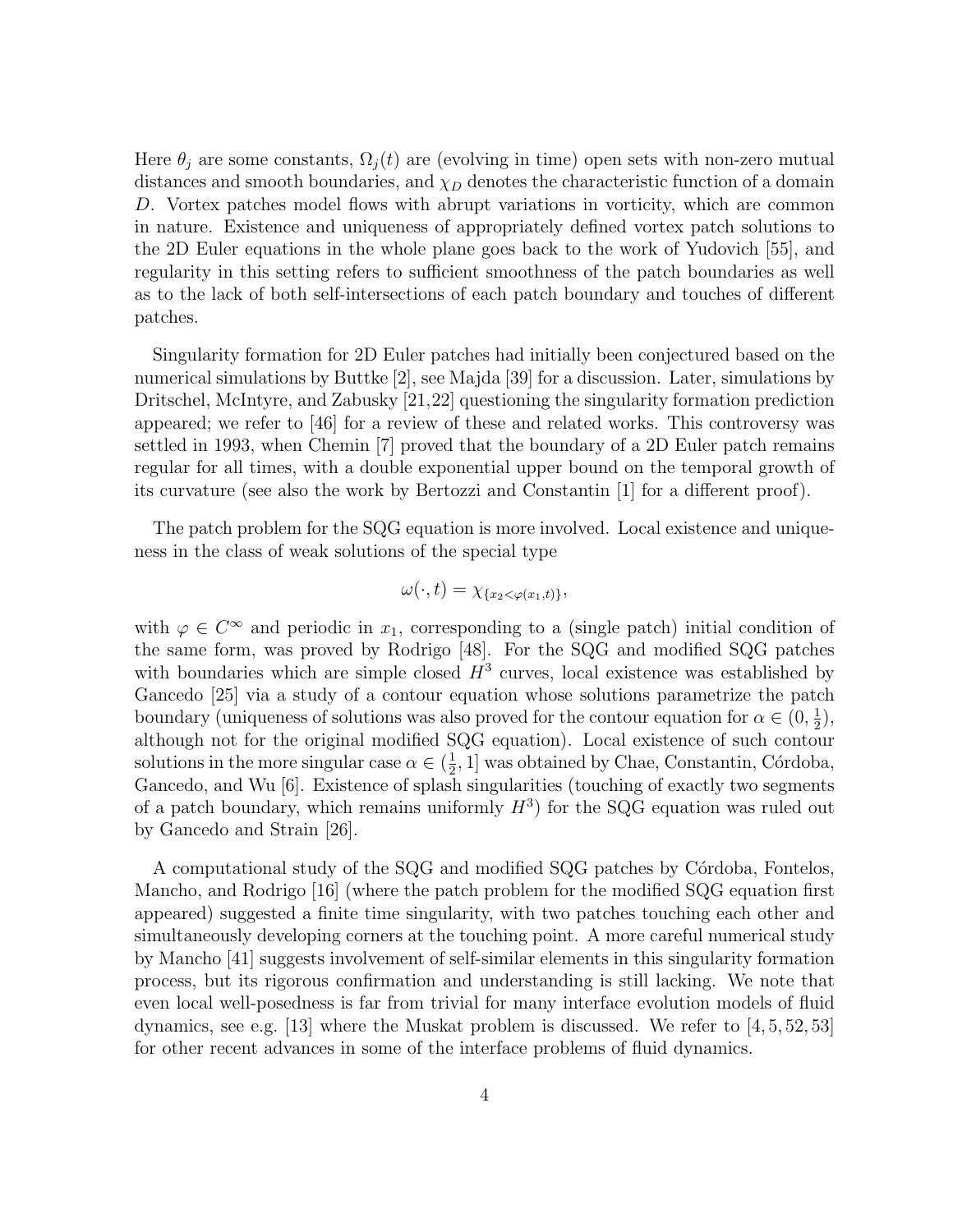#### Vortex patches in domains with boundaries

In this paper, we consider the patch evolution for the 2D Euler equations and for the modified SQG equations in the presence of boundaries. The latter are important in many applications, in particular, in the onset of turbulence and in the creation of small scales in the motion of fluids. The global existence of a single  $C^{1,\gamma}$  patch for the 2D Euler equations on the half-plane  $D := \mathbb{R} \times \mathbb{R}^+$  was proved by Depauw [20] when the patch does not touch the boundary ∂D initially. If it is, then [20] only proved that the patch will remain  $C^{1,\gamma}$  for a finite time, while Dutrifoy [23] proved a result which can be used to obtain global existence in the weaker space  $C^{1,s}$  for some  $s \in (0,\gamma)$ . Uniqueness of solutions in the 2D Euler case follows from the work of Yudovich [55].

Since we are not aware of a global existence result without a loss of regularity for (either one or multiple) 2D Euler patches on the half-plane which may touch its boundary, we will provide a proof of the global existence for such  $C^{1,\gamma}$  patches here. This contrasts with our main goal, proving finite time singularity formation for the modified SQG patch evolution with  $\alpha > 0$  in domains with a boundary. These two results together will then also establish existence of a phase transition in the behavior of solutions at  $\alpha = 0$ . For the sake of minimizing the technicalities, we do not strive for the greatest generality, and will consider  $H^3$  patches (as in [6, 25, 26]) on the half-plane, with small enough  $\alpha > 0$  (that is, slightly more singular than the 2D Euler case  $\alpha = 0$ ). Our initial condition  $\omega_0$  will be the difference of characteristic functions of two patches with smooth boundaries. The patches will initially touch the boundary of the half-plane and, as was explained above, the loss of  $H<sup>3</sup>$  regularity or self-intersections of their boundaries, as well as touches of the two patches, will all constitute a singularity.

The possible importance of boundaries in the formation of singularities in fluids has been illustrated by recent numerical simulations of Luo and Hou [37,38], which suggested a new scenario for singularity formation in the 3D Euler equations. The flow in this scenario is axi-symmetric on a cylinder and so, in a way, can be viewed as two-dimensional (see [8] for a more detailed discussion). The rapid growth of the vorticity in these simulations happens on the boundary of the cylinder. The geometry of the construction we carry out in this work bears some similarity to this scenario, as well as to the geometry of the Kiselev-Sverák example of a solution to the 2D Euler equations with a double exponential growth of its vorticity gradient. In particular, in all three instances, a hyperbolic fixed point of the flow located on the boundary is involved. However the construction itself and the methods we use are quite different from earlier works.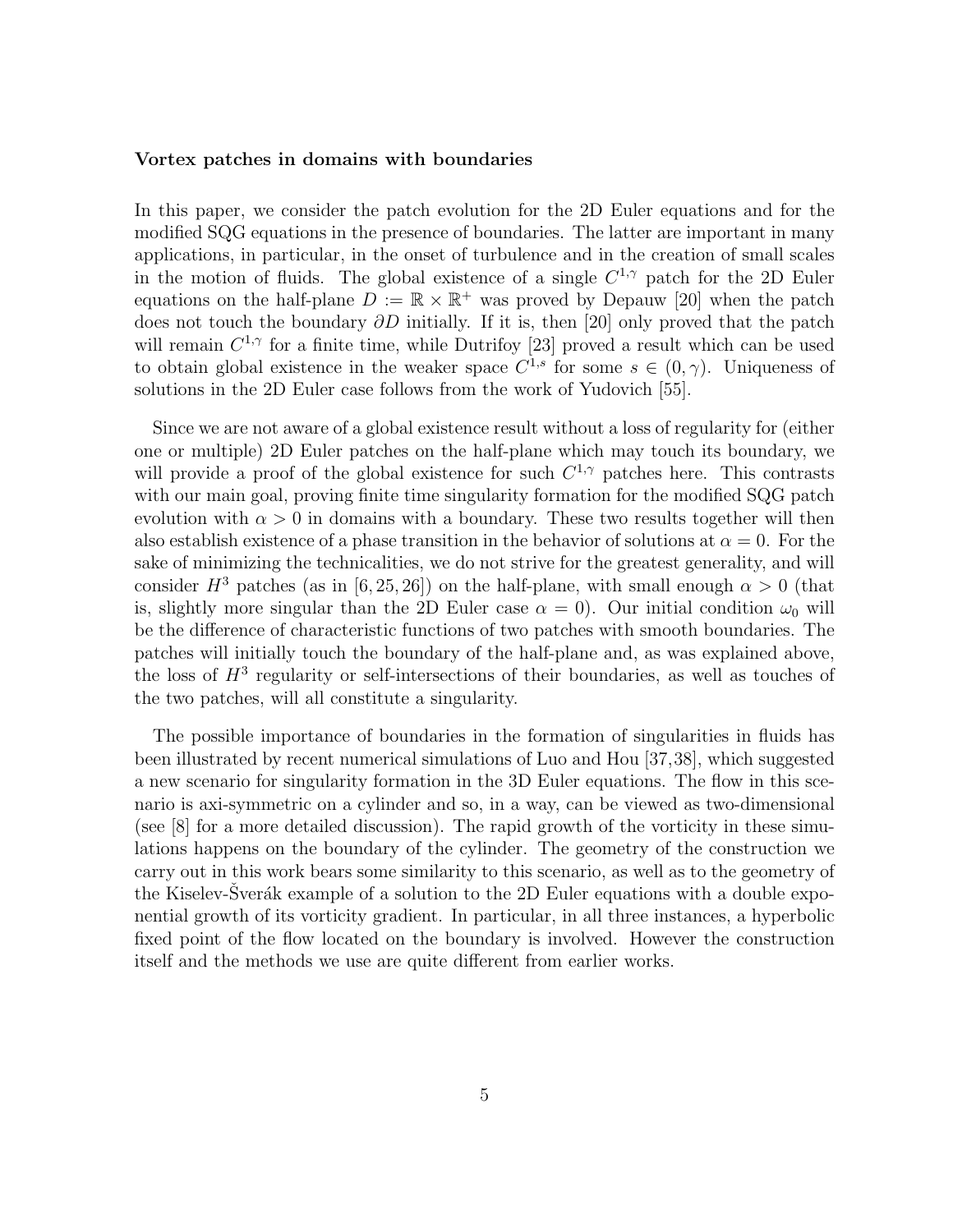#### The main results

Let us now turn to the specifics. As we said above, we will only consider modified SQG evolution for small enough  $\alpha > 0$ , specifically  $\alpha \in (0, \frac{1}{24})$ . The constraint  $\alpha < \frac{1}{24}$  comes from the currently available local well-posedness results, while the singularity formation argument by itself allows a somewhat larger value. The Bio-Savart law for the patch evolution on the half-plane  $D := \mathbb{R} \times \mathbb{R}^+$  is

$$
u = \nabla^{\perp} (-\Delta)^{-1+\alpha} \omega,
$$

with the Dirichlet Laplacian on  $D$ , which can also be written as

$$
u(x,t) := \int_{D} \left( \frac{(x-y)^{\perp}}{|x-y|^{2+2\alpha}} - \frac{(x-\bar{y})^{\perp}}{|x-\bar{y}|^{2+2\alpha}} \right) \omega(y,t) dy \tag{1.2}
$$

for  $x \in \overline{D}$  (up to a positive pre-factor, which can be dropped without loss due to scaling). We use here the notation

$$
v^{\perp} := (v_2, -v_1)
$$
 and  $\bar{v} := (v_1, -v_2)$ 

for  $v = (v_1, v_2)$ . The vector field u given by (1.2) is divergence free and tangential to the boundary  $\partial D$ , that is,

$$
u_2(x,t) = 0
$$
 when  $x_2 = 0$ .

A traditional approach to the 2D Euler  $(\alpha = 0)$  vortex patch evolution, going back to Yudovich (see [42] for an exposition) is via the corresponding flow map. The active scalar  $\omega$  is advected by u from  $(1.2)$  via

$$
\omega(x,t) = \omega\left(\Phi_t^{-1}(x),0\right),\tag{1.3}
$$

where

$$
\frac{d}{dt}\Phi_t(x) = u\left(\Phi_t(x), t\right) \quad \text{and} \quad \Phi_0(x) = x. \tag{1.4}
$$

The initial condition  $\omega_0$  for (1.2)-(1.4) is patch-like,

$$
\omega_0 = \sum_{k=1}^{N} \theta_k \chi_{\Omega_{0k}},\tag{1.5}
$$

with  $\theta_1, \ldots, \theta_N \neq 0$  and  $\Omega_{01}, \ldots, \Omega_{0N} \subseteq D$  bounded open sets, whose closures  $\overline{\Omega_{0,k}}$  are pairwise disjoint and whose boundaries  $\partial\Omega_{0k}$  are simple closed curves.

One reason the Yudovich theory works for the 2D Euler equations is that for  $\omega$  which is (uniformly in time) in  $L^1 \cap L^{\infty}$ , the velocity field u given by (1.2) with  $\alpha = 0$  is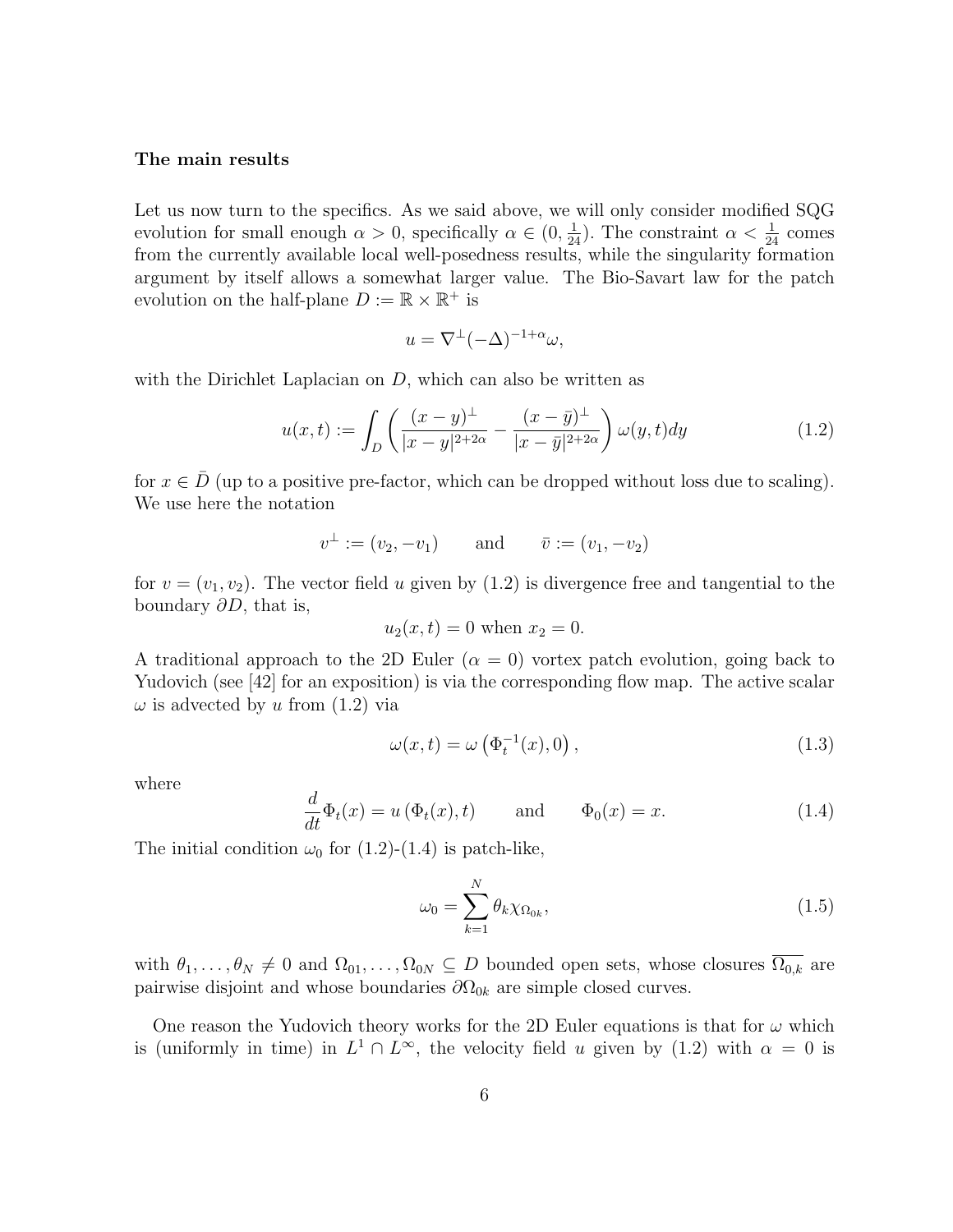log-Lipschitz in space, and the flow map  $\Phi_t$  is everywhere well-defined. In our situation, when  $\omega$  is a patch solution and  $\alpha > 0$ , the flow u from (1.2) is smooth away from the patch boundaries  $\partial\Omega_k(t)$  but is only Hölder at  $\partial\Omega_k(t)$  which is exactly where one needs to use the flow map (see Lemma 4.1 for the corresponding Hölder estimate). Thus, the Yudovich definition of the evolution may not be applied directly, as the flow trajectories need not be unique when  $u$  is only Hölder continuous. We will instead use a natural alternative definition of patch solutions to  $(1.1)-(1.2)$ , which will be equivalent to the usual definition in the 2D Euler case, and closely related to the definitions used in earlier works on modified SQG patches. In order to not interrupt this introduction, we postpone the precise discussion of these points to Section 2 — see Definition 2.2 and the rest of that section.

The following local well-posedness result is proved in the companion paper [36].

**Theorem 1.1.** ([36]) If  $\alpha \in (0, \frac{1}{24})$ , then for each H<sup>3</sup> patch-like initial data  $\omega_0$ , there exists a unique local H<sup>3</sup> patch solution  $\omega$  to (1.1)-(1.2) with  $\omega(\cdot,0) = \omega_0$ . Moreover, if the maximal time  $T_{\omega}$  of existence of  $\omega$  is finite, then at  $T_{\omega}$  a singularity forms: either two patches touch, or a patch boundary touches itself or loses  $H^3$  regularity.

The hypothesis  $\alpha < \frac{1}{24}$  in Theorem 1.1 may well be an artifact of the local existence proof, but we still will need a "small  $\alpha$ " assumption, even though less restrictive, in the finite time singularity proof below. The last claim in this theorem means that either

$$
\partial\Omega_k(T_\omega)\cap\partial\Omega_i(T_\omega)\neq\emptyset
$$

for some  $k \neq i$ , or  $\partial \Omega_k(T_\omega)$  is not a simple closed curve for some k, or

$$
\lim_{t \nearrow T_{\omega}} \|\Omega_k(t)\|_{H^3} = \infty
$$

for some k, where the above norm is the  $H^3$  norm of any constant-speed parametrization of  $\partial\Omega_k(t)$  (see Definition 2.1 below). Note that the sets

$$
\partial \Omega_k(T_\omega) := \lim_{t \nearrow T_\omega} \partial \Omega_k(t),
$$

with the limit taken with respect to the Hausdorff distance  $d_H$ , are well defined if  $T_{\omega} < \infty$ because u is uniformly bounded — see Lemma 4.1 below. In fact, [36, Lemma 4.10] yields

$$
d_H(\partial\Omega(t),\partial\Omega(s)) \le ||u||_{L^\infty}|t-s|
$$

for  $t, s \in [0, T_{\omega}).$ 

We can now state the main results of the present paper — global regularity of  $C^{1,\gamma}$ patch solutions in the 2D Euler case  $\alpha = 0$ , and existence of  $H^3$  patch solutions which develop a singularity in finite time for small  $\alpha > 0$ .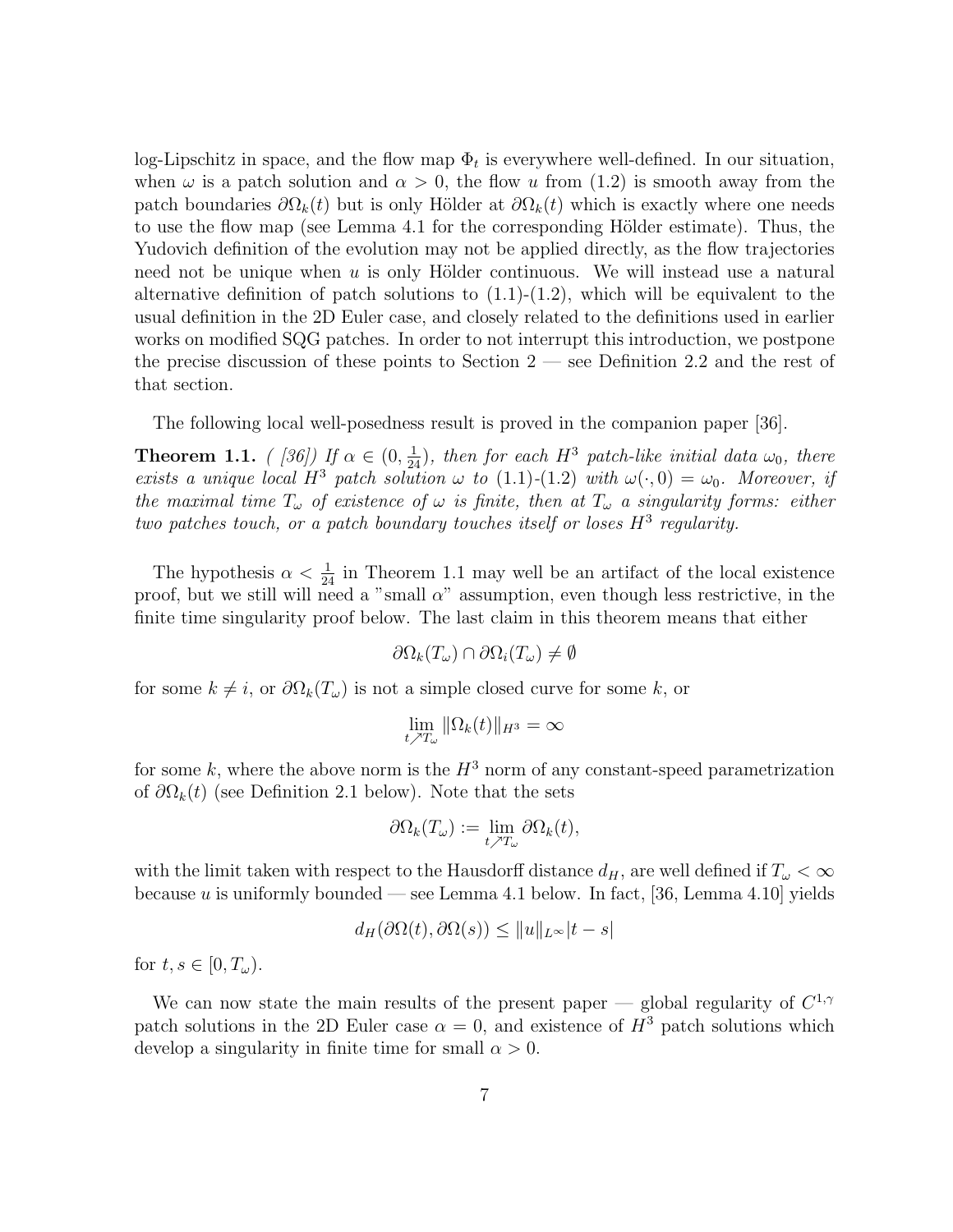**Theorem 1.2.** Let  $\alpha = 0$  and  $\gamma \in (0, 1]$ . Then for each  $C^{1,\gamma}$  patch-like initial data  $\omega_0$ , there exists a unique global  $C^{1,\gamma}$  patch solution  $\omega$  to  $(1.1)-(1.2)$  with  $\omega(\cdot,0)=\omega_0$ .

**Theorem 1.3.** Let  $\alpha \in (0, \frac{1}{24})$ . Then there are  $H^3$  patch-like initial data  $\omega_0$  for which the unique local H<sup>3</sup> patch solution  $\omega$  to (1.1)-(1.2) with  $\omega(\cdot, 0) = \omega_0$  becomes singular in finite time (i.e., its maximal time of existence  $T_{\omega}$  is finite).

To the best of our knowledge, Theorem 1.3 is the first rigorous proof of finite time singularity formation in this class of fluid dynamics models. Moreover, Theorems 1.2 and 1.3 show that the  $\alpha$ -patch model undergoes a phase transition at  $\alpha = 0$ , which provides a reason for calling the 2D Euler equations "critical".

Let us now describe the type initial conditions, depicted in Figure 1, which will lead to a singularity for  $\alpha > 0$ . As we have mentioned above, our choice of initial data is motivated



Figure 1: Initial data  $\omega_0$  which leads to a finite time singularity.

by the numerical simulations of the three-dimensional Euler equations in [37, 38], as well as by the example of smooth solutions to the 2D Euler equations with a double exponential temporal growth of their vorticity gradients in [35]. The initial condition consist of two patches with opposite signs, symmetric with respect to the  $x_2$ -axis and touching the  $x_1$ -axis. The patches are sufficiently close to the origin and have a sufficiently large area. It can then be seen from (1.2) that the rightmost point of the left patch on the  $x_1$ -axis and the leftmost point of the right patch on the  $x_1$ -axis will move toward each other (see Figure 1). In the case of the 2D Euler equations  $\alpha = 0$ , Theorem 1.2 shows that the two points never reach the origin. When  $\alpha > 0$  is small, however, we are able to control the evolution sufficiently well to show that — unless the solution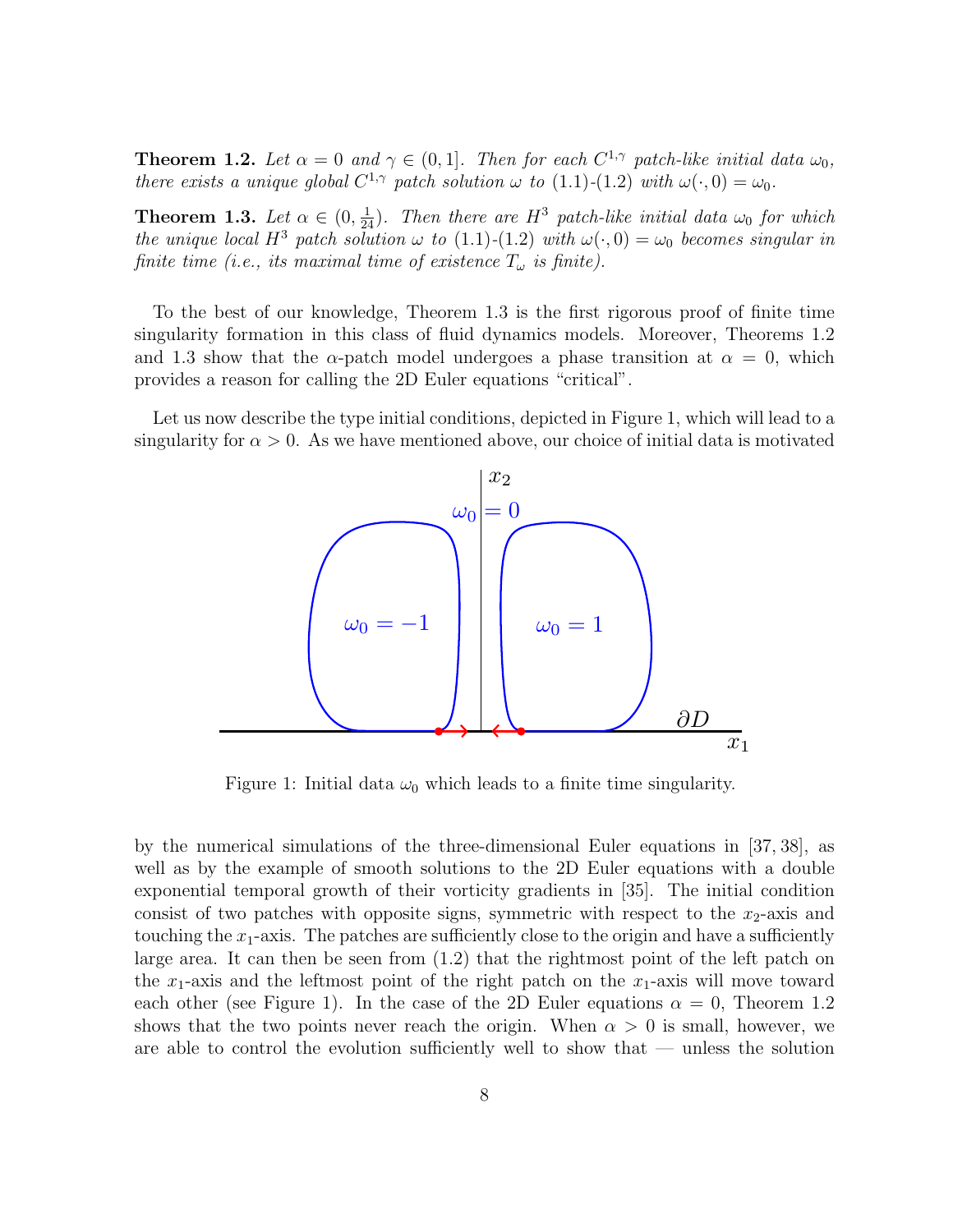develops another singularity earlier — both points will reach the origin in a finite time. The argument yielding such control is fairly subtle, and the estimates do not extend to all  $\alpha < \frac{1}{2}$ , even though one would expect the singularity formation to persist for more singular equations.

We note that we will actually run the singularity formation argument for the less regular  $C^{1\gamma}$  patch solutions. However, we do not currently have local well-posedness theorem in this class for  $\alpha > 0$ , even though existence of such solutions follows from existence of the more regular  $H^3$  patch solutions. Since our argument requires odd symmetry, which would follow from uniqueness due to the symmetries of the equation, it effectively shows that there exist  $C^{1,\gamma}$  patch solutions which either have a finite maximal time of existence (i.e., exhibit singularity formation) or lose uniqueness (and odd symmetry).

Throughout the paper we denote by  $C, C_{\gamma}$ , etc. various universal constants, which may change from line to line.

Acknowledgment. We thank Peter Guba, Bob Hardt, and Giovanni Russo for useful discussions. We acknowledge partial support by NSF-DMS grants 1056327, 1159133, 1311903, 1411857, 1412023, 1535653, and 1600641.

# 2 Vortex patches and low regularity velocity fields

In this section, we make precise the notion of the patch evolution for  $\alpha > 0$  and recall additional existence results from [36] which we will need in the proof of Theorem 1.3.

#### The definition of the patch evolution

As we mentioned above, Hölder regularity of the fluid velocity  $u$  at the patch boundaries is not sufficient for a unique definition of the trajectories from (1.4) when  $\alpha > 0$ . We start with a definition of the Hölder and Sobolev norms of the boundaries of domains in  $\mathbb{R}^2$  which will make the notions of  $C^{1,\gamma}$  and  $H^3$  patches precise.

**Definition 2.1.** Let  $\Omega \subseteq \mathbb{R}^2$  be a bounded open set whose boundary  $\partial \Omega$  is a simple closed  $C<sup>1</sup>$  curve with arc-length  $|\partial\Omega|$ . A constant speed parametrization of  $\partial\Omega$  is any counterclockwise parametrization  $z : \mathbb{T} \to \mathbb{R}^2$  of  $\partial\Omega$  with  $|z'| \equiv \frac{1}{2\pi} |\partial\Omega|$  on the circle  $\mathbb{T} := [-\pi, \pi]$ (with  $\pm\pi$  identified), and we define  $\|\Omega\|_{C^{m,\gamma}} := \|z\|_{C^{m,\gamma}}$  and  $\|\Omega\|_{H^m} := \|z\|_{H^m}$ .

It is not difficult to see (using [36, Lemma 3.4]), that a domain  $\Omega$  as above satisfies  $\|\Omega\|_{C^{m,\gamma}} < \infty$  (resp.  $\|\Omega\|_{H^m} < \infty$ ) precisely when for some  $r > 0$ ,  $M < \infty$ , and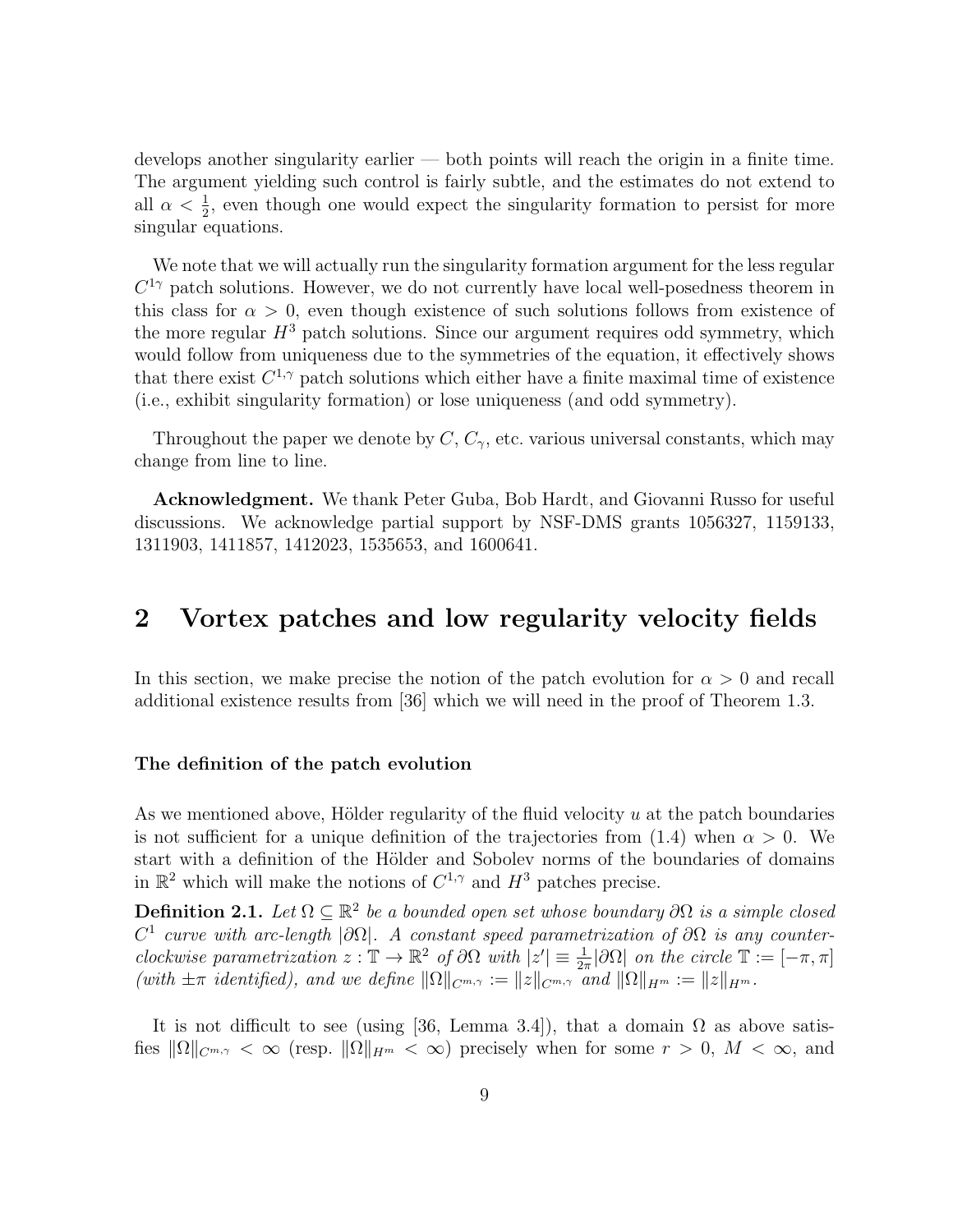each  $x \in \partial\Omega$ , the set  $\partial\Omega \cap B(x, r)$  is (in the coordinate system centered at x and with the axes given by the tangent and normal vectors to  $\partial\Omega$  at x) the graph of a function with  $C^{m,\gamma}$  (resp.  $H^m$ ) norm less than M.

We denote by  $d_H(\Gamma, \tilde{\Gamma})$  the Hausdorff distance between two sets  $\Gamma, \tilde{\Gamma}$ . For a set  $\Gamma \subseteq \mathbb{R}^2$ , a vector field  $v : \Gamma \to \mathbb{R}^2$ , and  $h \in \mathbb{R}$ , we let

$$
X_v^h[\Gamma] := \{ x + hv(x) : x \in \Gamma \}.
$$

Our definition of a patch solution to  $(1.1)-(1.2)$  in the half-plane is as follows.

**Definition 2.2.** Let  $D := \mathbb{R} \times \mathbb{R}^+$ , let  $\theta_1, \ldots, \theta_N \in \mathbb{R} \setminus \{0\}$ , and for each  $t \in [0, T)$ , let  $\Omega_1(t), \ldots, \Omega_N(t) \subseteq D$  be bounded open sets with pairwise disjoint closures whose boundaries  $\partial\Omega_k(t)$  are simple closed curves, such that each  $\partial\Omega_k(t)$  is also continuous in  $t \in [0, T)$  with respect to  $d_H$ . Denote  $\Omega(t) := \bigcup_{k=1}^N \Omega_k(t)$  and let

$$
\omega(x,t) := \sum_{k=1}^{N} \theta_k \chi_{\Omega_k(t)}(x). \tag{2.1}
$$

If for each  $t \in (0,T)$  and u from  $(1.2)$ , we have

$$
\lim_{h \to 0} \frac{d_H\left(\partial \Omega(t+h), X_{u(\cdot,t)}^h[\partial \Omega(t)]\right)}{h} = 0,
$$
\n(2.2)

then  $\omega$  is a patch solution to (1.1)-(1.2) on the time interval  $[0, T)$ . If we also have

$$
\sup_{t\in[0,T']}\|\Omega_k(t)\|_{C^{m,\gamma}}<\infty \qquad \left(\text{resp. } \sup_{t\in[0,T']}\|\Omega_k(t)\|_{H^m}<\infty\right)
$$

for each k and  $T' \in (0,T)$ , then  $\omega$  is a  $C^{m,\gamma}$  (resp.  $H^m$ ) patch solution to  $(1.1)-(1.2)$ on  $[0, T)$ .

Lemma 4.1 below shows that u is Hölder continuous for patch solutions, thus  $(2.2)$ says that  $\partial\Omega$  is moving with velocity  $u(x, t)$  at any  $t \in [0, T)$  and  $x \in \partial\Omega(t)$ .

This definition generalizes the well-known definitions for the 2D Euler equations in terms of (1.3)-(1.4) or in terms of the normal velocity at  $\partial\Omega$ . Indeed, if  $\omega$  satisfies  $\partial\Omega_k(t) = \Phi_t(\partial\Omega_k(0))$  for each k and  $t \in [0, T)$ , the patches have pairwise disjoint closures, and their boundaries remain simple closed curves, then continuity of  $u$ , compactness of  $\partial\Omega(t)$ , and (1.4) show that  $\omega$  is a patch solution to (1.1)-(1.2) on [0, T). Moreover, if  $\partial\Omega(t)$  is  $C^1$  and  $n_{x,t}$  is the outer unit normal vector at  $x \in \partial\Omega(t)$ , then  $(2.2)$  is equivalent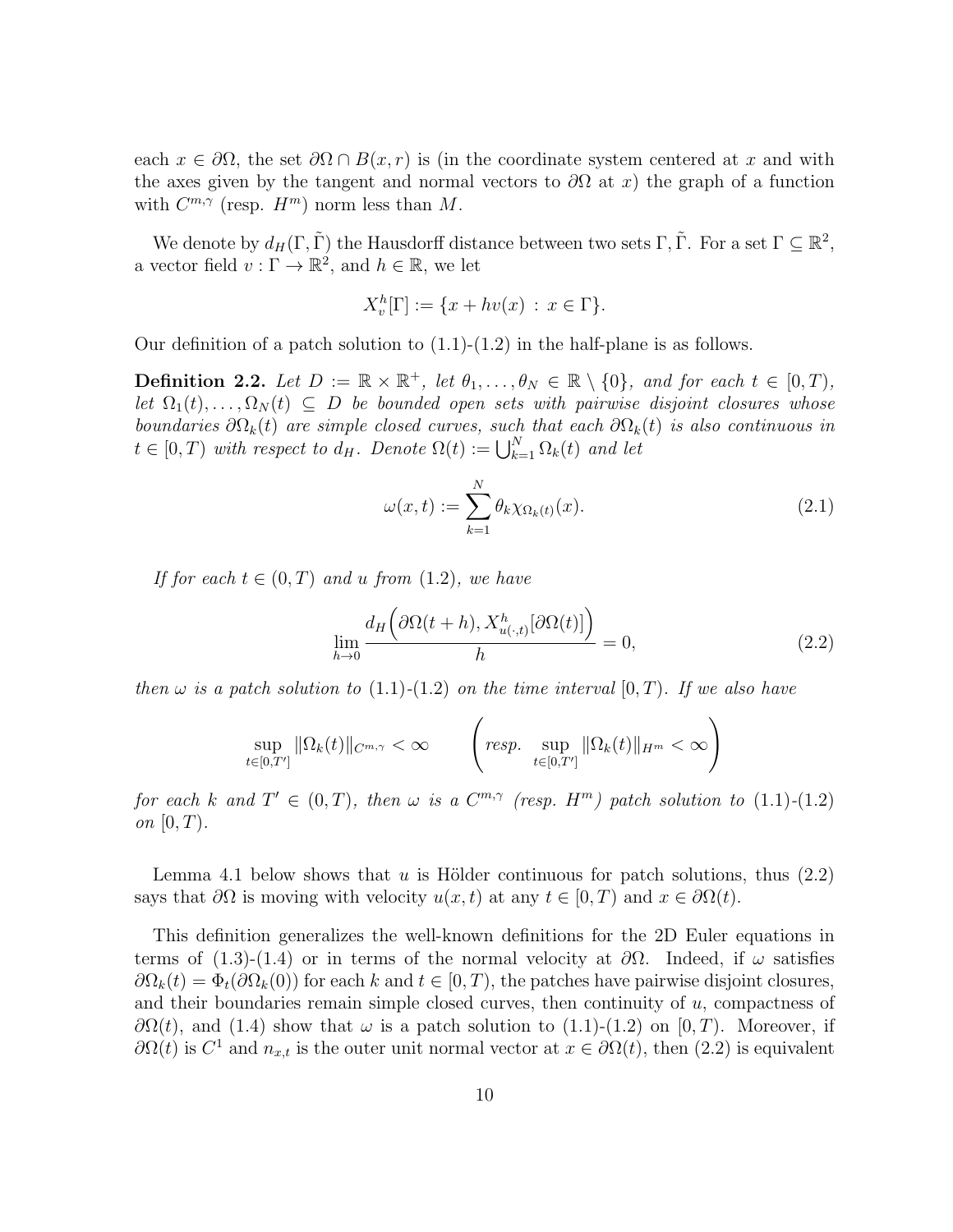to the motion of  $\partial\Omega(t)$  with the outer normal velocity  $u(x,t) \cdot n_{x,t}$  at each  $x \in \partial\Omega(t)$ (which can be defined in a natural way by (2.2) with  $u(\cdot, t)$  replaced by  $(u(\cdot, t) \cdot n_{\cdot,t})n_{\cdot,t}).$ However, Definition 2.2 makes sense even if  $\Phi_t(x)$  cannot be uniquely defined for some x, or when  $\partial \Omega(t)$  is not  $C^1$ .

It is not difficult to show (see [36], Remark 3 after Definition 1.2) that  $C<sup>1</sup>$  patch solutions to (1.1)-(1.2) are also weak solutions to (1.1) in the sense that for each  $f \in$  $C^1(\overline{D})$  we have

$$
\frac{d}{dt} \int_{D} \omega(x, t) f(x) dx = \int_{D} \omega(x, t) [u(x, t) \cdot \nabla f(x)] dx \qquad (2.3)
$$

for all  $t \in (0, T)$ , with both sides continuous in t. Also, weak solutions to  $(1.1)-(1.2)$  which are of the form (2.1) and have  $C^1$  boundaries  $\partial\Omega_k(t)$  which move with some continuous velocity  $v : \mathbb{R}^2 \times (0,T) \to \mathbb{R}^2$  (in the sense of (2.2) with v in place of u), do satisfy (2.2) with  $u$  (hence they are patch solutions if those boundaries are simple closed curves and the domains have pairwise disjoint closures). Moreover,  $(2.3)$  also leads to  $|\Omega_k(t)| = |\Omega_k(0)|$ for each k and  $t \in [0, T)$  — see an elementary argument at the end of the introduction of [36].

We also note that in the 2D Euler case  $\alpha = 0$ , it is not difficult to show via the standard approach of Yudovich theory that there is a unique global weak solution  $\omega$  to  $(1.1)-(1.2)$  on D with a given  $\omega(\cdot,0)$  as in Definition 2.2, and it is of the form  $(2.1)$  with  $\partial\Omega_k(t) = \Phi_t(\partial\Omega_k(0))$ . (We spell out this argument in Section 3.) Thus, the above shows that as long as the patch boundaries remain pairwise disjoint simple closed curves,  $\omega$  is also the unique patch solution to (1.1)-(1.2).

#### Relation of patch solutions to the flow map  $\Phi_t$  in the modified SQG case  $\alpha > 0$

The companion paper [36], which proves Theorem 1.1 as well as the same result on  $\mathbb{R}^2$ for all  $\alpha \in (0, \frac{1}{2})$  $\frac{1}{2}$ ) (thus extending the results of [48] for infinitely smooth SQG patches of a special type on  $\mathbb{R}^2$  to all  $H^3$  modified SQG patches), also provides a link between patch solutions and the flow map  $\Phi_t$  from (1.4) which will be important in our finite time singularity proof. Note that since u is smooth away from  $\partial\Omega$ , the trajectories  $\Phi_t(x)$ remain unique at least until they hit  $\partial\Omega$  (in the Euler case,  $\Phi_t(x)$  is always unique because  $u$  is log-Lipschitz). However, after hitting a patch boundary, the trajectory still exists but need not be unique. Part (a) of the following result from [36] shows that for  $\alpha < \frac{1}{4}$ and patch solutions with  $H^3$  boundaries, the flow lines which start away from  $\partial\Omega(0)$ will stay away from  $\partial \Omega(t)$  as long as the solution remains regular (note that we have  $H^3(\mathbb{T}) \subseteq C^{1,1}(\mathbb{T})$ ).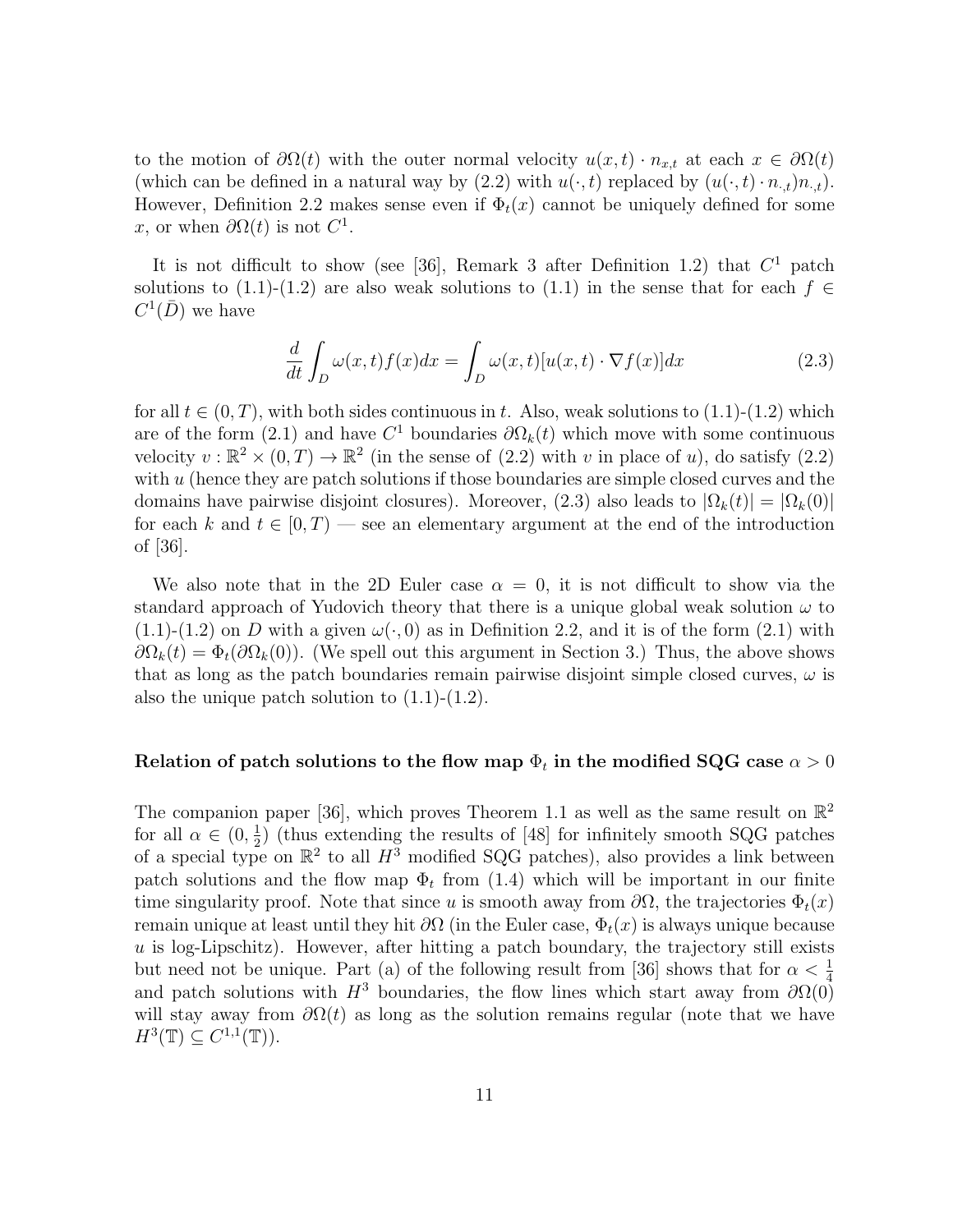**Theorem 2.3.** ( [36]) For  $\omega$  as in the first paragraph of Definition 2.2 and  $x \in \overline{D} \setminus \partial \Omega(0)$ , let  $t_{\omega,x} \in [0,T]$  be the maximal time such that the solution of (1.4) with u from (1.2) satisfies  $\Phi_t(x) \in \overline{D} \setminus \partial \Omega(t)$  for each  $t \in [0, t_{\omega,x})$ .

(a) If  $\alpha \in (0, \frac{1}{4})$  $(\frac{1}{4}), \gamma \in (\frac{2\alpha}{1-2})$  $\frac{2\alpha}{1-2\alpha}$ , 1], and  $\omega$  is a  $C^{1,\gamma}$  patch solution to  $(1.1)-(1.2)$  on  $[0,T)$ , then  $t_{\omega,x} = T$  for each  $x \in \overline{D} \setminus \partial \Omega(0)$  and

$$
\Phi_t:[\bar{D}\setminus\partial\Omega(0)]\to[\bar{D}\setminus\partial\Omega(t)]
$$

is a bijection for each  $t \in [0, T)$ .

(b) If  $\alpha \in (0, \frac{1}{2})$  $\frac{1}{2}$ ,  $t_{\omega,x} = T$  for each  $x \in \overline{D} \setminus \partial\Omega(0)$ , and  $\Phi_t : [\overline{D} \setminus \partial\Omega(0)] \to [\overline{D} \setminus \partial\Omega(t)]$ is a bijection for each  $t \in [0, T)$ , then  $\omega$  is a patch solution to  $(1.1)-(1.2)$  on  $[0, T)$ . Moreover,  $\Phi_t$  is measure preserving on  $D \setminus \partial \Omega(0)$  and it also maps each  $\Omega_k(0)$  onto  $\Omega_k(t)$ as well as  $\overline{D} \setminus \Omega(0)$  onto  $\overline{D} \setminus \Omega(t)$ . Finally, we have

$$
\Phi_t(\partial\Omega_k(0)) = \partial\Omega_k(t)
$$

for each k and  $t \in [0, T)$ , in the sense that any solution of (1.4) with  $x \in \partial \Omega_k(0)$ satisfies  $\Phi_t(x) \in \partial \Omega_k(t)$ , and for each  $y \in \partial \Omega_k(t)$ , there is  $x \in \partial \Omega_k(0)$  and a solution of (1.4) such that  $\Phi_t(x) = y$ .

# 3 Global well-posedness for the Euler case  $\alpha = 0$

In this section we prove Theorem 1.2.

#### 3.1 Proof of Theorem 1.2 in the single patch case

For the sake of simplicity of presentation, we first consider a single patch  $\Omega(t) \subseteq D$ , with

$$
\omega(x,t) = \theta \chi_{\Omega(t)}(x).
$$

Later, we will show how to generalize this to finitely many patches. We may assume without loss of generality that both  $\theta = 1$  and  $|\Omega(t)| = |\Omega(0)| = 1$ , as the general single patch case then follows by a simple scaling. The local-in-time existence and uniqueness of  $C^{1,\gamma}$  patch solutions for this initial value problem was proved in [20]. We will therefore focus on estimates which will allow the solution to be continued indefinitely.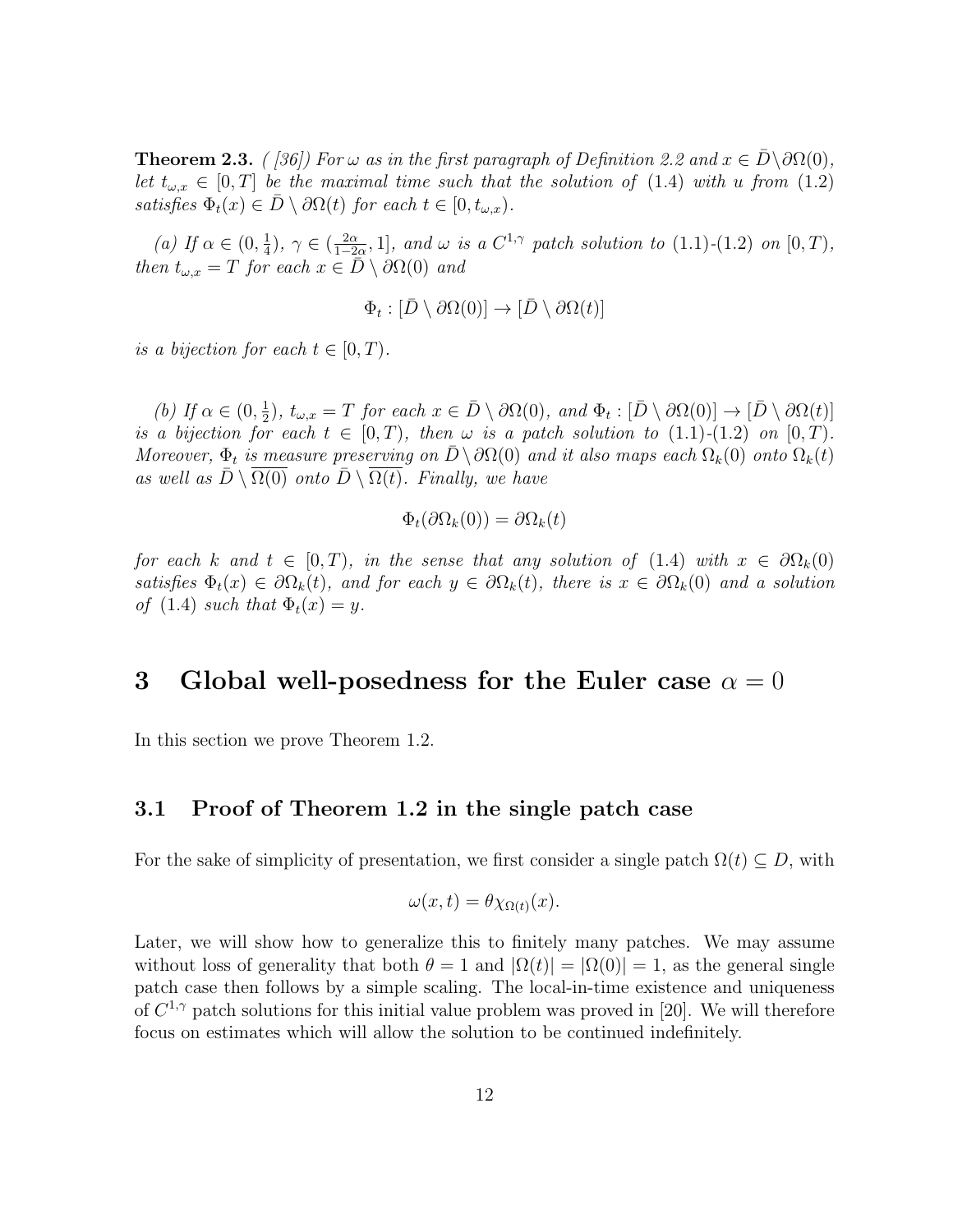Our approach is a combination of the techniques form [1] and a refinement of the estimates in [20]. Following [1], we reformulate the vortex-patch evolution in terms of the evolution of a function  $\varphi(x, t)$ , which defines the patch via

$$
\Omega(t) = \{\varphi(x, t) > 0\}.
$$

First, if  $\partial\Omega(0)$  is a simple closed  $C^{1,\gamma}$  curve, there exists a function  $\varphi_0 \in C^{1,\gamma}(\overline{\Omega(0)})$  such that  $\varphi_0 > 0$  on  $\Omega(0)$ ,  $\varphi_0 = 0$  on  $\partial\Omega(0)$ , and

$$
\inf_{\partial\Omega(0)} |\nabla \varphi_0| > 0. \tag{3.1}
$$

One can obtain such  $\varphi_0$ , for instance, by solving the Dirichlet problem

$$
-\Delta \varphi_0 = f \text{ on } \Omega(0),
$$
  

$$
\varphi_0 = 0 \text{ on } \partial\Omega(0),
$$

with  $0 \le f \in C_0^{\infty}(\Omega(0))$ . It follows from the standard elliptic estimates (see, e.g., [27, Theorem 8.34]) that  $\varphi_0 \in C^{1,\gamma}(\overline{\Omega(0)})$ , while (3.1) is a consequence of Hopf's lemma, which holds for  $C^{1,\gamma}$  domains by a result of Finn and Gilbarg [24] (see also [28, Section 10]).

Consider now the flow map (1.4) corresponding to the Biot-Savart law for the Euler equation on the half plane,

$$
u(x,t) = \int_{\Omega(t)} \frac{(x-y)^{\perp}}{|x-y|^2} dy - \int_{\tilde{\Omega}(t)} \frac{(x-y)^{\perp}}{|x-y|^2} dy =: v(x,t) - \tilde{v}(x,t),
$$

with  $\Omega(t)$  the reflection of  $\Omega(t)$  across the x<sub>1</sub>-axis. For  $x \in \Omega(t)$ , we set

$$
\varphi(x,t) = \varphi_0(\Phi_t^{-1}(x)),
$$

with  $\Phi_t^{-1}$  the inverse map, so that  $\varphi$  solves

$$
\partial_t \varphi + u \cdot \nabla \varphi = 0 \tag{3.2}
$$

on  $\{(t, x) : t > 0 \text{ and } x \in \Omega(t)\}\)$ . Thus, for each  $t \geq 0$ ,  $\varphi(\cdot, t) > 0$  on  $\Omega(t)$ , it vanishes on  $\partial\Omega(t)$ , and it is not defined on  $\mathbb{R}^2 \setminus \overline{\Omega(t)}$ . We now let

$$
w = (w_1, w_2) := \nabla^{\perp} \varphi = (\partial_{x_2} \varphi, -\partial_{x_1} \varphi), \tag{3.3}
$$

and define

$$
A_{\gamma}(t) := ||w(\cdot,t)||_{\dot{C}^{\gamma}(\Omega(t))} := \sup_{x,y \in \Omega(t)} \frac{|w(x,t) - w(y,t)|}{|x - y|^{\gamma}},
$$
  
\n
$$
A_{\infty}(t) := ||w(\cdot,t)||_{L^{\infty}(\Omega(t))},
$$
  
\n
$$
A_{\inf}(t) := \inf_{x \in \partial\Omega(t)} |w(x,t)|.
$$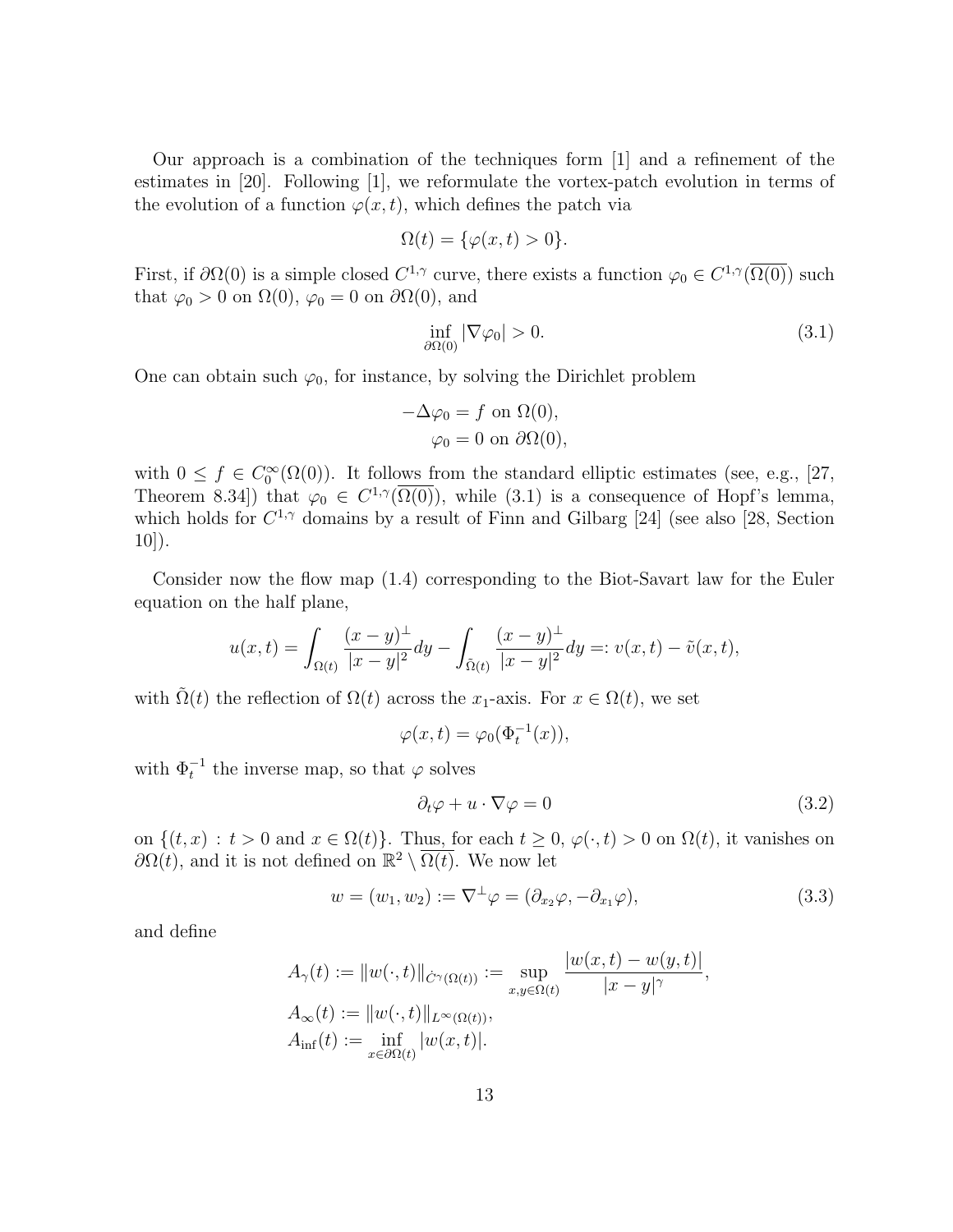By our choice of  $\varphi_0$ , we have

$$
A_{\gamma}(0), A_{\infty}(0), A_{\inf}(0)^{-1} < \infty.
$$

Moreover,  $w$  is divergence free and satisfies

$$
w_t + u \cdot \nabla w = (\nabla u)w. \tag{3.4}
$$

Proposition 1 in [1] and  $|\Omega(t)| = 1$  yield

$$
\|\nabla v(\cdot,t)\|_{L^{\infty}(\mathbb{R}^2)} + \|\nabla \tilde{v}(\cdot,t)\|_{L^{\infty}(\mathbb{R}^2)} \le C_{\gamma} \left(1 + \log_{+} \frac{A_{\gamma}(t)}{A_{\inf}(t)}\right),\tag{3.5}
$$

with  $\log_+ x := \max\{\log x, 0\}$  and some universal  $C_\gamma < \infty$ . Hence, we obtain from (3.4) (after doubling  $C_{\gamma}$ ):

$$
A'_{\infty}(t) \le C_{\gamma} A_{\infty}(t) \left( 1 + \log_{+} \frac{A_{\gamma}(t)}{A_{\inf}(t)} \right), \tag{3.6}
$$

$$
A'_{\rm inf}(t) \ge -C_{\gamma} A_{\rm inf}(t) \left(1 + \log_{+} \frac{A_{\gamma}(t)}{A_{\rm inf}(t)}\right). \tag{3.7}
$$

The main step in the proof will be to get an appropriate bound on  $A_{\gamma}(t)$ . A simple calculation and (3.4) yield

$$
A'_{\gamma}(t) \leq \gamma \|\nabla u(\cdot, t)\|_{L^{\infty}(\mathbb{R}^2)} A_{\gamma}(t) + \|\nabla u(\cdot, t)w(\cdot, t)\|_{\dot{C}^{\gamma}(\Omega(t))}.
$$
\n(3.8)

Our goal will now be to show

$$
\|\nabla u(\cdot,t)w(\cdot,t)\|_{\dot{C}^{\gamma}(\Omega(t))} \leq C_{\gamma}A_{\gamma}(t)\left(1 + \log_{+}\frac{A_{\gamma}(t)}{A_{\inf}(t)}\right)
$$
(3.9)

with some universal  $C_{\gamma} < \infty$ . This and (3.5) turn (3.8) into

$$
A'_{\gamma}(t) \le C_{\gamma} A_{\gamma}(t) \left( 1 + \log_{+} \frac{A_{\gamma}(t)}{A_{\inf}(t)} \right). \tag{3.10}
$$

It follows from (3.10) and (3.7) that the ratio

$$
A(t) := \frac{A_{\gamma}(t)}{A_{\inf}(t)}
$$

satisfies

$$
A'(t) \le C_{\gamma}A(t)(1 + \log_+ A(t)).
$$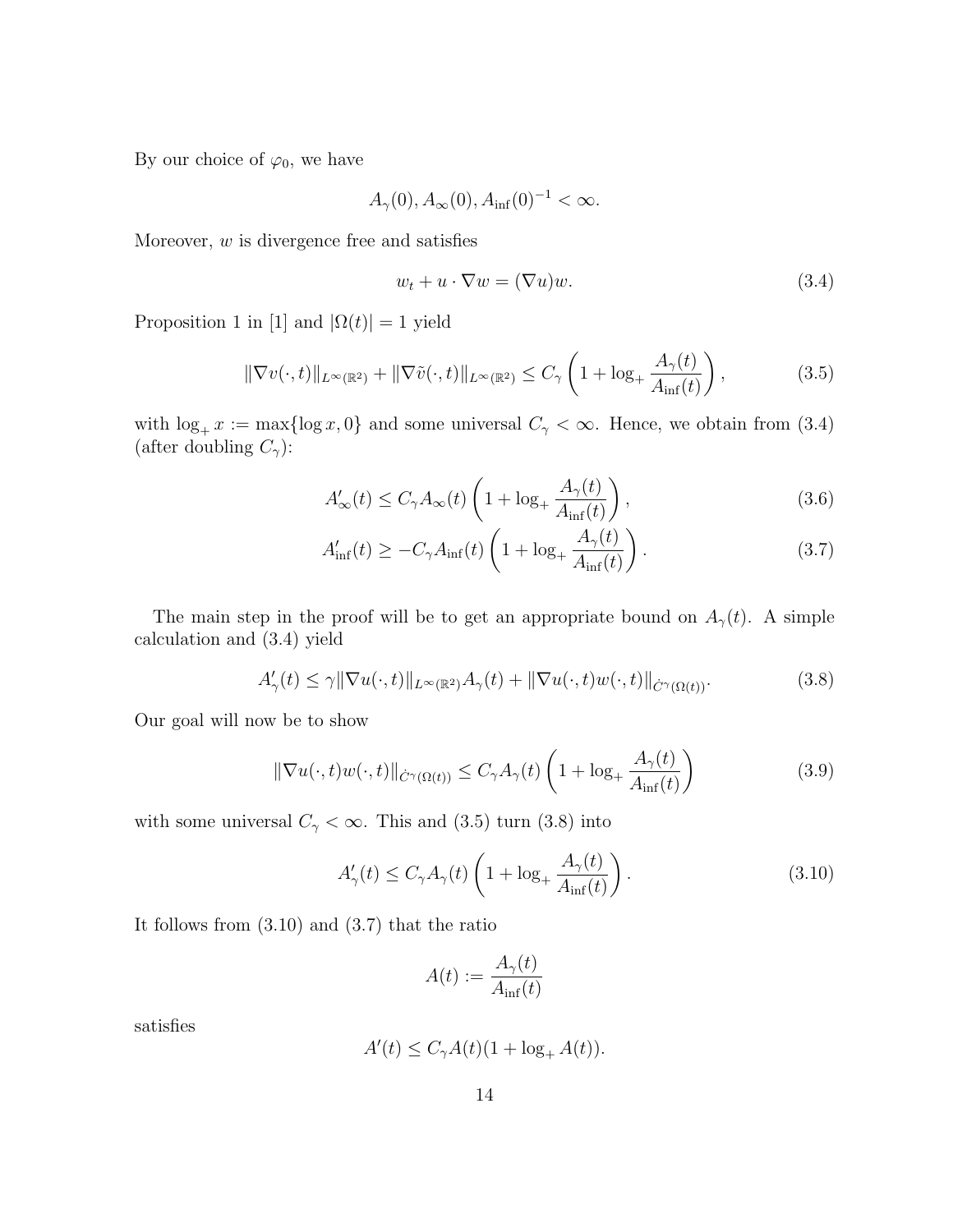Therefore,  $A(t)$  grows at most double-exponentially in time, and the same estimate for  $A_{\infty}(t)$ ,  $A_{\text{inf}}(t)^{-1}$ , and  $A_{\gamma}(t)$  follows from (3.6), (3.7), and (3.10), respectively. This then proves Theorem 1.2 for a single patch because the above bounds on  $A_{\gamma}(t)$ ,  $A_{\text{inf}}(t)$ and  $A_{\infty}(t)$  imply that the patch boundary cannot touch itself and must be  $C^{1,\gamma}$  at time t (hence the local-in-time solution can be extended indefinitely).

Thus, the proof for a single patch is reduced to (3.9). The time variable will not play a role here, so we will drop the argument t in what follows. We split  $(\nabla u)w$  as

$$
(\nabla u)w = (\nabla v)w + (\nabla \tilde{v})w.
$$

Since v is generated by the patch  $\Omega$ , and w is tangential to  $\partial\Omega$ , [1, Corollary 1] gives

$$
\|(\nabla v)w\|_{\dot{C}^{\gamma}(\Omega)} \leq C_{\gamma} \|\nabla v\|_{L^{\infty}(\mathbb{R}^2)} \|w\|_{\dot{C}^{\gamma}(\Omega)} \tag{3.11}
$$

with a universal  $C_{\gamma}$ . Note that in [1], w is defined in  $\mathbb{R}^2$  and all the norms are over  $\mathbb{R}^2$ . We can use Whitney-type extension theorems [50, Sec 6.2, Theorem 4] to extend our  $\varphi$ to all of  $\mathbb{R}^2$  so that its  $C^{1,\gamma}$  norm increases at most by a universal factor  $\tilde{C}_{\gamma} < \infty$ . This and [1] now yield (3.11). Notice that this extended  $\varphi$  does not necessarily solve (3.2).

By (3.11) and (3.5),  $\|(\nabla v)w\|_{\mathcal{C}(\Omega)}$  is indeed bounded by the right-hand side of (3.9). Thus, it suffices to show that  $\|(\nabla \tilde{v})w\|_{\mathcal{C}^\gamma(\Omega)}$  satisfies the same estimate. As w is not tangential to the boundary of  $\tilde{\Omega}$ , which generates  $\tilde{v}$ , we cannot directly apply the methods from [1]. Let us take the above extension of  $\varphi$  to  $\mathbb{R}^2$  and define

$$
\tilde{\varphi}(x) := \varphi(\bar{x}) \quad \text{and} \quad \tilde{w} := -\nabla^{\perp}\tilde{\varphi},
$$

with  $\bar{x} = (x_1, -x_2)$ . Then  $\tilde{w}$  is tangential to  $\partial \tilde{\Omega}$  and

$$
\|\tilde{w}\|_{\dot{C}^{\gamma}(\mathbb{R}^2)} \leq \tilde{C}_{\gamma}A_{\gamma},
$$

Thus, Corollary 1 of [1] again yields

$$
\|(\nabla \tilde{v})\tilde{w}\|_{\dot{C}^{\gamma}(\Omega)} \leq C_{\gamma} \|\nabla \tilde{v}\|_{L^{\infty}(\mathbb{R}^2)} \|\tilde{w}\|_{\dot{C}^{\gamma}(\mathbb{R}^2)} \leq C_{\gamma} A_{\gamma} \left(1 + \log_{+} \frac{A_{\gamma}}{A_{\inf}}\right).
$$

Hence, it suffices to prove the following bound.

**Proposition 3.1.** If  $\varphi : \Omega \to [0, \infty)$  is positive on  $\Omega \subseteq D$  and vanishes on  $\partial\Omega$ , then, with  $\tilde{v}, w, \tilde{w}, A_{\gamma}, A_{\text{inf}}$  as above (and some universal  $C_{\gamma} < \infty$ ) we have

$$
\|\nabla \tilde{v}(w - \tilde{w})\|_{\dot{C}^{\gamma}(\Omega)} \le C_{\gamma} A_{\gamma} \left(1 + \log_{+} \frac{A_{\gamma}}{A_{\inf}}\right). \tag{3.12}
$$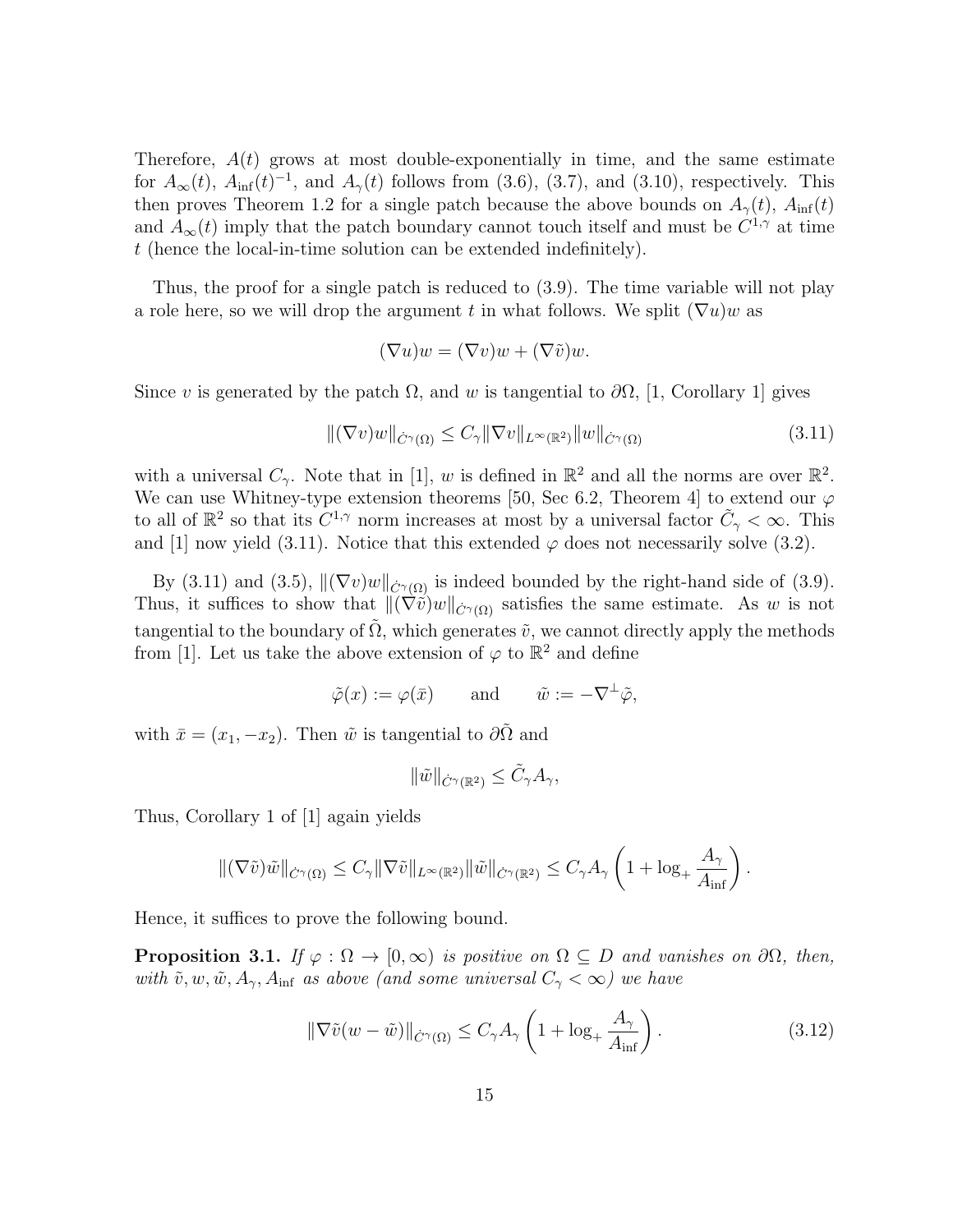Let us introduce some notation: for any  $x \in \mathbb{R}^2 \setminus \tilde{\Omega}$ , define

$$
d(x) := \text{dist}(x, \tilde{\Omega}),
$$

let  $P_x \in \partial \tilde{\Omega}$  be such that  $dist(x, P_x) = d(x)$  (if there are multiple such points, we pick any of them), and let  $\bar{P}_x$  be the reflection of  $P_x$  across the  $x_1$ -axis. For an illustration of  $w, \tilde{w}, d(x), P_x, \bar{P}_x$ , see Figure 2.



Figure 2: Vector fields w and  $\tilde{w}$ , and  $d(x)$ ,  $P_x$ ,  $\bar{P}_x$  for  $x \in \Omega$ .

For arbitrary  $x, y \in \Omega$  we can assume, without loss of generality, that  $d(x) \leq d(y)$ . Then, with  $g := (\nabla \tilde{v})(w - \tilde{w})$ , we have

$$
\frac{|g(x)-g(y)|}{|x-y|^{\gamma}} \leq |\nabla \tilde{v}(y)| \|w-\tilde{w}\|_{\dot{C}^{\gamma}(\Omega)} + \underbrace{\frac{|\nabla \tilde{v}(x)-\nabla \tilde{v}(y)|}{|x-y|^{\gamma}}}_{T_1(x,y)} \underbrace{|w(x)-\tilde{w}(x)|}_{T_2(x)}.
$$

Since the first term on the right-hand side is bounded by the right-hand side of (3.12) due to  $(3.5)$  and the definition of  $\tilde{w}$ , we only need to obtain the same bound for the second term. We will estimate  $T_1$  and  $T_2$  separately, in terms of  $A_{\gamma}$ ,  $A_{\text{inf}}$ ,  $d(x)$ , and  $|\tilde{w}(P_x)| = |w(\bar{P}_x)|.$ 

Let us start with  $T_2$ . We estimate

$$
T_2(x) \le |w(\bar{P}_x) - \tilde{w}(P_x)| + |w(\bar{P}_x) - w(x)| + |\tilde{w}(P_x) - \tilde{w}(x)| \le 2\tilde{C}_\gamma A_\gamma d(x)^\gamma + 2|w_2(\bar{P}_x)|,
$$

where we used the inequality

$$
dist(x, \bar{P}_x) \leq dist(x, P_x) = d(x)
$$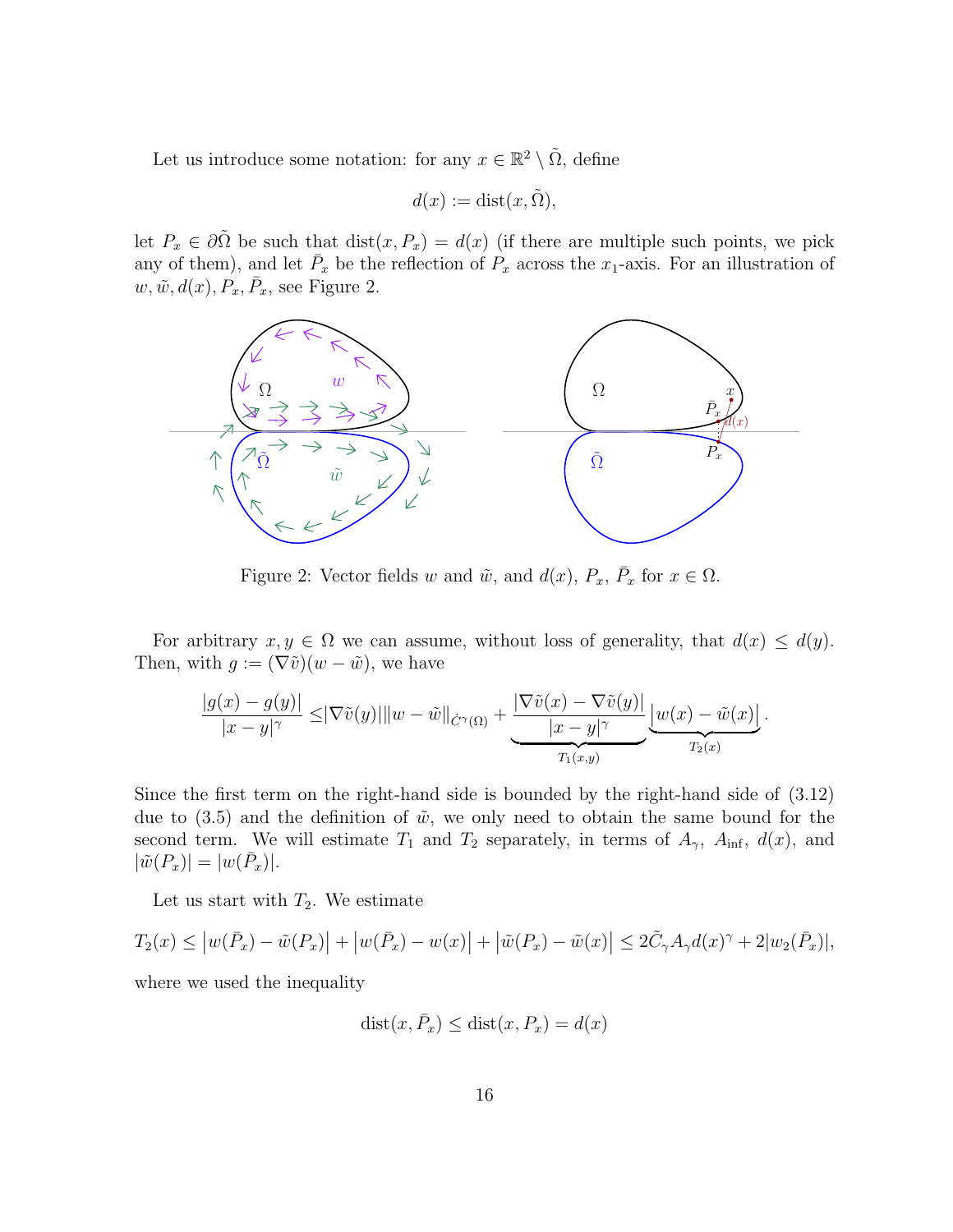to bound the last two terms in the middle expression by  $\tilde{C}_{\gamma}A_{\gamma}d(x)^{\gamma}$ , while the first term equals  $2|w_2(\bar{P}_x)|$  because

$$
\tilde{w}(P_x) = (w_1(\bar{P}_x), -w_2(\bar{P}_x)).
$$

The following lemma will allow us to control  $|w_2(\bar{P}_x)|$ .

**Lemma 3.2.** For any  $P = (p_1, p_2) \in \partial \Omega$ , we have  $|w_2(P)| \leq 2(A_{\gamma}p_2^{\gamma})$  $2^{\gamma}|w(P)|^{\gamma}$ 1  $1+\gamma$ .

*Proof.* Denote by  $\theta \in [0, \frac{\pi}{2}]$  $\frac{\pi}{2}$  the angle between  $\nabla \varphi(P)$  and the  $x_2$ -axis (see Figure 3), so that θ

$$
|w_2(P)| = |\nabla \varphi(P)| \sin \theta \le 2|\nabla \varphi(P)| \sin \frac{\theta}{2}.
$$
 (3.13)

If  $\theta = 0$ , then we are done. Otherwise, let  $\nu$  denote the unit vector such that the angle between  $\nu$  and  $\nabla \varphi(P)$  is  $\frac{\pi}{2} - \frac{\theta}{2}$  $\frac{\theta}{2}$  (so  $\nu$  points inside  $\Omega$  at P) and  $\nu_2 < 0$ . Draw a ray in the direction  $\nu$  and originating at P, and denote by Q its intersection with the  $x_1$ -axis. Note that  $Q \neq P$  since  $p_2 > 0$  due to  $\theta \neq 0$ .



Figure 3: The definitions of  $\theta$ ,  $\beta$ ,  $\nu$ ,  $Q$ .

The length of the segment  $PQ$  is

$$
|PQ| = \frac{p_2}{\sin \beta},
$$

where either  $\beta = \frac{\theta}{2}$  $\frac{\theta}{2}$  or  $\beta = \frac{3\theta}{2}$  $\frac{3\theta}{2}$ , the latter if  $(\nabla \varphi(P))_2 < 0$ . In either case we have

$$
|PQ| \le \frac{p_2}{\sin(\theta/2)}.
$$

We also have

$$
\nabla \varphi(P) \cdot \nu = |\nabla \varphi(P)| \sin \frac{\theta}{2} > 0,
$$

and  $\nabla \varphi \cdot \nu$  must change sign on the segment  $PQ$  because  $Q \notin \Omega$  and  $\varphi = 0$  on  $\partial \Omega$ . As

 $\|\nabla\varphi\|_{\dot{C}^{\gamma}(\Omega)} \leq A_{\gamma},$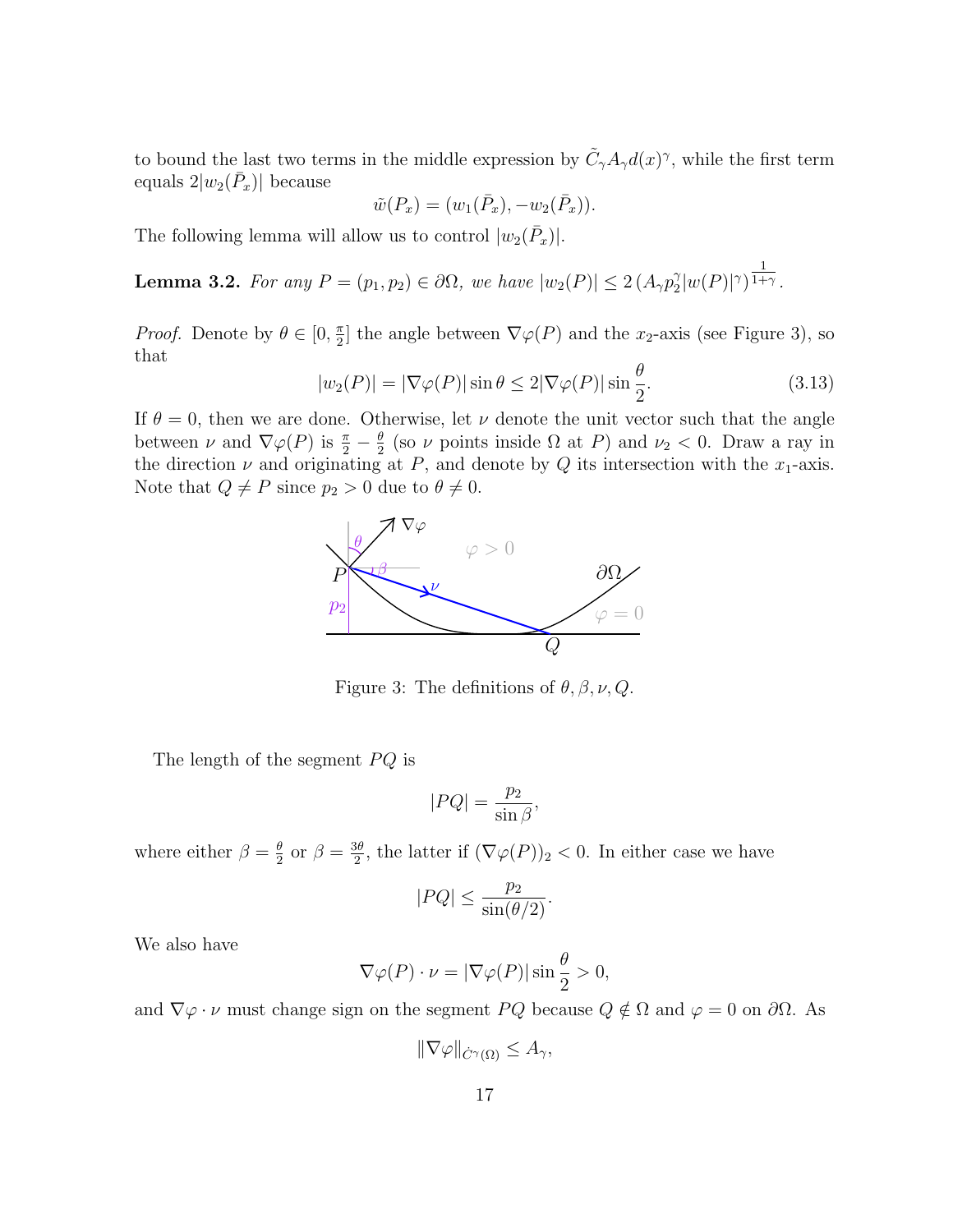we obtain

$$
|\nabla \varphi(P)| \sin \frac{\theta}{2} \le A_{\gamma} \left( \frac{p_2}{\sin(\theta/2)} \right)^{\gamma}.
$$

Raising this to power  $\frac{1}{1+\gamma}$  and using (3.13) yields

$$
|w_2(P)| \le 2|\nabla \varphi(P)| \sin \frac{\theta}{2} \le 2 (A_\gamma p_2^{\gamma} |\nabla \varphi(P)|^{\gamma})^{\frac{1}{1+\gamma}}.
$$

Since  $|\nabla \varphi(P)| = |w(P)|$ , the proof is complete.

The above lemma applied at  $P := \overline{P}_x$ , along with  $|w(\overline{P}_x)| = |\tilde{w}(P_x)|$ , now yields

$$
T_2(x) \le 2\tilde{C}_{\gamma}A_{\gamma}d(x)^{\gamma} + 4\left(A_{\gamma}d(x)^{\gamma}|\tilde{w}(P_x)|^{\gamma}\right)^{\frac{1}{1+\gamma}}.
$$
\n(3.14)

Next we bound  $T_1$ .

**Proposition 3.3.** With the hypotheses of Proposition 3.1, for  $x, y \in \Omega$  with  $d(x) \leq d(y)$ we have

$$
T_1(x,y) := \frac{|\nabla \tilde{v}(x) - \nabla \tilde{v}(y)|}{|x - y|^{\gamma}} \le C_{\gamma} \left( 1 + \log_+ \frac{A_{\gamma}}{A_{\inf}} \right) \min \left\{ \frac{A_{\gamma}}{|\tilde{w}(P_x)|}, d(x)^{-\gamma} \right\}.
$$
 (3.15)

A related but weaker bound (which does not suffice here) was proved in [20]. Before proving Proposition 3.3, let us first complete the proof of Proposition 3.1.

Proof of Proposition 3.1. The bound (3.15) implies

$$
T_1(x,y)\leq C_\gamma\left(1+\log_+\frac{A_\gamma}{A_{\inf}}\right)\min\left\{\left(\frac{A_\gamma}{|\tilde{w}(P_x)|}\right)^{\frac{\gamma}{1+\gamma}}d(x)^{-\frac{\gamma}{1+\gamma}},d(x)^{-\gamma}\right\}.
$$

Multiplying this by (3.14) gives

$$
T_1(x, y)T_2(x) \le C_\gamma A_\gamma \left(1 + \log_+ \frac{A_\gamma}{A_{\inf}}\right).
$$

As we have explained above, this yields (3.12) and concludes the proof.

We are left with proving Proposition 3.3. We start with the following simple lemma. **Lemma 3.4.** When  $d(x) \leq d(y)$  for  $x, y \in \Omega$ , we have (with a universal  $C < \infty$ )

$$
\frac{|\nabla \tilde{v}(x) - \nabla \tilde{v}(y)|}{|x - y|^{\gamma}} \le \frac{C}{\gamma} d(x)^{-\gamma}.
$$
\n(3.16)

 $\Box$ 

 $\Box$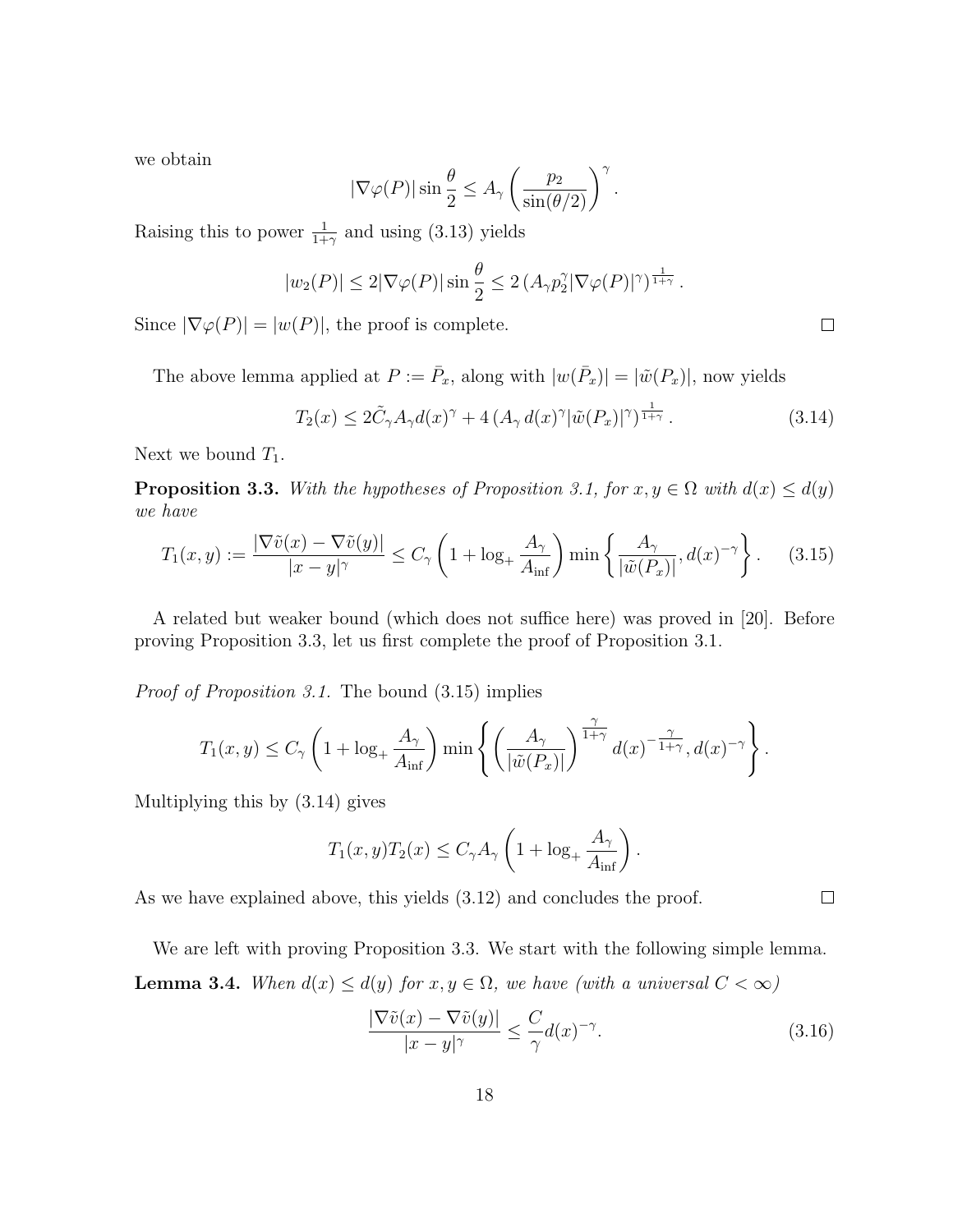Proof. The mean value theorem yields

$$
\frac{|\nabla \tilde{v}(x) - \nabla \tilde{v}(y)|}{|x - y|^{\gamma}} \leq |\nabla^2 \tilde{v}(Z_{xy})||x - y|^{1 - \gamma}
$$

for some point  $Z_{xy}$  on the segment connecting x and y. Since  $\tilde{\Omega}$  is the reflection of  $\Omega \subseteq D$ with respect to the x<sub>1</sub>-axis, we have  $d(x) \in [x_2, 2x_2]$  and  $d(y) \in [y_2, 2y_2]$ . As  $d(x) \leq d(y)$ , we then obtain

$$
d(Z_{xy}) \ge \min\{x_2, y_2\} \ge \frac{d(x)}{2}.
$$

Moreover, for any  $Z \in \mathbb{R}^2 \setminus \tilde{\Omega}$  we have (with a universal  $C < \infty$ )

$$
|\nabla^2 \tilde{v}(Z)| \le \int_{\mathbb{R}^2 \setminus B(Z,d(Z))} \frac{C}{|Z - z|^3} \, dz \le C d(Z)^{-1}.\tag{3.17}
$$

Combining these estimates, we obtain

$$
\frac{|\nabla \tilde{v}(x) - \nabla \tilde{v}(y)|}{|x - y|^{\gamma}} \le C d (Z_{xy})^{-1} |x - y|^{1 - \gamma} \le 2C d(x)^{-1} |x - y|^{1 - \gamma}.
$$

If  $|x - y| \le d(x)$ , then (3.16) follows because  $\gamma \le 1$ .

If  $|x - y| \ge d(x)$ , let

$$
Q_{xy} = (x_1, x_2 + 2|x - y|),
$$

and connect x and y by a path consisting of the segments  $[xQ_{xy}]$  and  $[Q_{xy}y]$ . Then

$$
|Q_{xy} - y| \le 3|x - y| \tag{3.18}
$$

yields

$$
\frac{|\nabla \tilde{v}(x) - \nabla \tilde{v}(y)|}{3|x - y|} \le \int_0^1 |\nabla^2 \tilde{v}(x + s(Q_{xy} - x))| ds + \int_0^1 |\nabla^2 \tilde{v}(y + s(Q_{xy} - y))| ds. \tag{3.19}
$$

Note that

$$
d(x + s(Q_{xy} - x)) \ge \max\{d(x), 2s|x - y|\},\tag{3.20}
$$

and we also have

$$
d(y + s(Q_{xy} - y)) \ge s|x - y| \ge \frac{s}{3}|Q_{xy} - y|
$$

due to

$$
(Q_{xy}-y)_2\geq |x-y|
$$

and (3.18). It then follows that

$$
d(y) \le d(y + s(Q_{xy} - y)) + s|Q_{xy} - y| \le 4d(y + s(Q_{xy} - y)),
$$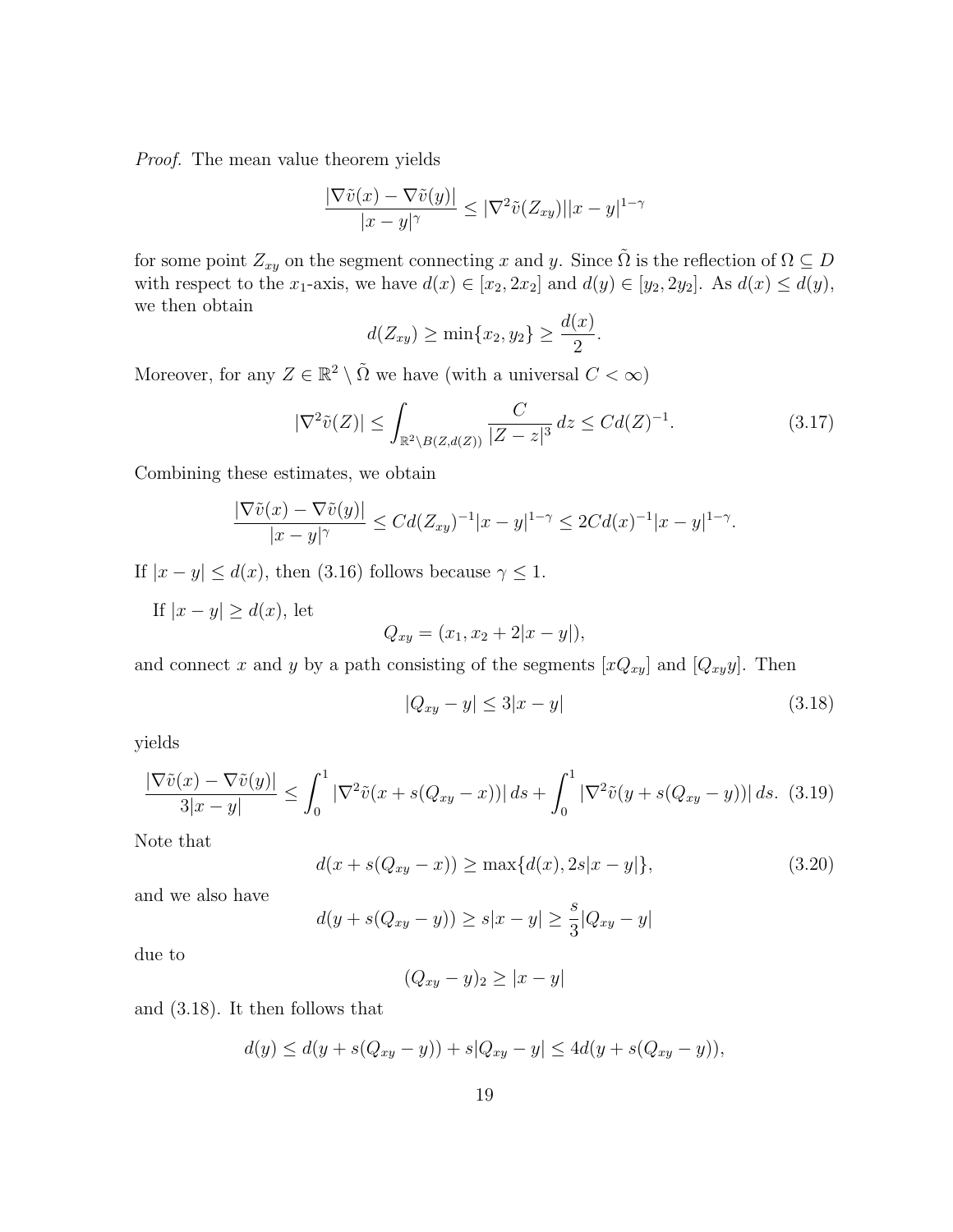so by  $d(x) \leq d(y)$  and the above we have

$$
d(y + s(Q_{xy} - y)) \ge \max\left\{\frac{d(x)}{4}, s|x - y|\right\},\,
$$

in addition to (3.20). Combining these estimates with (3.17), we obtain

$$
\frac{|\nabla \tilde{v}(x) - \nabla \tilde{v}(y)|}{|x - y|^{\gamma}} \le C|x - y|^{1 - \gamma} \left( \int_0^{\frac{d(x)}{|x - y|}} d(x)^{-1} ds + \int_{\frac{d(x)}{|x - y|}}^1 (s|x - y|)^{-1} ds \right)
$$
  

$$
\le C|x - y|^{-\gamma} \left( 1 + \log \frac{|x - y|}{d(x)} \right) \le \frac{C}{\gamma} d(x)^{-\gamma}
$$

because  $|x - y| \ge d(x)$ .

We continue the proof of Proposition 3.3. Due to Lemma 3.4, to prove (3.15) we only need to consider the case

$$
d(x) \le \tilde{C}^{-1} \left( \frac{|\tilde{w}(P_x)|}{A_\gamma} \right)^{1/\gamma}
$$

for any fixed  $\tilde{C} < \infty$ . Let us pick  $\tilde{C} := 16(4\tilde{C}_{\gamma})^{1/\gamma}$ , with the universal constant  $\tilde{C}_{\gamma}$  from the remark about Whitney extensions after (3.11), so that if we let  $\tilde{A}_{\gamma} := \|\tilde{w}\|_{\dot{C}^{\gamma}(\mathbb{R}^2)}$  and

$$
r_x := \left(\frac{|\tilde{w}(P_x)|}{2\tilde{A}_{\gamma}}\right)^{1/\gamma},
$$

it suffices to consider  $d(x) \leq 2^{-4-1/\gamma} r_x$  (because  $\tilde{A}_{\gamma} \leq \tilde{C}_{\gamma} A_{\gamma}$ ).

Hence, the next lemma finishes the proof of Proposition 3.3.

**Lemma 3.5.** When  $d(x) \le \min\{d(y), 2^{-4-1/\gamma}r_x\}$  for  $x, y \in \Omega$ , we have (with a universal constant  $C_{\gamma} < \infty$ )

$$
\frac{|\nabla \tilde{v}(x) - \nabla \tilde{v}(y)|}{|x - y|^{\gamma}} \le C_{\gamma} \left( 1 + \log_{+} \frac{A_{\gamma}}{A_{\inf}} \right) \frac{A_{\gamma}}{|\tilde{w}(P_x)|}.
$$
\n(3.21)

 $\Box$ 

In the proof of this lemma, the following improvement of (3.17) will be used to control  $|\nabla \tilde{v}(x) - \nabla \tilde{v}(y)|$ . Its proof is postponed until the end of this section.

**Lemma 3.6.** For any 
$$
x \in \mathbb{R}^2 \setminus \tilde{\Omega}
$$
 with  $d(x) \in (0, \frac{1}{4}r_x]$ , we have (with a universal  $C_{\gamma} < \infty$ )  

$$
|\nabla^2 \tilde{v}(x)| \le C_{\gamma} d(x)^{-1+\gamma} r_x^{-\gamma}.
$$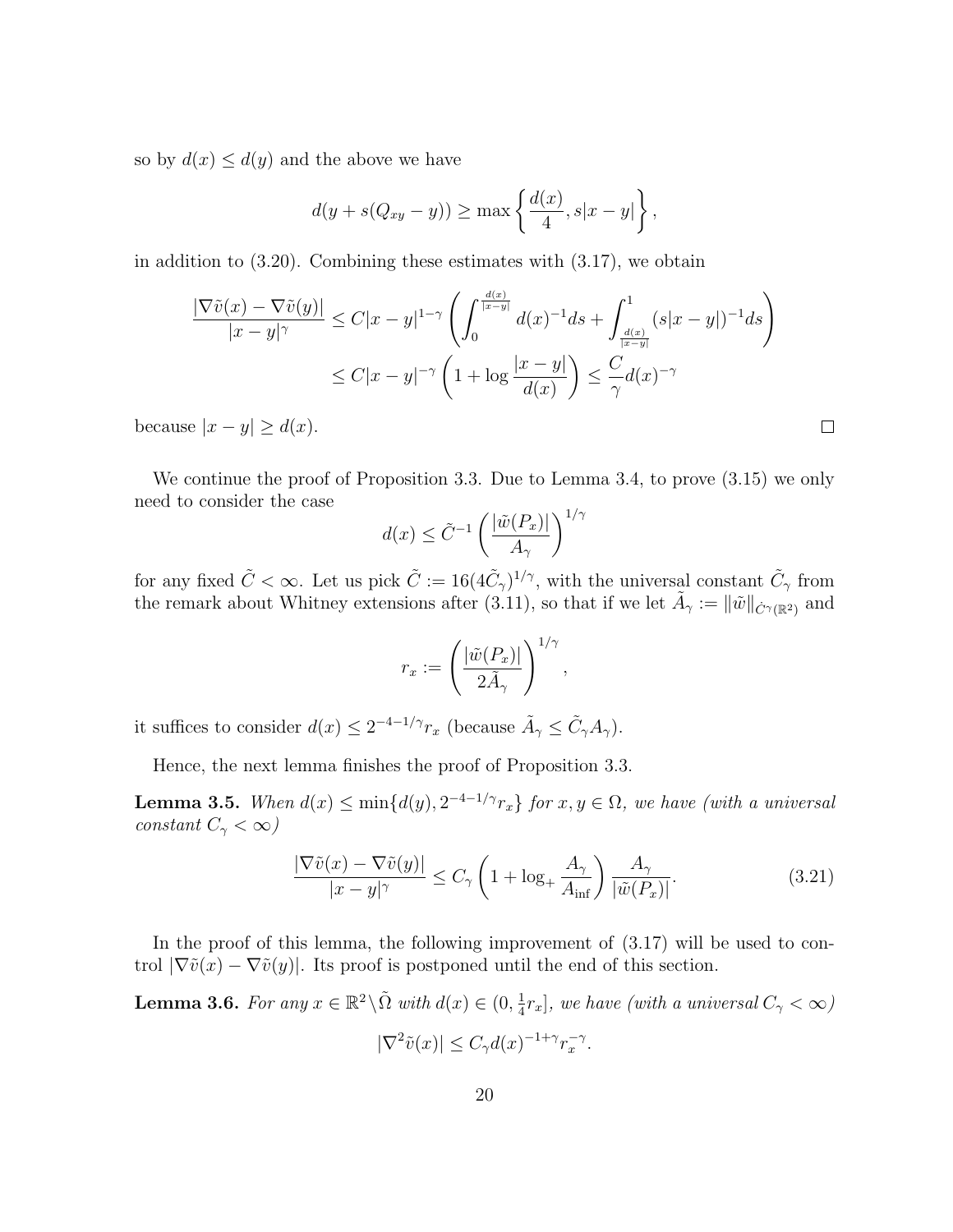Proof of Lemma 3.5. Let us first assume

$$
|x-y| \ge 2^{-4-1/\gamma} r_x,
$$

so that

$$
|x - y|^{-\gamma} \le 64\tilde{C}_{\gamma} \frac{A_{\gamma}}{|\tilde{w}(P_x)|}.
$$

Then (3.21) follows from the estimate

$$
|\nabla \tilde{v}(x) - \nabla \tilde{v}(y)| \le 2 ||\nabla \tilde{v}||_{L^{\infty}(\mathbb{R}^2)}
$$

and (3.5) (the latter holds for any  $\Omega$ ,  $\varphi$  as in Proposition 3.1 — see [1, Proposition 1]).

Assume now that  $|x - y| < 2^{-4-1/\gamma} r_x$ . As in Lemma 3.4, let

$$
Q_{xy} = (x_1, x_2 + 2|x - y|),
$$

and connect the points x and y by a path consisting of the two segments  $[xQ_{xy}]$ ,  $[Q_{xy}y]$ , again parametrized by

$$
z_1(s) = x + s(Q_{xy} - x)
$$
 and  $z_2(s) = y + s(Q_{xy} - y)$ ,

for  $s \in [0, 1]$  (see Figure 4). Then we again have

$$
d(z_i(s)) \ge s|x - y|
$$

for  $i = 1, 2$  and  $s \in [0, 1]$ .



Figure 4: The point  $Q_{xy}$  and the paths  $z_1(s)$  and  $z_2(s)$ .

We also have

$$
|z_i(s) - P_x| \le |z_i(s) - x| + d(x) \le 2|x - y| + d(x),
$$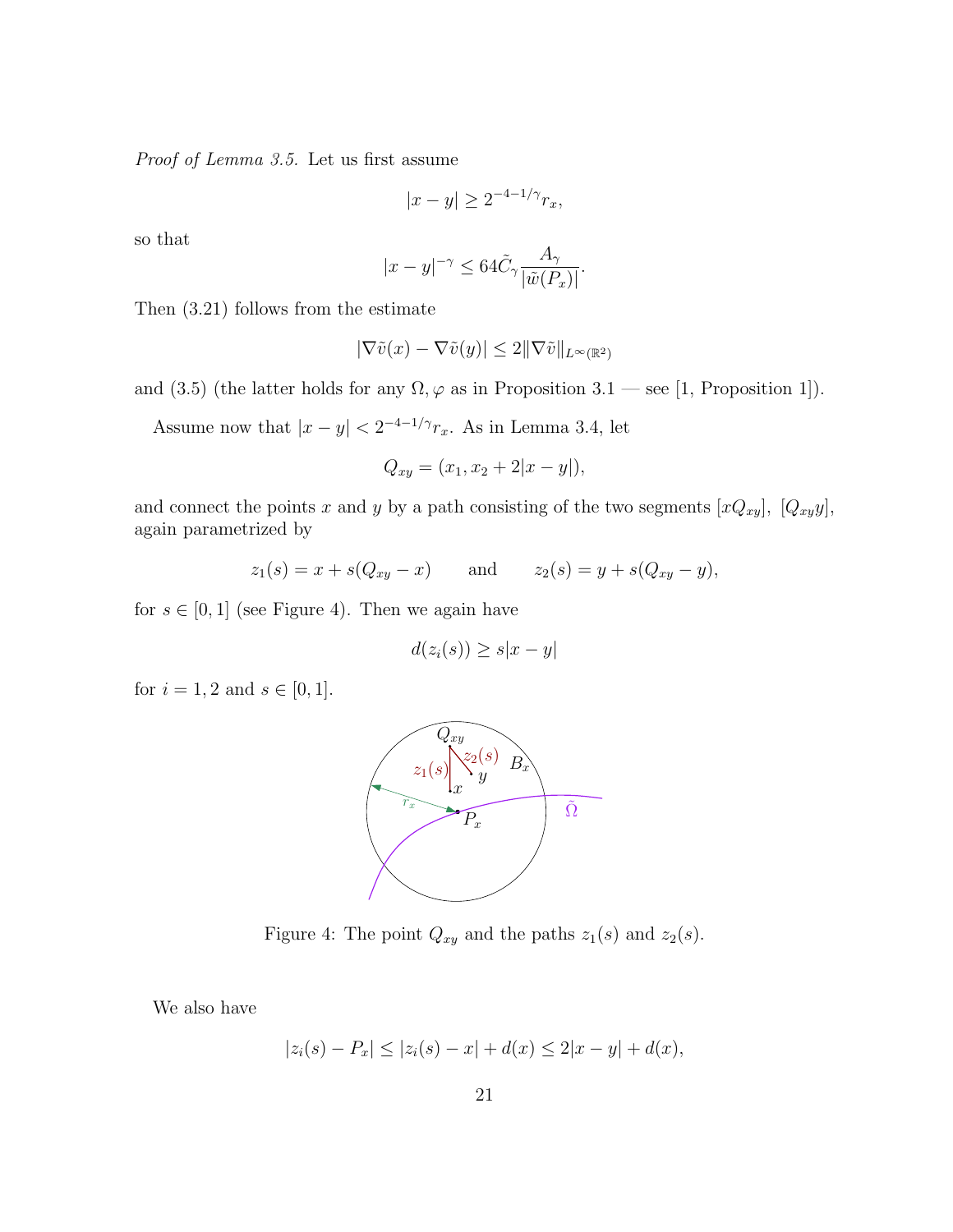$d(z_i(s)) \leq 2^{-2-1/\gamma} r_x.$  (3.22)

These imply

$$
P_{z_i(s)} \in B(P_x, 2^{-1-1/\gamma} r_x) \subseteq B_x := B(P_x, r_x). \tag{3.23}
$$

Note that for all  $z \in B_x$  we have

$$
|\tilde{w}(z) - \tilde{w}(P_x)| \le \frac{|\tilde{w}(P_x)|}{2}.\tag{3.24}
$$

Thus, (3.23) gives

$$
|\tilde{w}(P_{z_i(s)})| \ge \frac{1}{2} |\tilde{w}(P_x)|,
$$

implying

$$
r_{z_i(s)} \ge 2^{-1/\gamma} r_x.
$$

From (3.22) it now follows that

$$
d(z_i(s)) \leq \frac{1}{4}r_{z_i(s)}.
$$

Thus, Lemma 3.6 applies to  $z_i(s)$  and yields (together with the above estimates)

$$
|\nabla^2 \tilde{v}(z_i(s))| \leq C_\gamma d(z_i(s))^{-1+\gamma} r_{z_i(s)}^{-\gamma} \leq 2C_\gamma (s|x-y|)^{-1+\gamma} r_x^{-\gamma}.
$$

Then (3.19) implies

$$
\frac{|\nabla \tilde{v}(x) - \nabla \tilde{v}(y)|}{|x - y|^{\gamma}} \le 12C_{\gamma}|x - y|^{1 - \gamma} \int_0^1 (s|x - y|)^{-1 + \gamma} r_x^{-\gamma} ds \le \frac{12C_{\gamma}}{\gamma} r_x^{-\gamma} \le \frac{24C_{\gamma}\tilde{C}_{\gamma}}{\gamma} \frac{A_{\gamma}}{|\tilde{w}(P_x)|},
$$
\nwhich gives (3.21).

which gives (3.21).

### 3.2 Proof of Theorem 1.2 in the general case

We now consider an initial condition  $\omega_0$  with an arbitrary number of patches and arbitrary values of  $\theta_k$  as in the statement of Theorem 1.2, and extend it as an odd function to  $x_2 < 0$ . By [40, Theorems 8.1 and 8.2], there is a unique global weak solution  $\omega$  to (1.1) with the whole plane flow

$$
u(x,t) = \int_{\mathbb{R}^2} \frac{(x-y)^{\perp}}{|x-y|^2} \omega(y,t) dy,
$$
\n(3.25)

and the initial data  $\omega(\cdot, 0) = \omega_0$ , in the sense that

$$
\int_{D} \omega(x,T)g(x,T)dx - \int_{D} \omega_0(x)g(x,0)dx = \int_{D \times (0,T)} \omega(x,t)[\partial_t g(x,t) + u(x,t)\cdot \nabla g(x,t)]dxdt
$$

so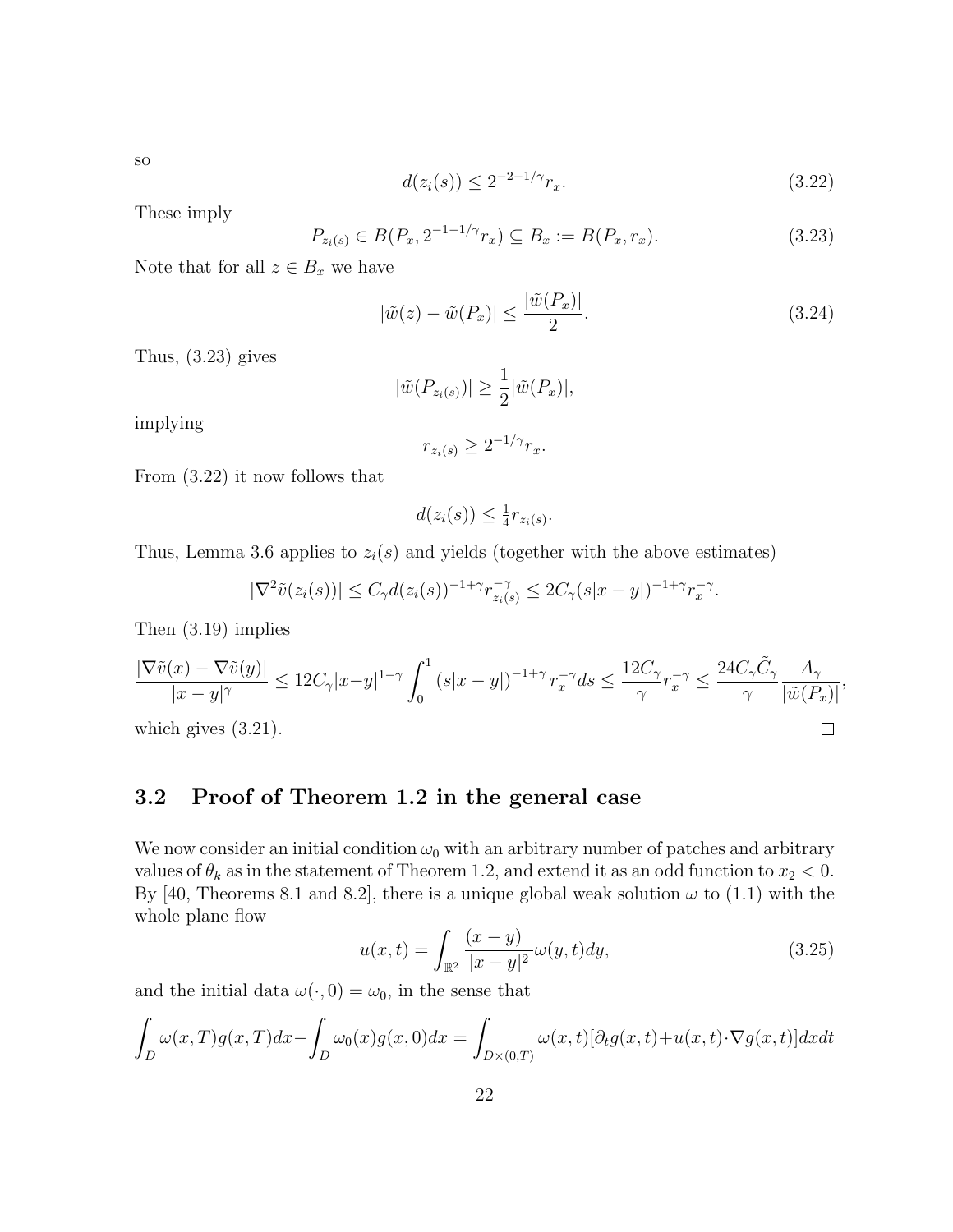for all  $T < \infty$  and  $g \in C^1(\bar{D} \times [0,T])$ . This solution is also a collection of vortex patches

$$
\omega(\cdot,t) = \sum_{k=1}^N \theta_k \chi_{\Omega_k(t)},
$$

with  $\Omega_k(t) = \Phi_t(\Omega_k(0))$  for each k [42, Chapter 2, Theorem 3.1]. Note that  $\Phi_t(x)$  is uniquely defined for any  $x \in \mathbb{R}^2$ , due to the time-uniform log-Lipschitz apriori bound

$$
|u(x,t) - u(y,t)| \le C_{\omega_0}|x - y| \log (1 + |x - y|^{-1})
$$
\n(3.26)

for u (see, e.g., [40, Lemma 8.1]), with the constant depending only on  $\|\omega_0\|_{L^1}$  and  $\|\omega_0\|_{L^{\infty}}$ . Uniqueness shows that  $\omega$  remains odd in  $x_2$ , thus its restriction to  $D \times [0,\infty)$  is also the unique weak solution to (1.1), (3.25) (and it is unique such with  $\omega(\cdot, 0) = \omega_0$  because an odd-in- $x_2$  extension of a weak solution on  $D \times [0, \infty)$  is a weak solution on  $\mathbb{R}^2 \times [0, \infty)$ . It follows from  $(1.4)$ , continuity of u (which is obtained as the last claim in Lemma 4.1) below but using (3.26) instead of (4.7)), and compactness of  $\partial \Omega(t) \times \{t\}$  that (2.2) holds for each  $t > 0$ . Hence, if we show that  $\{\partial \Omega_k(t)\}_{k=1}^N$  is a family of disjoint simple closed curves for each  $t \geq 0$ , and

$$
\sup_{t\in[0,T]}\max_{k}\|\Omega_k(t)\|_{C^{1,\gamma}}<\infty
$$

for each  $T < \infty$ , then  $\omega$  will also be a  $C^{1,\gamma}$  patch solution to  $(1.1)-(1.2)$  on  $[0,\infty)$ . Moreover, since  $C^{1,\gamma}$  patch solutions are weak solutions in the above sense as well (it is easy to see that (2.3) implies this),  $\omega$  must then also be the unique patch solution.

Note that (3.26) yields

$$
\min_{i \neq k} \text{dist}(\Omega_i(t), \Omega_k(t)) \ge \delta(t) > 0
$$

for all  $t \geq 0$ , where  $\delta(t)$  decreases double exponentially in time. This will ensure that the effects of the patches on each other will be controlled. Therefore, it remains to prove that each  $\partial\Omega_k(t)$  is a simple closed curve with  $\|\partial\Omega_k(t)\|_{C^{1,\gamma}}$  uniformly bounded on bounded intervals.

Let us decompose

$$
u = \sum_{i=1}^{N} u_i,
$$

with each  $u_i$  coming from the contribution of the patch  $\Omega_i$  to u. If  $i \neq k$ , then obviously

$$
\|\nabla^n u_i(\cdot,t)\|_{L^\infty(\Omega_k(t))} \le C(\omega_0,n)\delta(t)^{-n-1},
$$

for all  $n \geq 0$ . This yields

$$
\|\nabla u_i(\cdot,t)\|_{\dot{C}^{\gamma}(\Omega_k(t))} \leq C(\omega_0)\delta(t)^{-3}
$$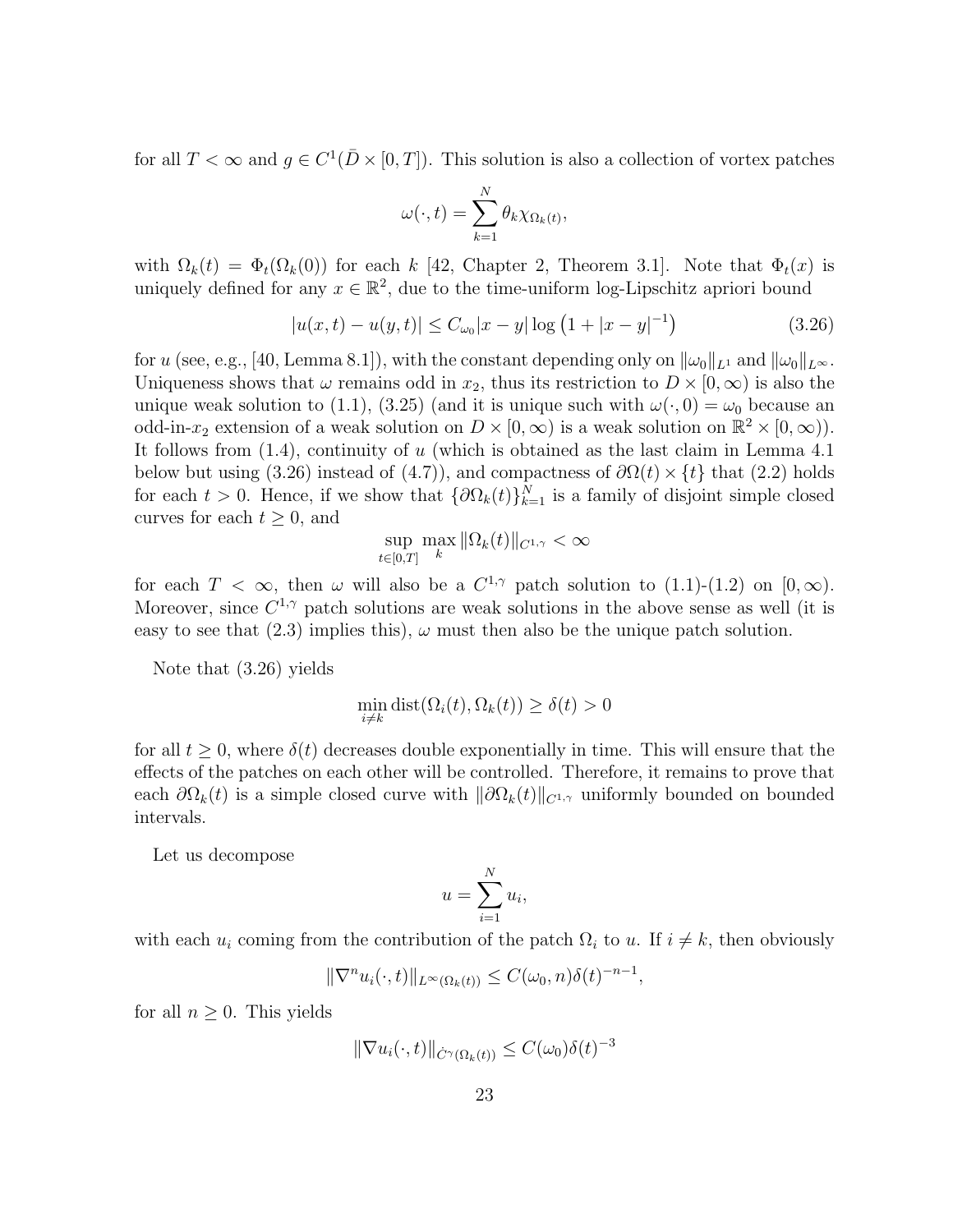for  $i \neq k$ . Also, simple scaling shows that (3.5) now becomes (for each i and with  $v_i$ ,  $\tilde{v}_i$ defined analogously to  $v, \tilde{v}$ )

$$
\|\nabla v_i(\cdot,t)\|_{L^{\infty}(\mathbb{R}^2)} + \|\nabla \tilde{v}_i(\cdot,t)\|_{L^{\infty}(\mathbb{R}^2)} \leq C_{\gamma}|\theta_i| \left(1 + \log_+ \frac{A_{\gamma}(t)|\Omega_i(t)|^{\gamma/2}}{A_{\inf}(t)}\right).
$$

We now consider a separate  $\varphi_k$  and  $w_k := \nabla^{\perp} \varphi_k$  for each  $\Omega_k$ , all  $\varphi_k$  evolving with velocity u. We also add  $\sup_k$  in the definitions of  $A_\gamma$  and  $A_\infty$  and  $\inf_k$  in the definition of  $A_{\text{inf}}$ . We can repeat the proof above, with (3.9) replaced by (for each k and  $t > 0$ )

$$
\begin{aligned} ||(\nabla u)w_{k}||_{\dot{C}^{\gamma}(\Omega_{k})} &\leq C_{\gamma}\Theta A_{\gamma}\left(|\Omega|+\log_{+}\frac{A_{\gamma}}{A_{\inf}}\right) \\ &+ \sum_{i\neq k}\left(\|\nabla u_{i}\|_{L^{\infty}(\Omega_{k})}\|w_{k}\|_{\dot{C}^{\gamma}(\Omega_{k})}+\|\nabla u_{i}\|_{\dot{C}^{\gamma}(\Omega_{k})}\|w_{k}\|_{L^{\infty}(\Omega_{k})}\right) \\ &\leq C_{\gamma}N\Theta A_{\gamma}\left(|\Omega|+\log_{+}\frac{A_{\gamma}}{A_{\inf}}\right)+C(\omega_{0})N\delta^{-3}A_{\infty}, \end{aligned}
$$

where

$$
\Theta := \max_{1 \le k \le N} |\theta_k| \quad \text{and} \quad |\Omega| := 1 + \max_{1 \le k \le N} |\Omega_k(t)| = 1 + \max_{1 \le k \le N} |\Omega_k(0)|.
$$

Then (3.10) is replaced by

$$
A'_{\gamma}(t) \le C_{\gamma}N\Theta A_{\gamma}(t)\left( |\Omega| + \log_{+} \frac{A_{\gamma}(t)}{A_{\inf}(t)} \right) + C(\omega_0)N\delta(t)^{-3}A_{\infty}(t).
$$

From this and (3.6), (3.7) a simple computation shows that

$$
\tilde{A}(t) := A_{\gamma}(t) A_{\inf}(t)^{-1} + A_{\infty}(t)
$$

satisfies

$$
\tilde{A}'(t) \le C(\gamma, N, \omega_0) \tilde{A}(t) \left(\delta(t)^{-3} + \log_+ \tilde{A}(t)\right).
$$

Since  $\delta(t)^{-3}$  increases at most double exponentially in time, it follows that  $\tilde{A}(t)$  increases at most triple exponentially. As before, this implies that each  $\partial\Omega_k(t)$  is a simple closed curve with  $\|\partial\Omega_k(t)\|_{C^{1,\gamma}}$  uniformly bounded on bounded intervals. Hence  $\omega$  is a global  $C^{1,\gamma}$ patch solution to  $(1.1)-(1.2)$ , thus finishing the proof.

### 3.3 Proof of Lemma 3.6

Let us start with a simple geometric result concerning the behavior of  $\partial\tilde{\Omega}$  near  $P_x$ , which is similar to the Geometric Lemma in [1]. It says that  $\partial \tilde{\Omega} \cap B_x$  is sufficiently "flat".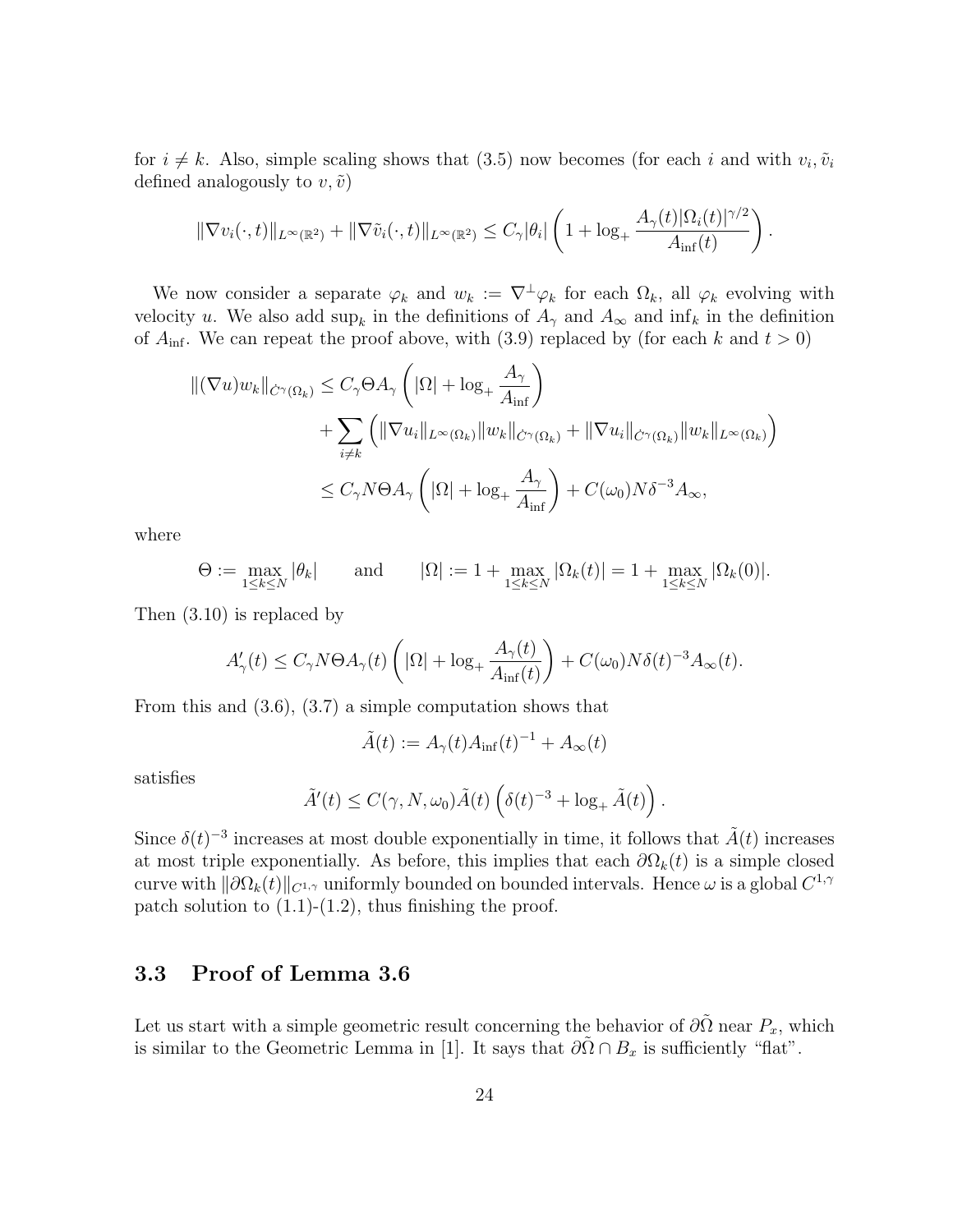**Lemma 3.7.** Given  $x \in \mathbb{R}^2 \setminus \tilde{\Omega}$ , let  $n_x := \nabla \tilde{\varphi}(P_x)/|\nabla \tilde{\varphi}(P_x)|$ , and

$$
S_x := \left\{ P_x + \rho \nu : \rho \in [0, r_x), \ |\nu| = 1, \left( \frac{\rho}{r_x} \right)^{\gamma} \ge 2|\nu \cdot n_x| \right\}.
$$
 (3.27)

If  $\nu$  is a unit vector and  $\rho \in [0, r_x)$ , then the following hold. If  $\nu \cdot n_x \geq 0$  and  $P_x + \rho \nu \notin S_x$ , then  $P_x + \rho \nu \in \tilde{\Omega}$ . If  $\nu \cdot n_x \leq 0$  and  $P_x + \rho \nu \notin S_x$ , then  $P_x + \rho \nu \in \mathbb{R}^2 \setminus \tilde{\Omega}$ .

In particular,  $\partial \tilde{\Omega} \cap B_x \subseteq S_x$  (see Figure 5).



Figure 5: The sets  $S_x$  (shaded),  $\tilde{B}_x$ , and  $\tilde{\Omega} \triangle \tilde{B}_x$  (lined).

Proof. We only prove the first statement, as the proof of the second is analogous. Let us assume  $\nu \cdot n_x \geq 0$  and  $P_x + \rho \nu \notin \tilde{\Omega}$ , with  $|\nu| = 1$  and  $\rho \geq 0$ . Then

$$
\nabla \tilde{\varphi}(P_x) \cdot \nu \ge 0 \quad \text{and} \quad \tilde{\varphi}(P_x + \rho \nu) \le 0,
$$

so we must have  $\nabla \tilde{\varphi}(P_x) \cdot \nu \leq \tilde{A}_{\gamma} \rho^{\gamma}$  because  $\tilde{\varphi}(P_x) = 0$ . Thus

$$
2\nu \cdot n_x \le \frac{2\tilde{A}_{\gamma}\rho^{\gamma}}{|\nabla \tilde{\varphi}(P_x)|} = \left(\frac{\rho}{r_x}\right)^{\gamma},\,
$$

 $\Box$ 

so either  $\rho \geq r_x$  or  $P_x + \rho \nu \in S_x$ .

*Proof of Lemma 3.6.* Let  $n_x$ ,  $S_x$  be from Lemma 3.7 and let  $\tilde{B}_x := B(O_x, r_x)$ , where

$$
O_x := P_x + r_x n_x.
$$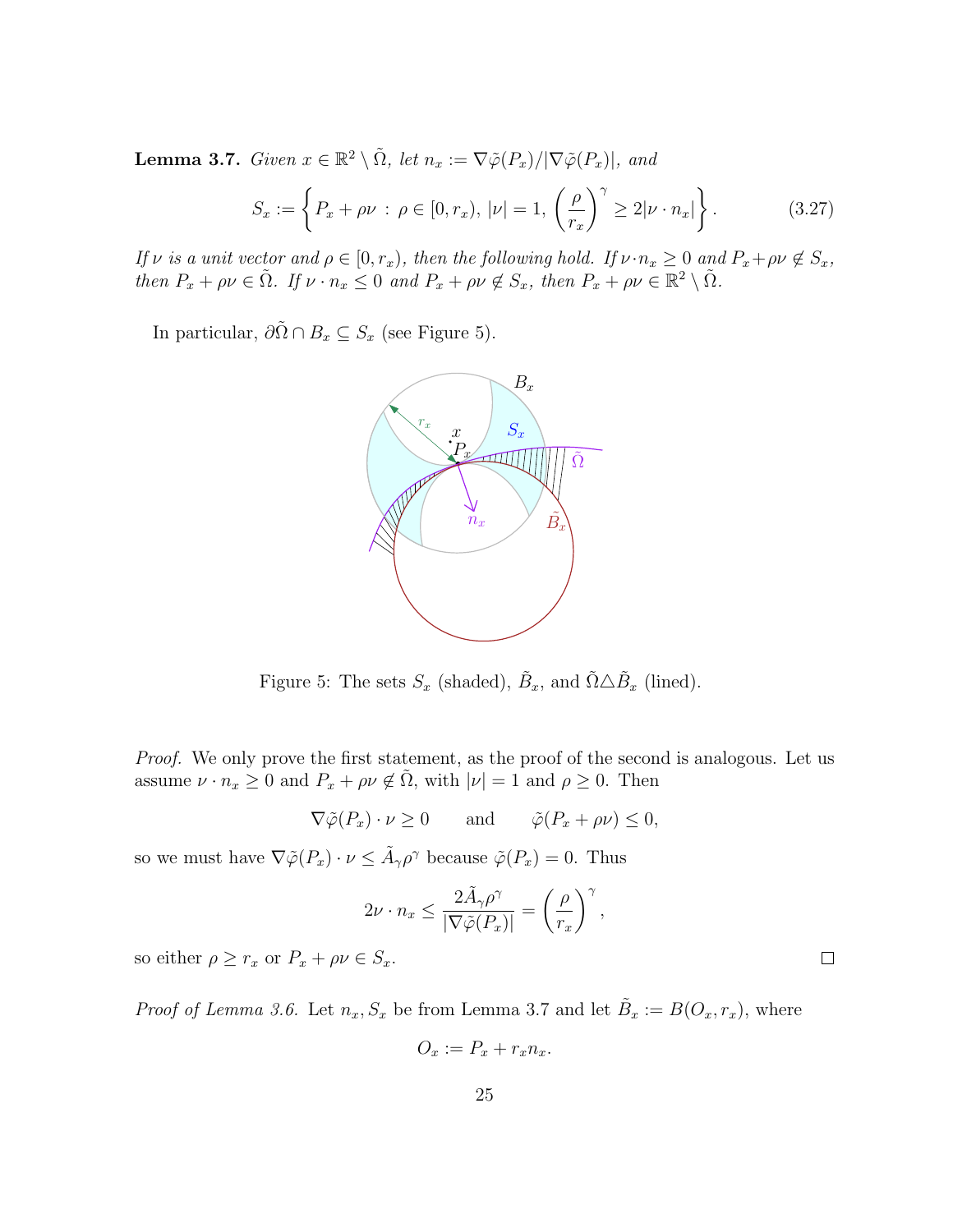Then  $P_x \in \partial \tilde{B}_x$  and the unit inner normal to  $\partial \tilde{B}_x$  at  $P_x$  is  $n_x$ . We have  $\partial \tilde{B}_x \cap B_x \subseteq S_x$ because if  $P_x + \rho \nu \in \partial \tilde{B}_x \cap B_x$  with  $|\nu| = 1$  and  $\rho > 0$ , then

$$
r_x > \rho = 2r_x|\nu \cdot n_x|.
$$

Combining this with Lemma 3.7 directly yields

$$
(\tilde{\Omega}\triangle\tilde{B}_x)\cap B_x\subseteq S_x,\tag{3.28}
$$

with

$$
\tilde{\Omega}\triangle\tilde{B}_x:=(\tilde{\Omega}\backslash\tilde{B}_x)\cup(\tilde{B}_x\backslash\tilde{\Omega})
$$

the symmetric difference of  $\tilde{\Omega}$  and  $\tilde{B}_x$  (the lined region in Figure 5). Let

$$
u_{\tilde{B}_x}(z) := \int_{\tilde{B}_x} \frac{(z-y)^{\perp}}{|z-y|^2} dy = 2\pi (\nabla^{\perp} \Delta^{-1} \chi_{\tilde{B}_x})(z)
$$

be the velocity field corresponding to the disc  $\tilde{B}_x$ . When  $|z - O_x| > r_x$ , we have by the rotational invariance of  $u_{\tilde{B}_x}$  (and with n the outer unit normal vector to  $\partial B(O_x,|z-O_x|))$ 

$$
u_{\tilde{B}_x}(z) = \frac{(z - O_x)^{\perp}}{|z - O_x|} |u_{\tilde{B}_x}(z)|
$$
  
= 
$$
\frac{(z - O_x)^{\perp}}{|z - O_x|} \int_{\partial B(O_x, |z - O_x|)} n \cdot 2\pi \nabla \Delta^{-1} \chi_{\tilde{B}_x} d\sigma
$$
  
= 
$$
\frac{(z - O_x)^{\perp}}{|z - O_x|^2} \int_{B(O_x, |z - O_x|)} \chi_{\tilde{B}_x}(y) dy
$$
  
= 
$$
\pi r_x^2 \frac{(z - O_x)^{\perp}}{|z - O_x|^2}.
$$

Differentiating this and noting that

$$
|x - O_x| = r_x + d(x) > r_x,
$$

yields

$$
|\nabla^2 u_{\tilde{B}_x}(x)| \le \frac{C}{r_x}.\tag{3.29}
$$

From the definitions of  $\tilde{v}$  and  $u_{\tilde{B}_x}$  we also have (with some  $\tilde{C} < \infty$  and a new  $C < \infty$ )

$$
|\nabla^2 \tilde{v}(x) - \nabla^2 u_{\tilde{B}_x}(x)| \le \underbrace{\int_{\mathbb{R}^2 \backslash B_x} \frac{\tilde{C}}{|x - y|^3} dy}_{\le Cr_x^{-1}} + \underbrace{\int_{(\tilde{\Omega} \triangle \tilde{B}_x) \cap B_x} \frac{\tilde{C}}{|x - y|^3} dy}_{=:I}.
$$
\n(3.30)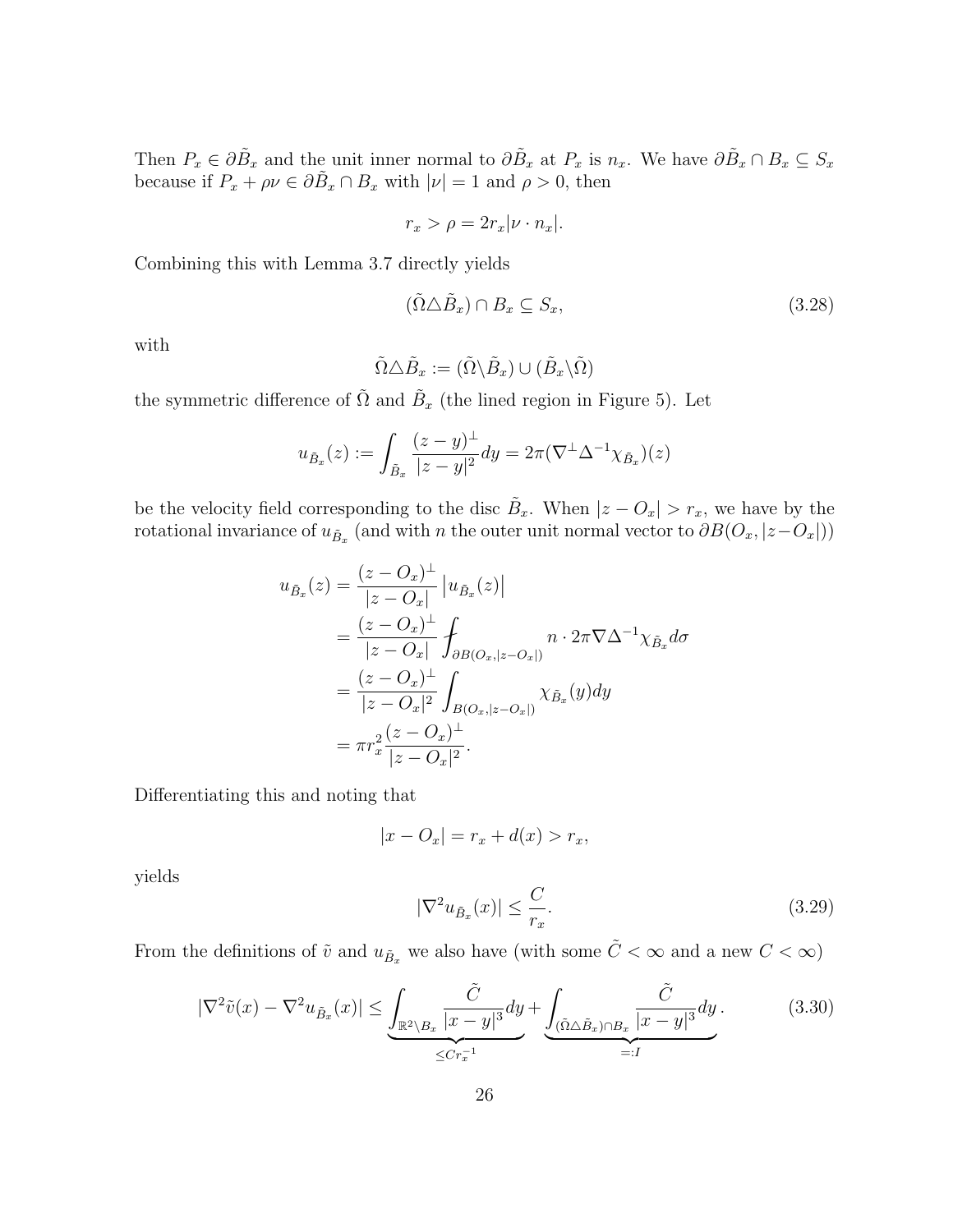Finally, note that

$$
dist(x, S_x) \ge \frac{d(x)}{2}.
$$

This holds because if  $P_x + \rho \nu \in B(x, \frac{1}{2}d(x))$  with  $|\nu| = 1$  and  $\rho \ge 0$ , then

$$
\nu \cdot n_x \ge \cos \frac{\pi}{6} > \frac{1}{2} \quad \text{and} \quad \rho \le \frac{3}{2}d(x) < r_x
$$

(due to  $d(x) \leq \frac{1}{4}$  $\frac{1}{4}r_x$ , hence  $P_x + \rho \nu \notin S_x$ . Also, if  $|P_x - y| \ge 2d(x)$ , then

$$
|P_x - y| \le |x - y| + d(x) \le 2|x - y|.
$$

From these, (3.28), and  $|\theta| \le 2 |\sin \theta|$  for  $|\theta| \le \frac{\pi}{2}$  we now have

$$
I \leq \int_{S_x} \frac{\tilde{C}}{|x - y|^3} dy
$$
  
\n
$$
\leq \int_{S_x \setminus B(P_x, 2d(x))} \frac{\tilde{C}}{|x - y|^3} dy + \tilde{C} \left(\frac{d(x)}{2}\right)^{-3} |S_x \cap B(P_x, 2d(x))|
$$
  
\n
$$
\leq \int_{S_x \setminus B(P_x, 2d(x))} \frac{8\tilde{C}}{|P_x - y|^3} dy + \frac{8\tilde{C}}{d(x)^3} |S_x \cap B(P_x, 2d(x))|
$$
  
\n
$$
\leq \int_{2d(x)}^{r_x} \frac{8\tilde{C}}{\rho^3} 4 \left(\frac{\rho}{r_x}\right)^{\gamma} \rho d\rho + \frac{8\tilde{C}}{d(x)^3} \int_0^{2d(x)} 4 \left(\frac{\rho}{r_x}\right)^{\gamma} \rho d\rho
$$
  
\n
$$
\leq C_\gamma d(x)^{-1+\gamma} r_x^{-\gamma}.
$$

This, (3.30), and (3.29) now yield

$$
|\nabla^2 \tilde{v}(x)| \le C_\gamma d(x)^{-1+\gamma} r_x^{-\gamma} + Cr_x^{-1},
$$

so the result follows from  $d(x) \leq \frac{1}{4}$  $rac{1}{4}r_x$ .

# 4 Finite time blow-up for small  $\alpha > 0$

In this section we prove Theorem 1.3, which is an immediate corollary of Theorem 4.6 below.

Let  $\alpha \in (0, \frac{1}{24})$  and  $\epsilon > 0$  be a small  $\alpha$ -dependent number, to be determined later. Let  $D^+ := \mathbb{R}^+ \times \mathbb{R}^+$ ,  $\Omega_1 := (\epsilon, 4) \times (0, 4)$ ,  $\Omega_2 := (2\epsilon, 3) \times (0, 3)$ , and let  $\Omega_0 \subseteq D^+$  be an open set whose boundary is a smooth simple closed curve and which satisfies  $\Omega_2 \subseteq \Omega_0 \subseteq \Omega_1$ . Let  $\omega$  be the unique  $H^3$  patch solution to (1.1)-(1.2) with the initial data

$$
\omega(\cdot,0) := \chi_{\Omega_0} - \chi_{\tilde{\Omega}_0} \tag{4.1}
$$

 $\Box$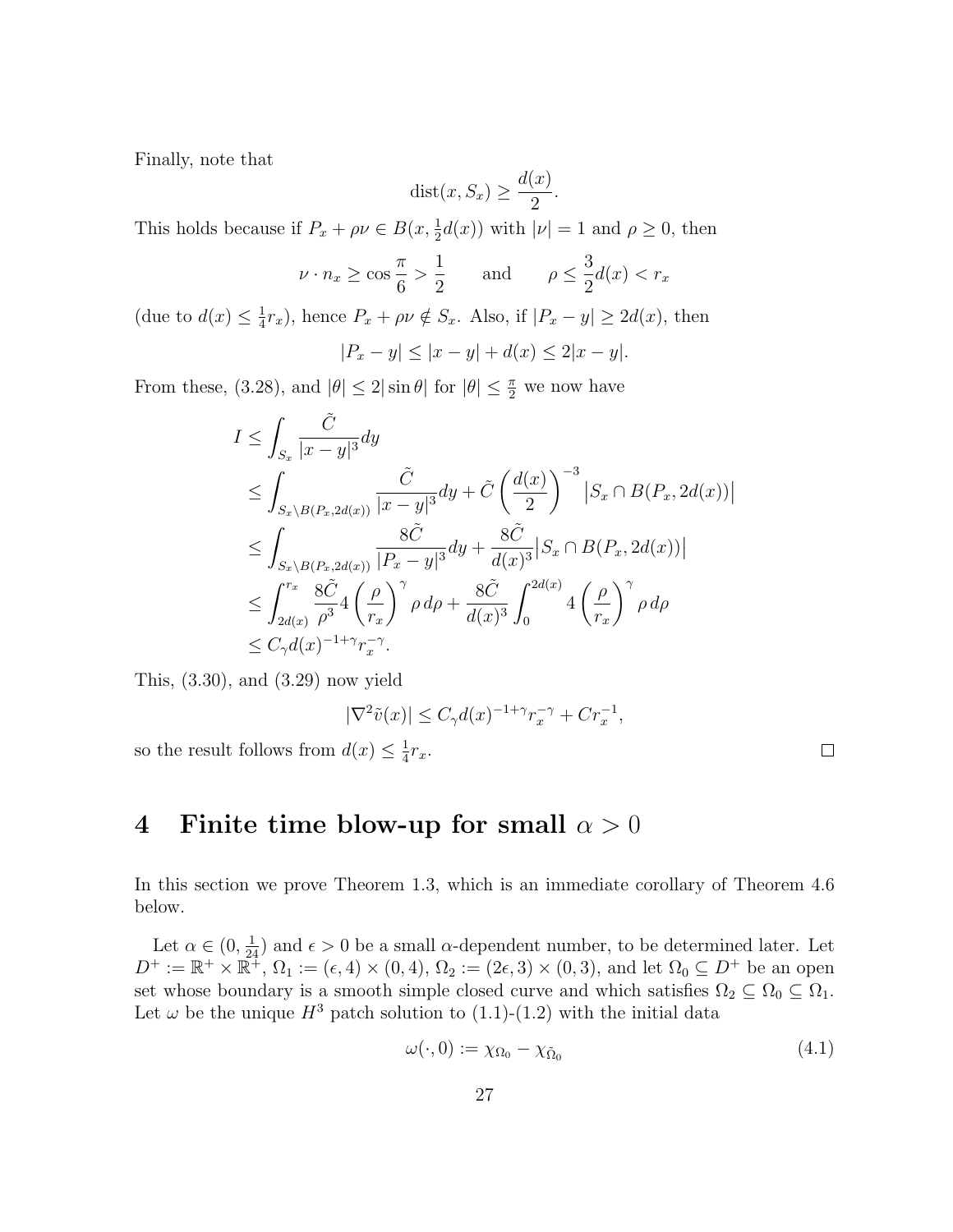and the maximal time of existence  $T_{\omega} > 0$ . Here,  $\tilde{\Omega}_0$  is the reflection of  $\Omega_0$  with respect to the x<sub>2</sub>-axis. Then oddness of  $\omega_0$  in  $x_1$  and the local uniqueness of the solution imply that

$$
\omega(\cdot, t) = \chi_{\Omega(t)} - \chi_{\tilde{\Omega}(t)} \tag{4.2}
$$

for  $t \in [0, T_{\omega})$ , with  $\Omega(t) := \Phi_t(\Omega_0)$  and  $\tilde{\Omega}(t)$  the reflection of  $\Omega(t)$  with respect to the  $x_2$ axis. Note that  $\Omega(t)$  is well-defined due to Theorem 2.3(a) and  $H^3(\mathbb{T}) \subseteq C^{1,1}(\mathbb{T})$ . We will show that  $T_{\omega} < \infty$ , that is,  $\omega$  becomes singular in finite time.

More specifically, let

$$
T := 50(3\epsilon)^{2\alpha} \qquad \text{and} \qquad X(t) := \left[ (3\epsilon)^{2\alpha} - \frac{t}{50} \right]^{1/2\alpha} \quad \text{for } t \in [0, T], \tag{4.3}
$$

so that

$$
X'(t) = -\frac{1}{100\alpha} X(t)^{1-2\alpha},\tag{4.4}
$$

on  $[0, T]$ , with  $X(0) = 3\epsilon$  and  $X(T) = 0$ , and let

$$
K(t) := \{ x \in D^+ : x_1 \in (X(t), 2) \text{ and } x_2 \in (0, x_1) \}
$$
\n
$$
(4.5)
$$

for  $t \in [0, T]$ . We will show that if  $T_{\omega} > T$ , then  $K(t) \subseteq \Omega(t)$  for all  $t \in [0, T]$ . This yields a contradiction because then  $\Omega(T)$  and  $\Omega(T)$  touch at the origin (and thus they also cannot remain  $H^3$ ).



Figure 6: The domains  $\Omega_1, \Omega_2, \Omega_0$ , and  $K(0)$  (with  $\omega_0 = \chi_{\Omega_0} - \chi_{\tilde{\Omega}_0}$ ).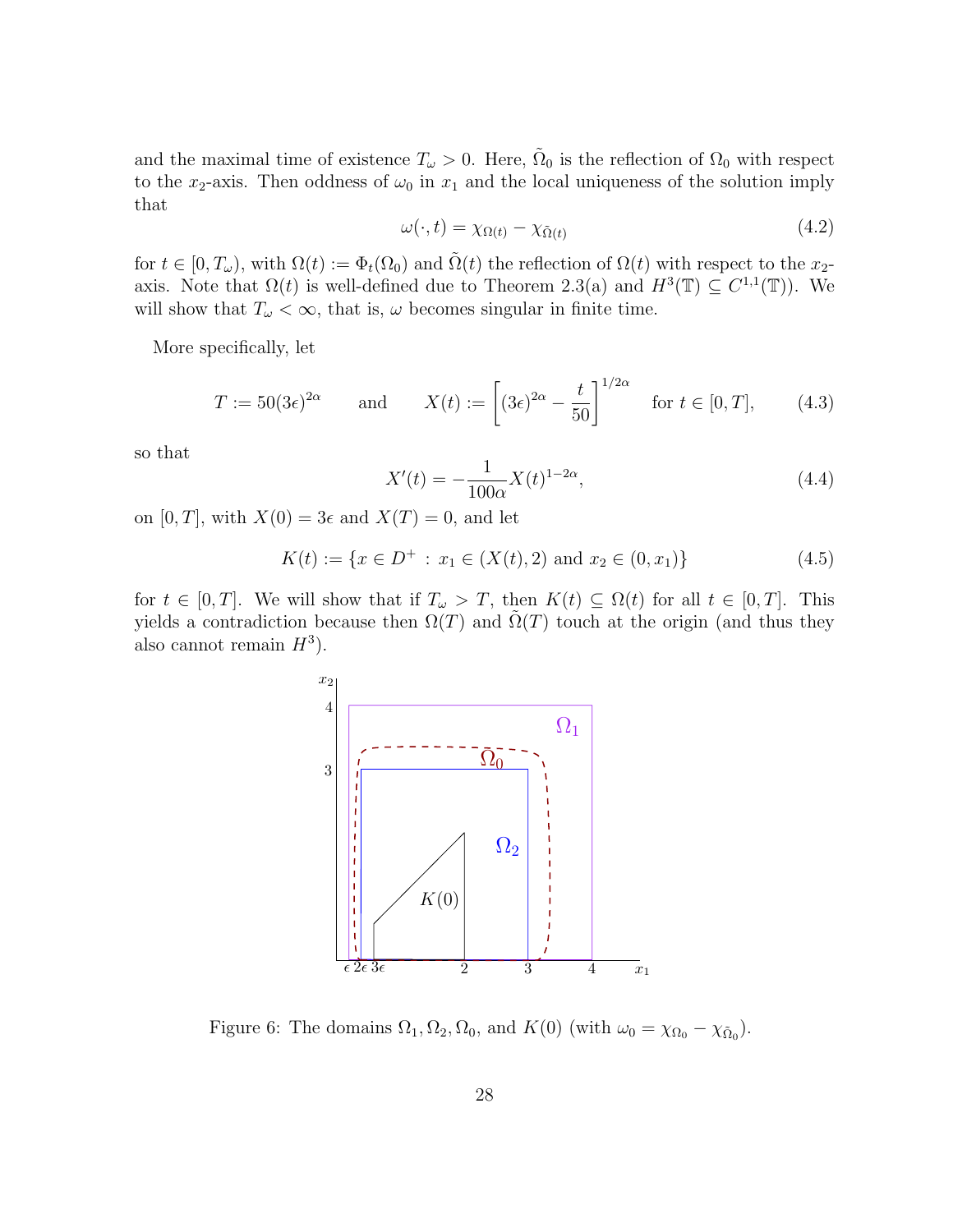This result will, in fact, hold for the less regular  $C^{1,\gamma}$  patches, but in this case we need to assume oddness of  $\omega$  in  $x_1$  (this is not immediate from the same property of  $\omega_0$  without knowing local uniqueness in this class). Before we can prove the result, however, we need to obtain some estimates on the velocity  $u$ , the most crucial of which is Proposition 4.5.

Remark. The fact that the fraction on the right-hand side of (4.4) blows-up as  $\alpha \to 0$ may seem worrying but  $\epsilon$  will go to zero quickly as  $\alpha \to 0$  (and  $X(t) \in [0, 3\epsilon]$ ), so this growth will be compensated by the term  $X(t)^{1-2\alpha}$  which decays as  $\alpha \to 0$ .

### 4.1 Some estimates on the velocity fields

Let us start with some basic estimates on the fluid velocities for a general  $\omega$ .

**Lemma 4.1.** For  $\alpha \in (0, \frac{1}{2})$  $\frac{1}{2}$  and  $u(\cdot, t)$  as in (1.2) with  $\omega(\cdot, t) \in L^1(D) \cap L^{\infty}(D)$ , we have

$$
||u(\cdot,t)||_{L^{\infty}} \le \frac{2\pi}{1-2\alpha} ||\omega(\cdot,t)||_{L^{\infty}} + 2||\omega(\cdot,t)||_{L^{1}}
$$
(4.6)

and

$$
||u(\cdot,t)||_{C^{1-2\alpha}} \le \frac{8\pi}{\alpha(1-2\alpha)} ||\omega(\cdot,t)||_{L^{\infty}} + 2||\omega(\cdot,t)||_{L^{1}}.
$$
 (4.7)

Furthermore, if  $\omega$  is weak- $*$  continuous as an  $L^{\infty}(D)$ -valued function on a time interval [a, b], and is supported inside a fixed compact subset of  $\overline{D}$  for every  $t \in [a, b]$ , then u is continuous on  $D \times [a, b]$ .

*Proof.* Let  $\eta : \mathbb{R}^2 \to \mathbb{R}$  be the odd extension of  $\omega(\cdot, t)$  to the whole plane. The Bio-Savart law (1.2) for  $x \in D$  then becomes

$$
u(x,t) = \int_{\mathbb{R}^2} \frac{(x-y)^{\perp}}{|x-y|^{2+2\alpha}} \eta(y) dy,
$$
 (4.8)

and (4.6) follows from

$$
|u(x,t)| \leq \int_{|x-y| \leq 1} \frac{|\eta(y)|}{|x-y|^{1+2\alpha}} dy + \int_{|x-y| > 1} \frac{|\eta(y)|}{|x-y|^{1+2\alpha}} dy
$$
  

$$
\leq ||\eta||_{L^{\infty}} \int_{|x-y| \leq 1} \frac{1}{|x-y|^{1+2\alpha}} dy + ||\eta||_{L^{1}}
$$
  

$$
\leq \frac{2\pi}{1-2\alpha} ||\omega(\cdot,t)||_{L^{\infty}} + 2||\omega(\cdot,t)||_{L^{1}}.
$$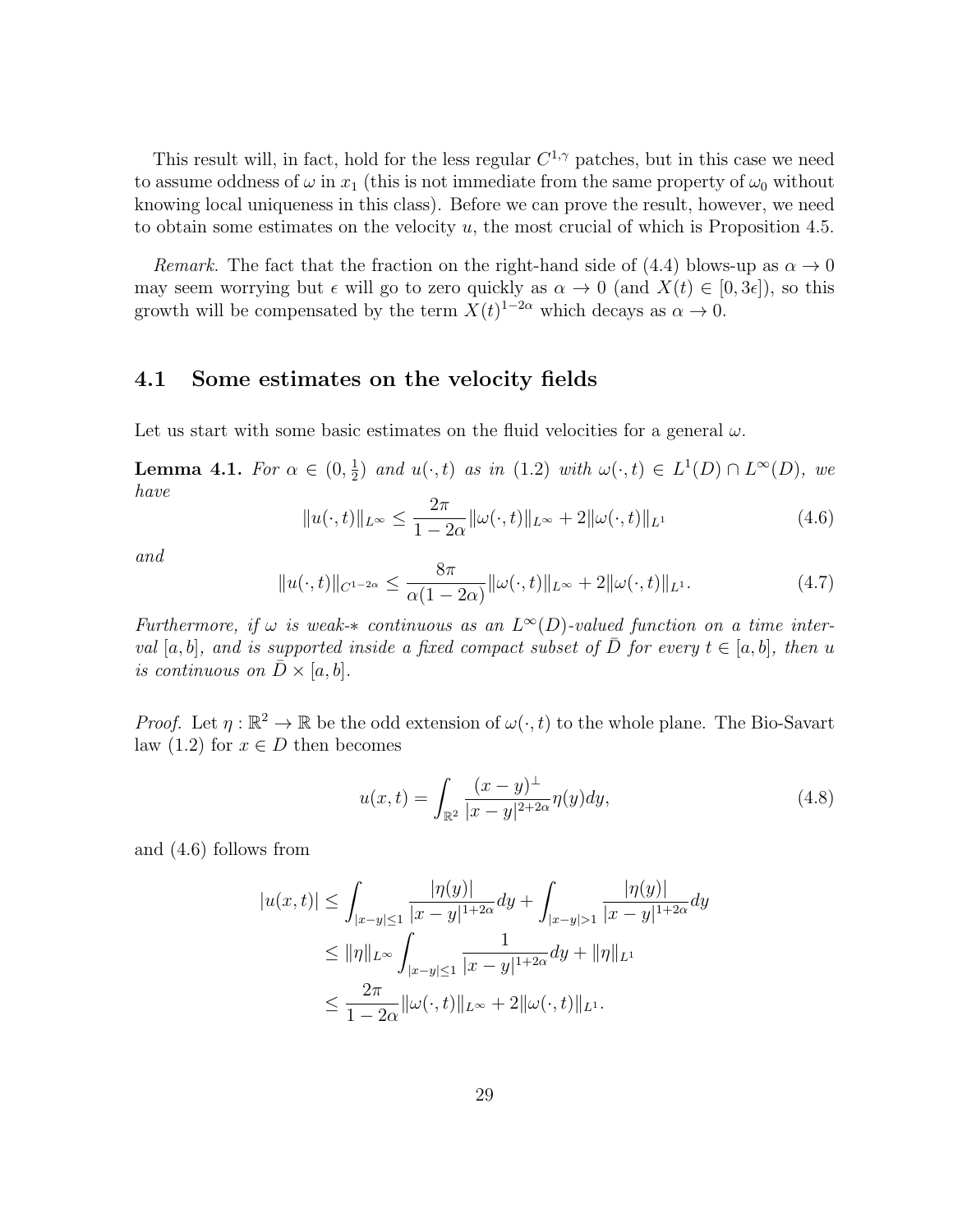To prove (4.7), consider any  $x, z \in \overline{D}$  with  $r := |x - z|$ . Then

$$
|u(x,t) - u(z,t)| \leq \int_{B(x,2r)} \frac{1}{|x-y|^{1+2\alpha}} \eta(y) \, dy + \int_{B(x,2r)} \frac{1}{|z-y|^{1+2\alpha}} \eta(y) \, dy + \int_{\mathbb{R}^2 \setminus B(x,2r)} \left| \frac{(x-y)^{\perp}}{|x-y|^{2+2\alpha}} - \frac{(z-y)^{\perp}}{|z-y|^{2+2\alpha}} \right| \eta(y) \, dy \leq 4\pi ||\eta||_{L^{\infty}} \int_0^{3r} s^{-2\alpha} \, ds + 32||\eta||_{L^{\infty}} \int_{2r}^{\infty} r s^{-1-2\alpha} \, ds \leq \left( \frac{12\pi}{1-2\alpha} + \frac{32}{2\alpha} \right) ||\eta||_{L^{\infty}} |x-z|^{1-2\alpha}.
$$

Combining this with (4.6) yields (4.7).

It remains to prove the last claim. Since the kernel in  $(4.8)$  is  $L<sup>1</sup>$  on any compact subset of  $\overline{D}$ , the assumptions show that u is continuous in  $t \in [a, b]$  for any fixed  $x \in \overline{D}$ .<br>The claim now follows from uniform continuity of u in  $x \in \overline{D}$ , see (4.7). The claim now follows from uniform continuity of u in  $x \in D$ , see (4.7).

For  $y = (y_1, y_2) \in \bar{D}^+ = \mathbb{R}^+ \times \mathbb{R}^+$ , we denote  $\bar{y} := (y_1, -y_2)$  and  $\tilde{y} := (-y_1, y_2)$ . If  $\omega(\cdot, t) \in L^{\infty}(D)$  is odd in  $x_1$ , then (1.2) becomes (we drop t from the notation in this sub-section)

$$
u_1(x) = -\int_{D^+} K_1(x, y)\omega(y)dy,
$$
  

$$
u_2(x) = \int_{D^+} K_2(x, y)\omega(y)dy,
$$
 (4.9)

where

$$
K_1(x,y) = \underbrace{\frac{y_2 - x_2}{|x - y|^{2+2\alpha}}}_{K_{11}(x,y)} - \underbrace{\frac{y_2 - x_2}{|x - \tilde{y}|^{2+2\alpha}}}_{K_{12}(x,y)} - \underbrace{\frac{y_2 + x_2}{|x + y|^{2+2\alpha}}}_{K_{13}(x,y)} + \underbrace{\frac{y_2 + x_2}{|x - \bar{y}|^{2+2\alpha}}}_{K_{14}(x,y)},
$$
(4.10)

$$
K_2(x,y) = \underbrace{\frac{y_1 - x_1}{|x - y|^{2+2\alpha}}}_{K_{21}(x,y)} + \underbrace{\frac{y_1 + x_1}{|x - \tilde{y}|^{2+2\alpha}}}_{K_{22}(x,y)} - \underbrace{\frac{y_1 + x_1}{|x + y|^{2+2\alpha}}}_{K_{23}(x,y)} - \underbrace{\frac{y_1 - x_1}{|x - \bar{y}|^{2+2\alpha}}}_{K_{24}(x,y)}.
$$
(4.11)

Let us start with some simple observations about  $K_1$  and  $K_2$ .

**Lemma 4.2.** For  $\alpha \in (0, \frac{1}{2})$  $\frac{1}{2}$ ) and  $x, y \in D^+$  we have the following: (a)  $K_1(x, y) > K_{11}(x, y) - K_{12}(x, y)$ . (b) sgn(y<sub>2</sub> - x<sub>2</sub>)(K<sub>11</sub>(x, y) - K<sub>12</sub>(x, y)) ≥ 0. (c)  $K_2(x, y) \geq K_{21}(x, y) - K_{24}(x, y).$ (d)  $sgn(y_1 - x_1)(K_{21}(x, y) - K_{24}(x, y)) \geq 0.$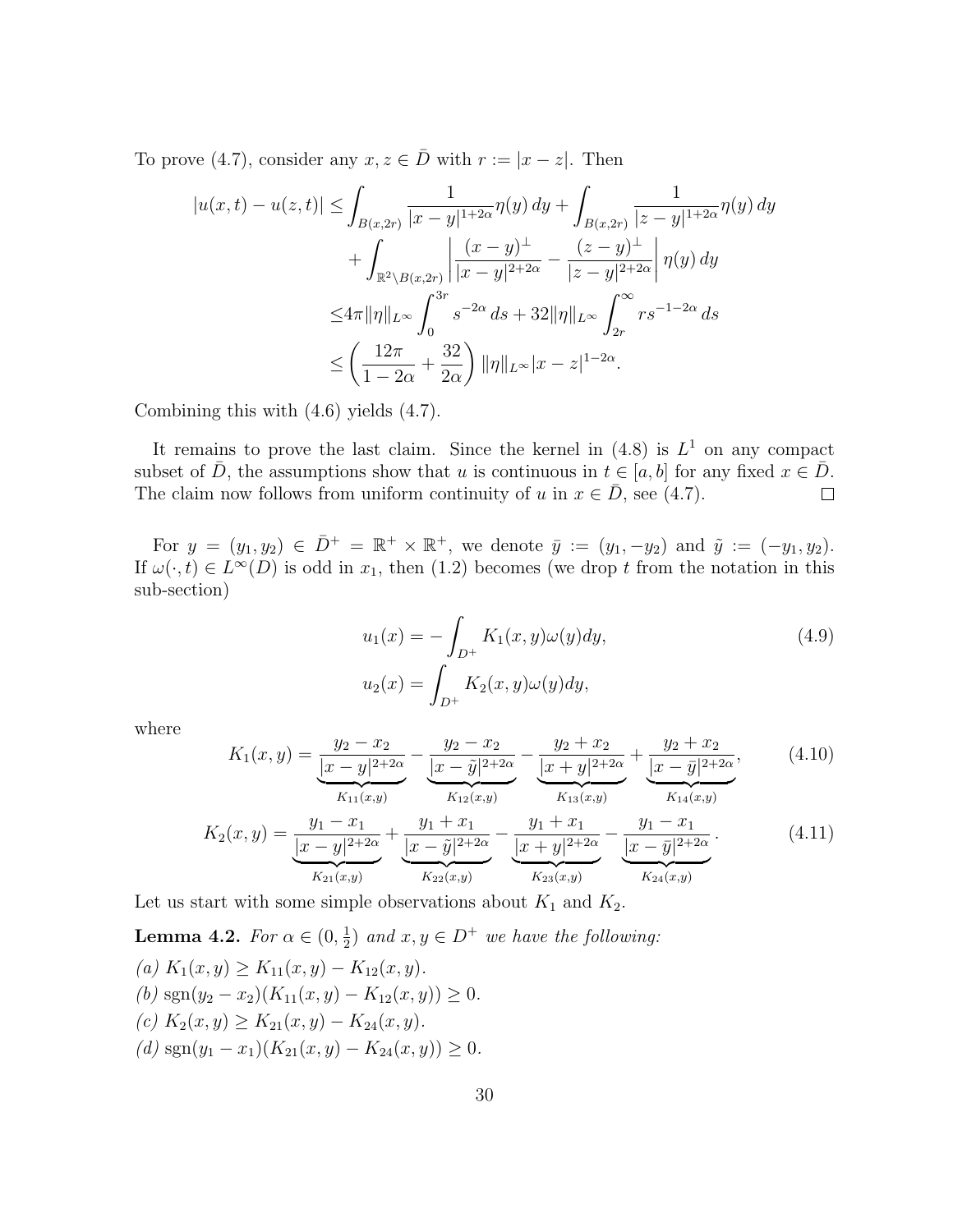*Proof.* Part (a) is immediate from  $|x - \bar{y}| \le |x + y|$  and (b) from  $|x - y| \le |x - \tilde{y}|$ .<br>Exchanging  $\bar{y}$  and  $\tilde{y}$  yields the proofs of (c) and (d). Exchanging  $\bar{y}$  and  $\tilde{y}$  yields the proofs of (c) and (d).

Our goal will be to show that if the solution with the initial data from (4.1) exists globally, in which case  $0 \leq \omega \leq 1$  on  $D^+$  by symmetry, then the patch  $\Omega(t)$  and its reflection across the  $x_2$  axis must touch at the origin in finite time, which is a contradiction. In particular, we will need to show that  $u_1$  is sufficiently negative in an appropriate subset of  $D^+$  (at least for some time). We will do this by separately estimating the "bad" part

$$
u_1^{bad}(x) := -\int_{\mathbb{R}^+\times(0,x_2)} K_1(x,y)\omega(y)dy
$$

of the integral in (4.9), (where  $K_{11} - K_{12} < 0$ ) and the "good" part

$$
u_1^{good}(x) := -\int_{\mathbb{R}^+ \times (x_2,\infty)} K_1(x,y)\omega(y)dy
$$

(where  $K_{11} - K_{12} \geq 0$ ). We will also obtain similar estimates for the  $u_2$  analogs

$$
u_2^{bad}(x) := \int_{(0,x_1)\times\mathbb{R}^+} K_2(x,y)\omega(y)dy,
$$
  

$$
u_2^{good}(x) := \int_{(x_1,\infty)\times\mathbb{R}^+} K_2(x,y)\omega(y)dy.
$$

Lemma 4.3. Let  $\alpha \in (0, \frac{1}{2})$  $\frac{1}{2}$ ) and assume that  $\omega$  is odd in  $x_1$  and  $0 \le \omega \le 1$  on  $D^+$ . (a) If  $x \in \overline{D^+}$  and  $x_2 \leq x_1$ , then

$$
u_1^{bad}(x) \le \frac{1}{\alpha} \left( \frac{1}{1 - 2\alpha} - 2^{-\alpha} \right) x_1^{1 - 2\alpha}.
$$

(b) If  $x \in \overline{D^+}$  and  $x_2 \ge x_1$ , then

$$
u_2^{bad}(x) \ge -\frac{1}{\alpha} \left( \frac{1}{1-2\alpha} - 2^{-\alpha} \right) x_2^{1-2\alpha}.
$$

*Proof.* (a) As  $0 \leq \omega \leq 1$  on  $D^+$ , it follows from Lemma 4.2(a,b) that

$$
u_1^{bad}(x) \le -\int_{\mathbb{R}^+\times(0,x_2)} \left( \frac{y_2 - x_2}{|x - y|^{2+2\alpha}} - \frac{y_2 - x_2}{|x - \tilde{y}|^{2+2\alpha}} \right) \omega(y) dy
$$
  
\n
$$
\le -\int_{\mathbb{R}^+\times(0,x_2)} \left( \frac{y_2 - x_2}{|x - y|^{2+2\alpha}} - \frac{y_2 - x_2}{|x - \tilde{y}|^{2+2\alpha}} \right) dy
$$
  
\n
$$
= -\int_{(0,2x_1)\times(0,x_2)} \frac{y_2 - x_2}{|x - y|^{2+2\alpha}} dy.
$$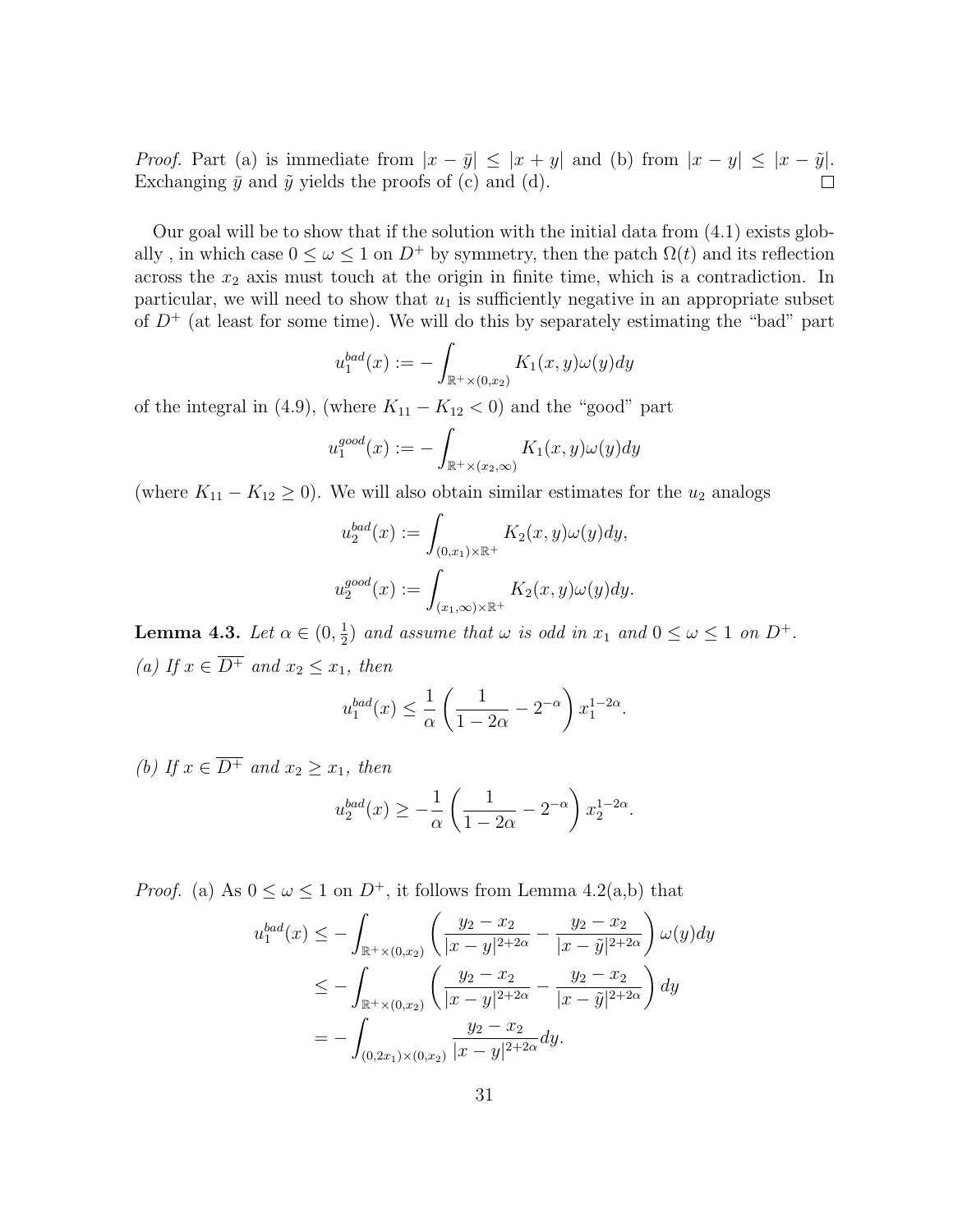The equality holds due to identity

$$
\int_{\mathbb{R}^+\times(0,x_2)}\frac{y_2-x_2}{|x-\tilde{y}|^{2+2\alpha}}dy = \int_{(2x_1,\infty)\times(0,x_2)}\frac{y_2-x_2}{|x-y|^{2+2\alpha}}dy,
$$

that can be verified by a change of variables  $y_1 \mapsto y_1 + 2x_1$ . Now, the change of variables  $z := x - y$ , symmetry, together with the assumption  $x_2 \leq x_1$ , yield

$$
u_1^{bad}(x) \le 2 \int_{(0,x_1)\times(0,x_2)} \frac{z_2}{(z_1^2 + z_2^2)^{1+\alpha}} dz
$$
  
\n
$$
= \frac{1}{\alpha} \int_0^{x_1} \left( \frac{1}{z_1^{2\alpha}} - \frac{1}{(z_1^2 + z_2^2)^{\alpha}} \right) dz_1
$$
  
\n
$$
\le \frac{1}{\alpha (1 - 2\alpha)} x_1^{1 - 2\alpha} - \frac{1}{\alpha} \int_0^{x_1} \frac{1}{(2x_1^2)^{\alpha}} dz_1
$$
  
\n
$$
= \frac{1}{\alpha} \left( \frac{1}{1 - 2\alpha} - 2^{-\alpha} \right) x_1^{1 - 2\alpha}.
$$
\n(4.12)

The proof of part (b) is analogous to (a).

In the estimate of the "good" parts of  $u_1, u_2$  we will in addition assume that for some  $x \in D^+$  we have  $\omega = 1$  on the triangle

$$
A(x) := \{ y : y_1 \in (x_1, x_1 + 1) \text{ and } y_2 \in (x_2, x_2 + y_1 - x_1) \},
$$
\n(4.13)

which is depicted in Figure 7. This assumption will feature in the proof of the comparisonprinciple-type result  $K(t) \subseteq \Omega(t)$  (mentioned above) in the next sub-section.



Figure 7: The domain  $A(x)$ .

 $\Box$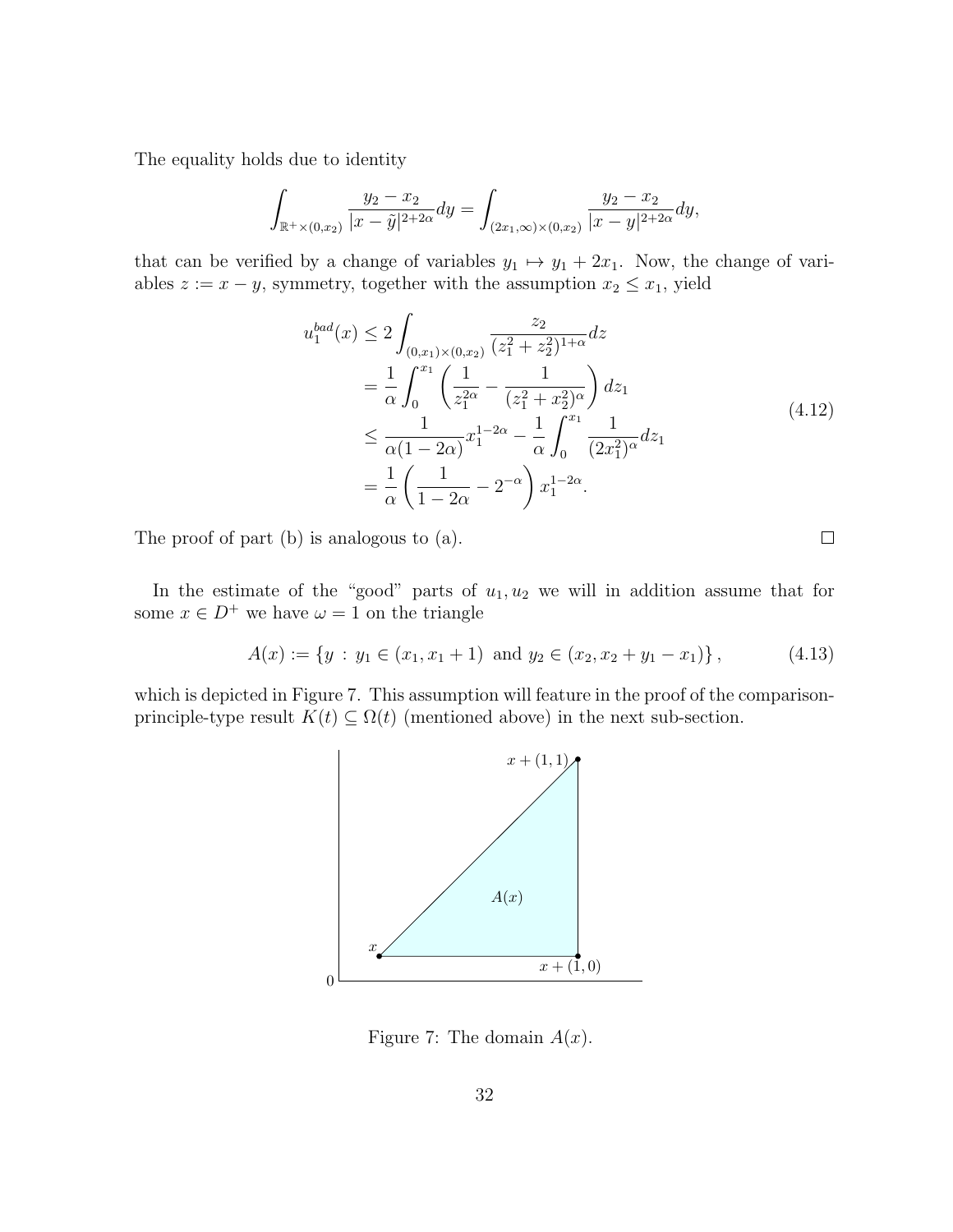**Lemma 4.4.** Let  $\alpha \in (0, \frac{1}{2})$  $\frac{1}{2}$  and assume that  $\omega$  is odd in  $x_1$  and for some  $x \in \overline{D^+}$  we have  $\omega \geq \chi_{A(x)}$  on  $D^+$ , with  $A(x)$  from (4.13). There exists  $\delta_{\alpha} \in (0,1)$ , depending only on  $\alpha$ , such that the following hold.

(a) If  $x_1 \leq \delta_\alpha$ , then

$$
u_1^{good}(x) \le -\frac{1}{6 \cdot 20^{\alpha} \alpha} x_1^{1-2\alpha}.
$$

(b) If  $x_2 \leq \delta_\alpha$ , then

$$
u_2^{good}(x) \ge \frac{1}{5 \cdot 8^{\alpha} \alpha} x_2^{1-2\alpha}.
$$

*Proof.* (a) Using Lemma 4.2(a) and then changing variables  $y_1 \mapsto y_1 + 2x_1$ , we obtain

$$
u_1^{good}(x) \le -\int_{A(x)} \left( \frac{y_2 - x_2}{|x - y|^{2 + 2\alpha}} - \frac{y_2 - x_2}{|x - \tilde{y}|^{2 + 2\alpha}} \right) dy
$$
  
= 
$$
-\int_{A(x)} \frac{y_2 - x_2}{|x - y|^{2 + 2\alpha}} dy + \int_{A(x) + 2x_1 e_1} \frac{y_2 - x_2}{|x - y|^{2 + 2\alpha}} dy,
$$
(4.14)

with  $e_1 := (1, 0)$ . Since the last two integrands are the same, after a cancellation due to the opposite signs we obtain

$$
u_1^{good}(x) \le -\underbrace{\int_{A_1} \frac{y_2 - x_2}{|x - y|^{2 + 2\alpha}} dy}_{T_1} + \underbrace{\int_{A_2} \frac{y_2 - x_2}{|x - y|^{2 + 2\alpha}} dy}_{T_2},
$$

with the domains

$$
A_1 := \{ y : y_2 \in (x_2, x_2 + 1) \text{ and } y_1 \in (x_1 + y_2 - x_2, 3x_1 + y_2 - x_2) \},
$$
  

$$
A_2 := (x_1 + 1, 3x_1 + 1) \times (x_2, x_2 + 1)
$$

illustrated in Figure 8. Since for  $y \in A_2$  we have  $y_2 - x_2 \leq 1 \leq |x - y|$ , we obtain

$$
T_2 \le |A_2| = 2x_1.
$$

To control  $T_1$ , we first note that its integrand is positive, so we can get a lower bound on  $T_1$  by only integrating over  $A'_1 := A_1 \cap [\mathbb{R} \times (x_2 + 2x_1, \infty)]$ . For  $y \in A'_1$  we have

$$
y_2 - x_2 \ge \frac{1}{2}(y_1 - x_1),
$$

which yields

$$
\sqrt{5}(y_2 - x_2) \ge |x - y|.
$$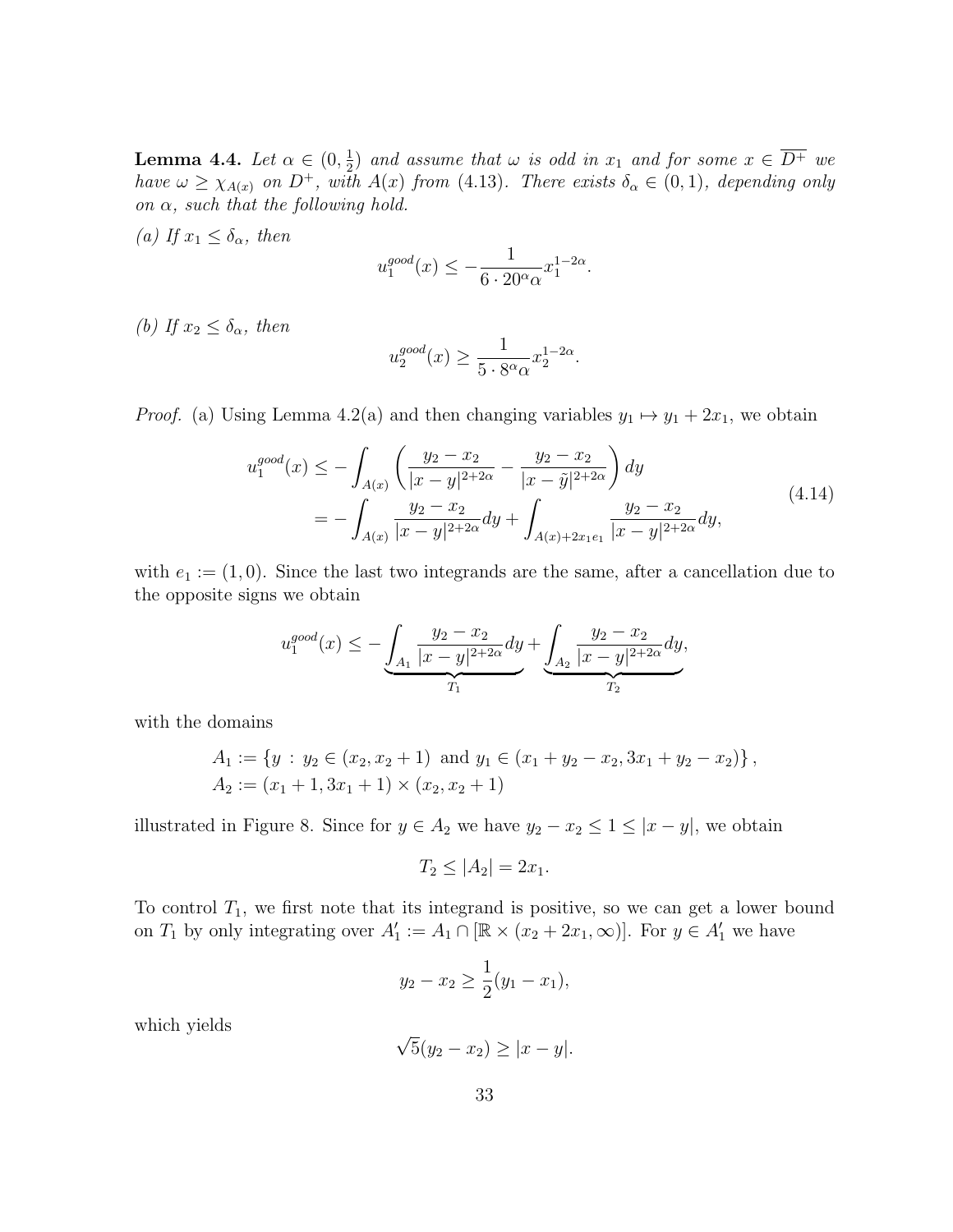

Figure 8: The domains  $A_1$  and  $A_2$ .

This gives

$$
T_1 \ge 5^{-1-\alpha} \int_{A'_1} (y_2 - x_2)^{-(1+2\alpha)} dy
$$
  
=  $5^{-1-\alpha} 2x_1 \int_{x_2+2x_1}^{x_2+1} (y_2 - x_2)^{-(1+2\alpha)} dy_2$  (4.15)  
=  $\frac{1}{5^{1+\alpha} \alpha} x_1 [(2x_1)^{-2\alpha} - 1].$ 

Putting the estimates for  $T_1$  and  $T_2$  together yields

$$
u_1^{good}(x) \le -\left[\frac{1}{5 \cdot 20^{\alpha} \alpha} - \left(\frac{1}{5^{1+\alpha} \alpha} + 2\right) x_1^{2\alpha}\right] x_1^{1-2\alpha}.\tag{4.16}
$$

The result now follows for some small enough  $\delta_{\alpha} > 0$ .

(b) Using Lemma 4.2(c) and then the change of variables  $y_2 \mapsto y_2 + 2x_2$ , we obtain

$$
u_2^{good}(x) \ge \int_{A(x)} \left( \frac{y_1 - x_1}{|x - y|^{2 + 2\alpha}} - \frac{y_1 - x_1}{|x - \bar{y}|^{2 + 2\alpha}} \right) dy
$$
  
= 
$$
\int_{A(x)} \frac{y_1 - x_1}{|x - y|^{2 + 2\alpha}} dy - \int_{A(x) + 2x_2 e_2} \frac{y_1 - x_1}{|x - y|^{2 + 2\alpha}} dy,
$$
 (4.17)

with  $e_2 := (0, 1)$ . Since the last two integrands are the same, after a cancellation due to the opposite signs we obtain

$$
u_2^{good}(x) \ge \int_{B_1} \frac{y_1 - x_1}{|x - y|^{2 + 2\alpha}} dy - \int_{B_2} \frac{y_1 - x_1}{|x - y|^{2 + 2\alpha}} dy,
$$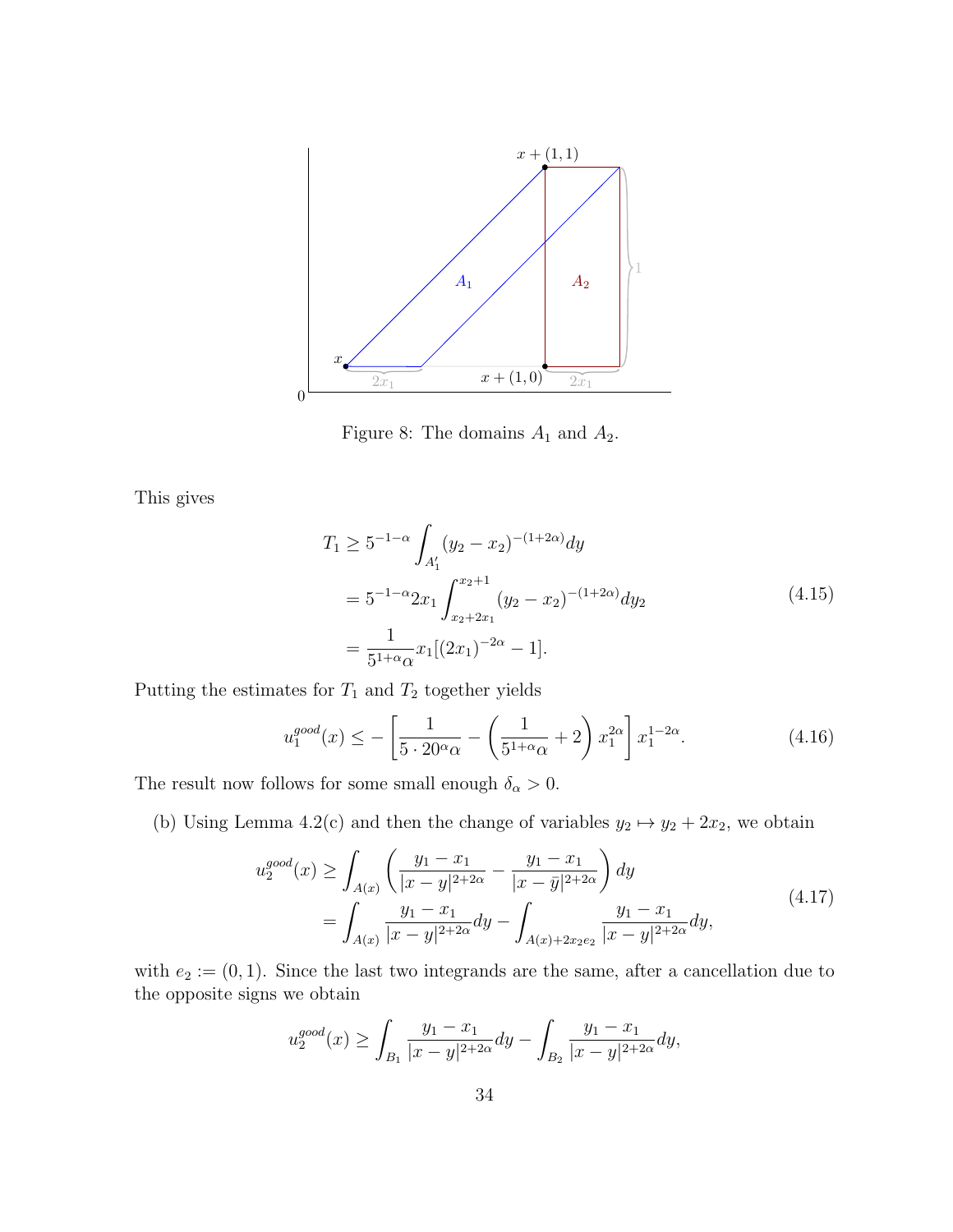with the domains

$$
B_1 := (x_1, x_1 + 1) \times (x_2, 3x_2),
$$
  
\n
$$
B_2 := \{ y : y_1 \in (x_1, x_1 + 1) \text{ and } y_2 \in (x_2 + y_1 - x_1, 3x_2 + y_1 - x_1) \}
$$

illustrated in Figure 9. The change of variables  $y_2 \mapsto y_2 - (y_1 - x_1)$  in the second integral



Figure 9: The domains  $B_1$  and  $B_2$ .

then yields

$$
u_2^{good}(x) \ge \int_{B_1} \left( \frac{y_1 - x_1}{|x - y|^{2 + 2\alpha}} - \frac{y_1 - x_1}{|x - (y_1, y_2 + y_1 - x_1)|^{2 + 2\alpha}} \right) dy.
$$

Since the integrand is positive, and for  $y \in (x_1 + 2x_2, x_1 + 1) \times (x_2, 3x_2)$  we have  $|x - (y_1, y_2 + y_1 - x_1)|^2 = 2|x - y|^2 + (y_2 - x_2)[2(y_1 - x_1) - (y_2 - x_2)] > 2|x - y|^2$ 

due to  $y_1 - x_1 > 2x_2 > y_2 - x_2 > 0$ , it follows that

$$
u_2^{good}(x) \ge (1 - 2^{-1-\alpha}) \int_{(x_1 + 2x_2, x_1 + 1) \times (x_2, 3x_2)} \frac{y_1 - x_1}{|x - y|^{2+2\alpha}} dy.
$$

On this domain of integration we have  $y_1 - x_1 \geq \frac{1}{\sqrt{2}}$  $\frac{1}{2}|x-y|$ , so  $1-2^{-1-\alpha} \ge \frac{1}{2}$  $\frac{1}{2}$  shows

$$
u_2^{good}(x) \ge 2^{-2-\alpha} \int_{(x_1+2x_2, x_1+1)\times(x_2, 3x_2)} (y_1 - x_1)^{-1-2\alpha} dy
$$
  
=  $2^{-1-\alpha} x_2 \int_{x_1+2x_2}^{x_1+1} (y_1 - x_1)^{-1-2\alpha} dy_1$   
=  $\left[ \frac{1}{4 \cdot 8^{\alpha} \alpha} - \frac{1}{2^{2+\alpha} \alpha} x_2^{2\alpha} \right] x_2^{1-2\alpha}.$  (4.18)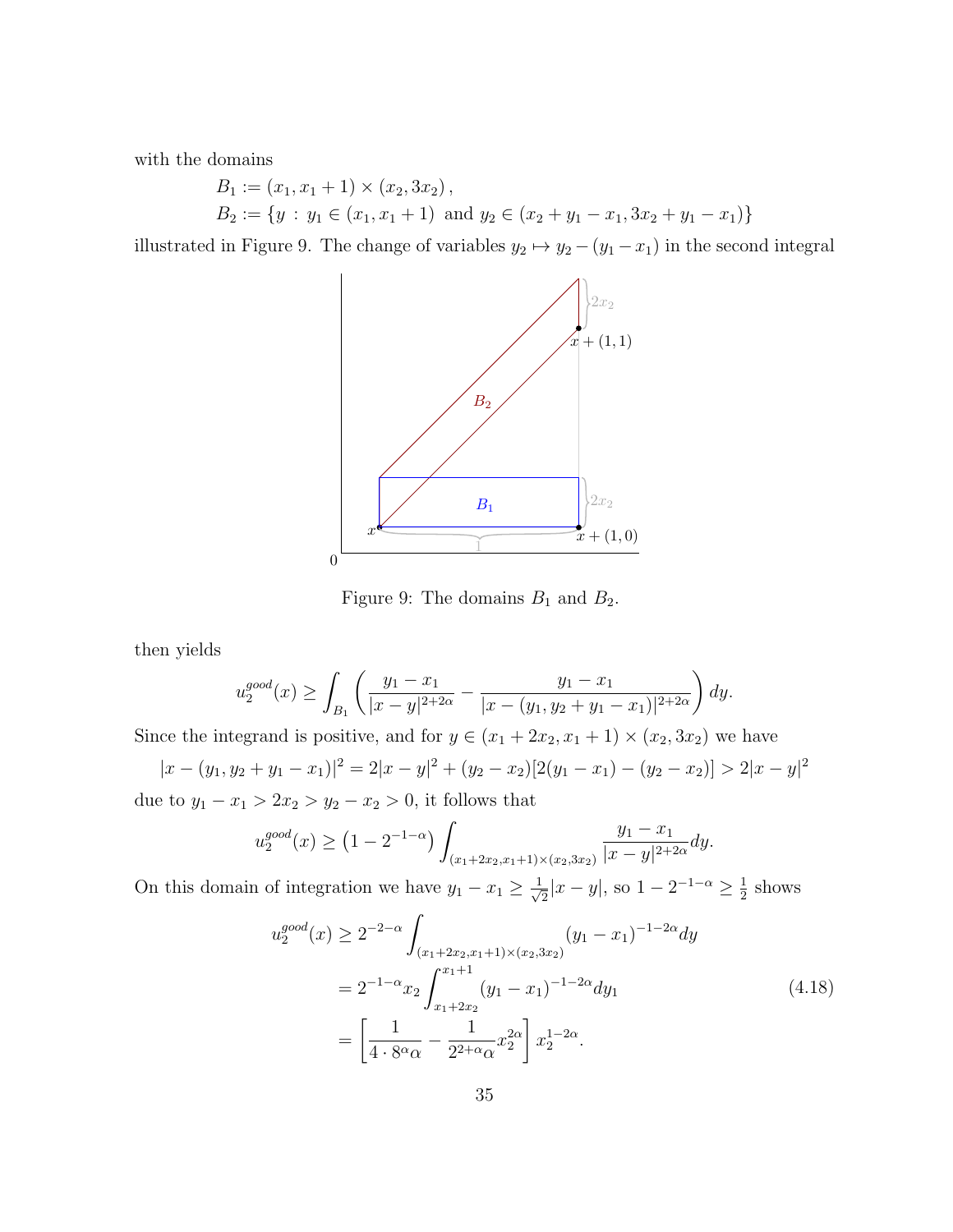The result now follows for some small enough  $\delta_{\alpha} > 0$ .

The last two lemmas combine to the following result for small  $\alpha$ .

**Proposition 4.5.** Let  $\alpha \in (0, \frac{1}{24})$  and assume that  $\omega$  is odd in  $x_1$  and for some  $x \in \overline{D^+}$ we have  $\chi_{A(x)} \leq \omega \leq 1$  on  $D^+$ , with  $A(x)$  from (4.13). Then there exists  $\delta_{\alpha} \in (0,1)$ , depending only on  $\alpha$ , such that the following hold.

(a) If  $x_2 \leq x_1 \leq \delta_\alpha$ , then

$$
u_1(x) \le -\frac{1}{50\alpha}x_1^{1-2\alpha}.
$$

(b) If  $x_1 \leq x_2 \leq \delta_{\alpha}$ , then

$$
u_2(x) \ge \frac{1}{50\alpha} x_2^{1-2\alpha}.
$$

*Proof.* (a) This is immediate from the last two lemmas and  $u_1 = u_1^{bad} + u_1^{good}$  because

$$
-\frac{1}{6\cdot 20^{\alpha}} + \left(\frac{1}{1-2\alpha} - 2^{-\alpha}\right)
$$

is increasing in  $\alpha$  and its value for  $\alpha = \frac{1}{24}$  is less than  $-1/50$ .

(b) Since  $5 \cdot 8^{\alpha} < 6 \cdot 20^{\alpha}$ , this is analogous to (a).

### 4.2 The finite time singularity analysis

Let us now return to the setting from the beginning of this section. The initial condition we consider is odd in  $x_1$ , and the resulting unique  $H^3$  patch solution is also odd. We will run the blow-up argument in the class of the less regular  $C^{1,\gamma}$  patch solutions to  $(1.1)-(1.2)$ , and show that any such solution either has a finite maximal time of existence (i.e., loss of existence) or stops being odd (i.e., loss of uniqueness). Of course, the latter cannot happen for the  $H^3$  patch solution.

**Theorem 4.6.** Let  $\alpha \in (0, \frac{1}{24})$  and  $\epsilon > 0$  be small enough. Let  $\omega(\cdot, 0)$  be given by (4.1), with a bounded open  $\Omega_0 \subseteq \overline{D^+}$  such that  $(2\epsilon,3) \times (0,3) \subseteq \Omega_0 \subseteq (\epsilon,4) \times (0,4)$  and  $\partial \Omega_0$  is a smooth simple closed curve. Then for any  $\gamma > \frac{2\alpha}{1-2\alpha}$ , there is no odd-in- $x_1$   $C^{1,\gamma}$  patch solution  $\omega$  to (1.1)-(1.2) on any interval  $[0, T')$  with  $T' > 50(3\epsilon)^{2\alpha}$ .

This immediately yields Theorem 1.3 because the (local)  $H^3$  solution for this initial condition is odd in  $x_1$  (due to of its uniqueness), and it is  $C^{1,\gamma}$  for each  $\gamma \in (0,1]$ .

 $\Box$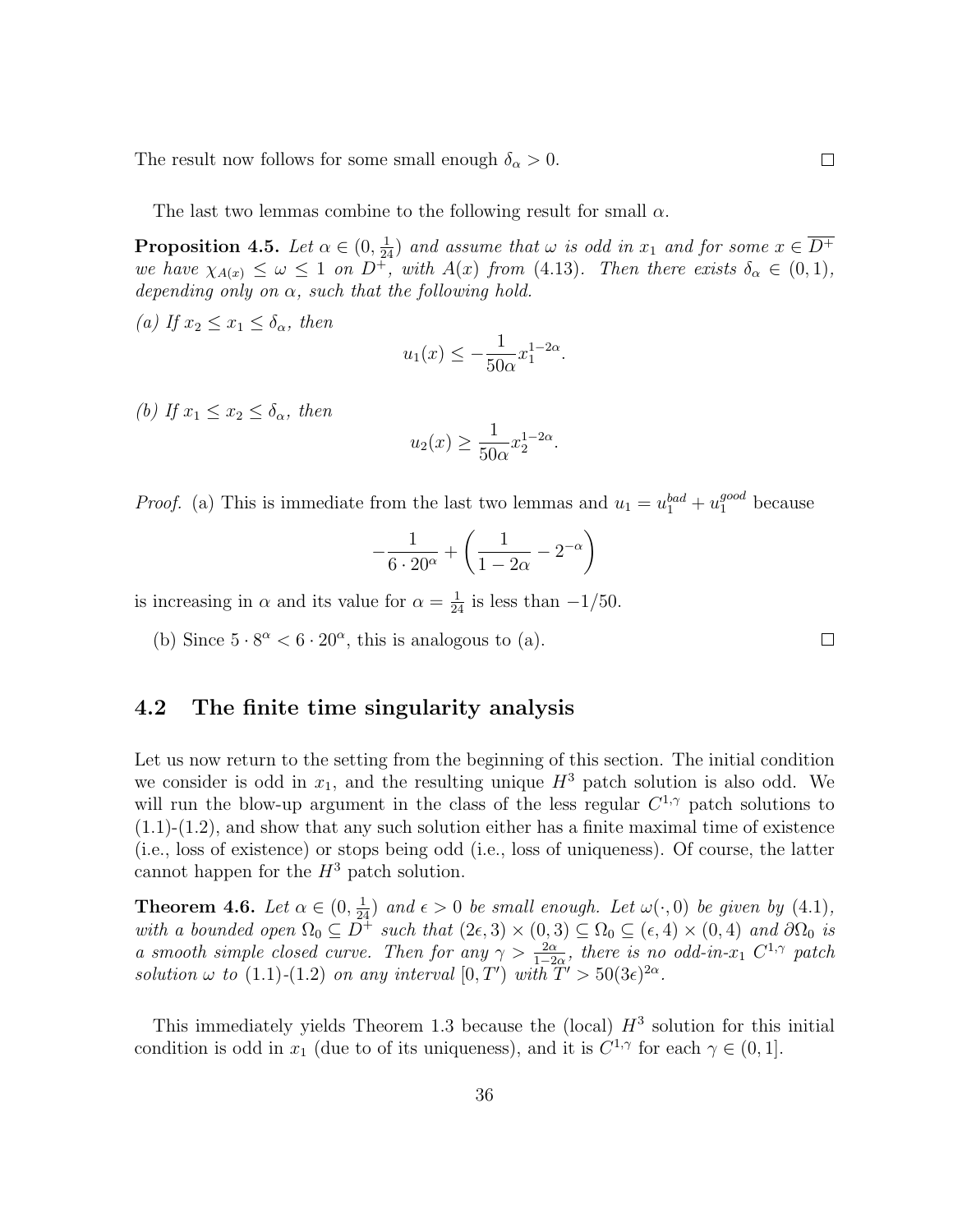*Proof.* Let us assume that such a solution exists and let  $T, X(t), K(t)$  be from (4.3)-(4.5). The solution then has the form (4.2), and we will show that  $K(t) \subseteq \Omega(t)$  for each  $t \in [0, T]$ . This is a contradiction because then the patches  $\Omega(T)$  and  $\Omega(T)$  touch at 0.

As  $|\Omega(t)| = |\Omega_0| \le 16$ , Lemma 4.1 implies

$$
||u(\cdot,t)||_{L^{\infty}} \le 100 \tag{4.19}
$$

for all  $t \in [0, T]$ . Since  $\partial \Omega(t)$  is continuous in  $t \in [0, T]$  with respect to the Hausdorff distance of sets, the lemma also shows that u is continuous on  $\bar{D} \times [0, T]$ .

Consider  $\delta_{\alpha} \in (0, 1)$  from Proposition 4.5 and let the constant  $\epsilon$  in (4.3) satisfy

$$
\epsilon \le \frac{\delta_\alpha^{1/2\alpha}}{3 \cdot 100^{1/\alpha}}.
$$

We know from (4.19) that the function  $f(t) := \text{dist}(D^+ \setminus \overline{\Omega(t)}, K(t))$  is continuous on [0, T]. Hence, if  $K(t)$  is not contained in  $\Omega(t)$  at some  $t \in [0, T]$ , then there is the first time  $t_0 \in [0, T]$  such that  $f(t_0) = 0$ . As  $f(0) \ge \epsilon > 0$ , we have  $t_0 > 0$  and  $K(t_0) \subseteq \Omega(t_0)$ .

Let us assume that such  $t_0$  exists and let

$$
\Omega_3 := (\delta_\alpha, \frac{5}{2}) \times (0, \frac{5}{2}).
$$

Then  $T \leq 200^{-1} \delta_{\alpha}$ , the estimate (4.19), and  $2\epsilon < \frac{1}{2} \delta_{\alpha} < \frac{1}{2}$  $rac{1}{2}$  imply

$$
[D^+\setminus \overline{\Omega(t_0)}] \cap \Omega_3 = \emptyset,
$$

where we also used that symmetry and Theorem 2.3 yield

$$
D^{+} \setminus \overline{\Omega(t)} = \Phi_{t}(D^{+} \setminus \overline{\Omega(0)}) \tag{4.20}
$$

for any  $t \in [0, T]$ . As  $t_0$  is the first time with  $f(t_0) = 0$ , it follows that there exists some

$$
x \in \partial [D^+ \setminus \overline{\Omega(t_0)}] \cap [I_1 \cup I_2], \tag{4.21}
$$

where  $I_1 = \{X(t_0)\}\times [0, X(t_0))$  and  $I_2$  is the closed straight segment connecting the points  $(X(t_0), X(t_0))$  and  $(\delta_\alpha, \delta_\alpha)$  (see Figure 10).

If  $x \in I_1$ , then the triangle  $A(x)$  defined in (4.13) and depicted in Figure 7 satisfies

$$
A(x) \subseteq K(t_0) \subseteq \Omega(t_0)
$$

because

$$
X(t_0) \le 3\epsilon < \delta_\alpha < 1.
$$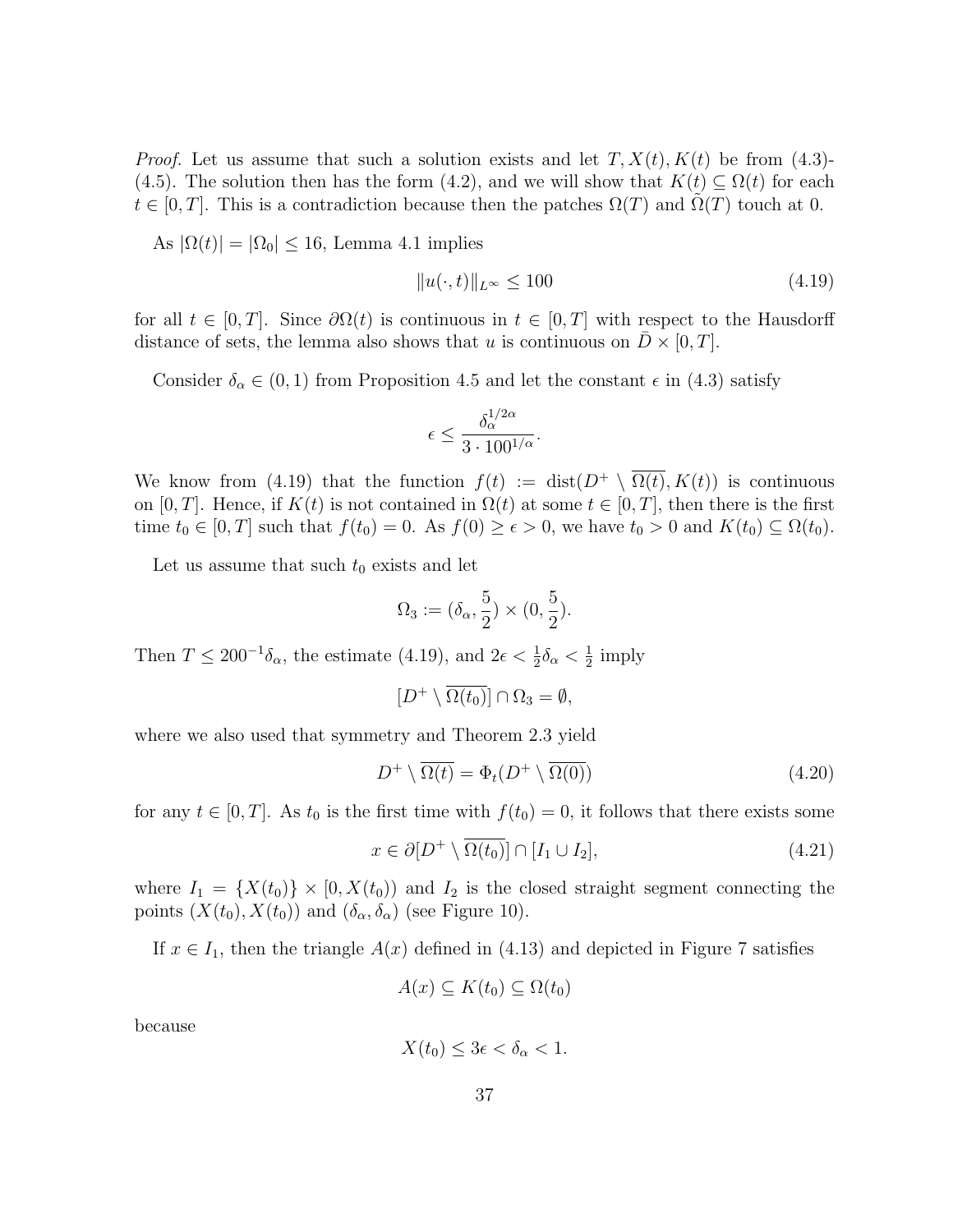

Figure 10: The segments  $I_1$  and  $I_2$  and the sets  $\Omega_3$  and  $K(t_0)$ .

Hence Proposition 4.5(a) and  $x_1 = X(t_0)$  yield

$$
u_1(x, t_0) \le -\frac{1}{50\alpha} x_1^{1-2\alpha} < -\frac{1}{100\alpha} x_1^{1-2\alpha} = X'(t_0).
$$

Since

$$
\Phi_{t_0}(D^+\setminus\overline{\Omega(0)})\cap B(x,r)\neq\emptyset
$$

for any  $r > 0$  and u is continuous, it follows from this and (4.19) that for any sufficiently small  $s \in (0, \frac{1}{100}[X(t_0) - x_2])$  we have

$$
\Phi_{t_0-s}(D^+\setminus\overline{\Omega(0)})\cap[(X(t_0-s),2)\times(0,X(t_0))]\neq\emptyset.
$$

From (4.20) and  $(X(t_0 - s), 2) \times (0, X(t_0)) \subseteq K(t_0 - s)$  we now obtain  $f(t_0 - s) = 0$  for these  $s$ , a contradiction with the choice of  $t_0$ .

If now  $x \in I_2$ , so that  $x_1 = x_2 \le \delta_\alpha$ , a similar argument and Proposition 4.5(a,b) yield

$$
(-1)^{j-1}u_j(x,t_0) \le -\frac{1}{50\alpha}x_1^{1-2\alpha} < -\frac{1}{100\alpha}x_1^{1-2\alpha} \le X'(t_0)
$$

for  $j = 1, 2$ , and thus

$$
\Phi_{t_0-s}(D^+\setminus\overline{\Omega(0)})\cap[(x_1+X(t_0-s)-X(t_0),2)\times(0,x_1-X(t_0-s)+X(t_0))]\neq\emptyset
$$

for all small enough  $s > 0$ . We again obtain a contradiction because  $X(t_0) \le x_1 = x_2$ <br>implies  $(x_1 + X(t_0 - s) - X(t_0), 2) \times (0, x_1) \subset K(t_0 - s)$ . implies  $(x_1 + X(t_0 - s) - X(t_0), 2) \times (0, x_1) \subseteq K(t_0 - s)$ .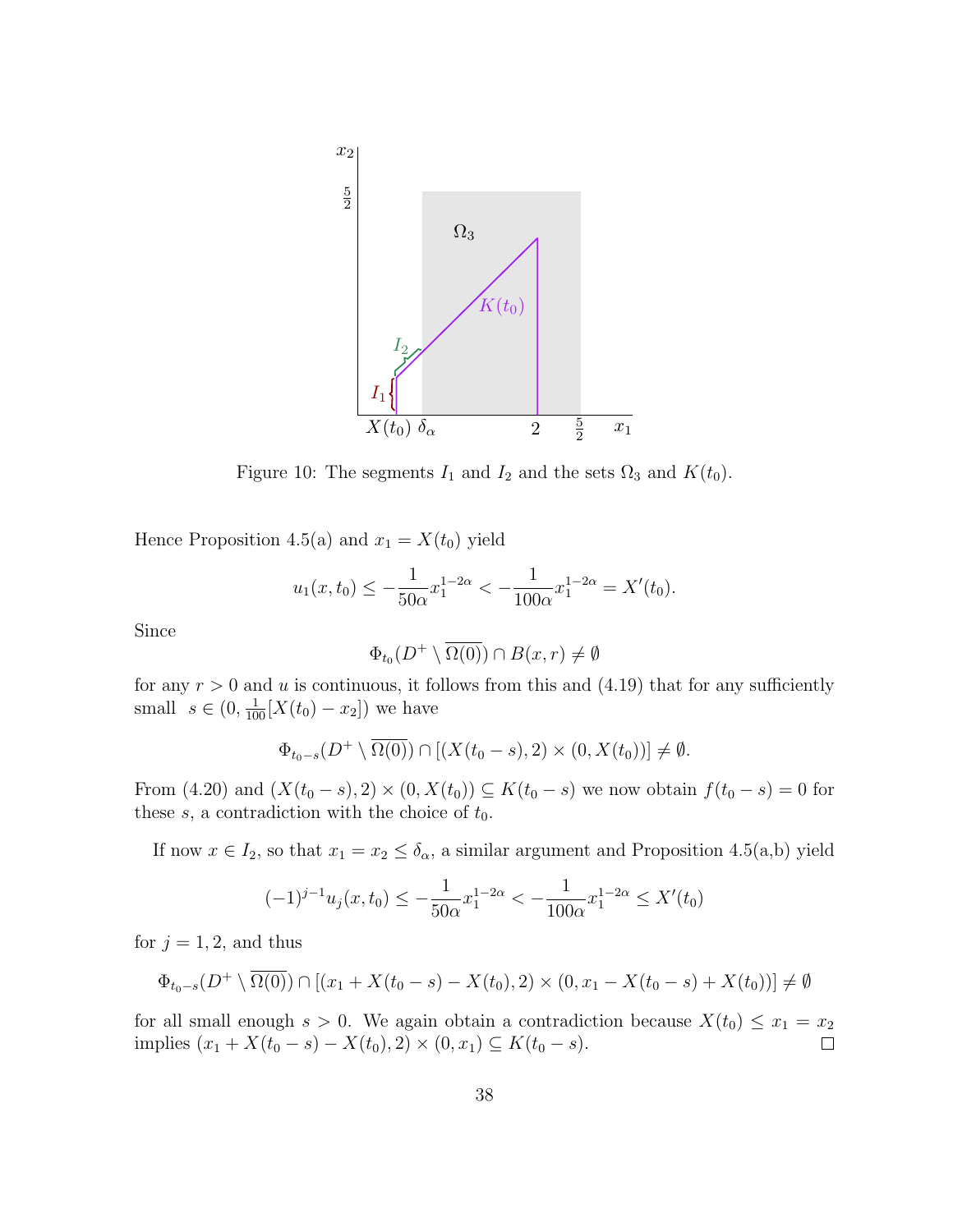# References

- [1] A. Bertozzi and P. Constantin, Global regularity for vortex patches, Comm. Math. Phys., 152 (1993), 19–28
- [2] T. Buttke, The observation of singularities in the boundary of patches of constant vorticity, Physics of Fluids A: Fluid Dynamics 1(1989), 1283–1285
- [3] L. Caffarelli and A. Vasseur, Drift diffusion equations with fractional diffusion and the quasi-geostrophic equation. Ann. of Math.  $171$  (2010), no. 3, 1903–1930
- [4] A. Castro, D. Córdoba, C. Fefferman, F. Gancedo and M. López-Fernández, Rayleigh-Taylor breakdown for the Muskat problem with applications to water waves, Ann. of Math. (2) 175 (2012), no. 2, 909–948
- [5] A. Castro, D. Córdoba, C. Fefferman, F. Gancedo and J. Gómez-Serrano, Finite time singularities for the free boundary incompressible Euler equations, Ann. of Math. (2) 178 (2013), no. 3, 1061–1134
- [6] D. Chae, P. Constantin, D. Córdoba, F. Gancedo and J. Wu, *Generalized surface* quasi-geostrophic equations with singular velocities, Comm. Pure Appl. Math., 65 (2012), no. 8, 1037–1066
- [7] J.-Y. Chemin, Persistance de structures geometriques dans les fluides incompress*ibles bidimensionnels*, Annales de l'Ecole Normale Supérieure,  $26$  (1993), 1–26.
- [8] K. Choi, T. Hou, A. Kiselev, G. Luo, V. Sverak and Y. Yao, On the finite-time blowup of a 1D model for the 3D axisymmetric Euler equations, preprint arXiv:1407.4776
- [9] P. Constantin, G. Iyer and J. Wu, Global regularity for a modified critical dissipative quasi-geostrophic equation, Indiana Univ. Math. J. 57 (2008), 2681–2692
- [10] P. Constantin, A. Majda and E. Tabak. Formation of strong fronts in the 2D quasigeostrophic thermal active scalar. Nonlinearity, 7 (1994), 1495–1533
- [11] P. Constantin and V. Vicol, Nonlinear maximum principles for dissipative linear nonlocal operators and applications. Geom. Funct. Anal. 22 (2012), 1289–1321
- [12] P. Constantin, A. Tarfulea and V. Vicol, Long time dynamics of forced critical SQG, Commun. Math. Phys., to appear
- [13] A. Córdoba, D. Córdoba and F. Gancedo, *Interface evolution: the Hele-Shaw and* Muskat problems, Ann. of Math. 173 (2011), no. 1, 477–542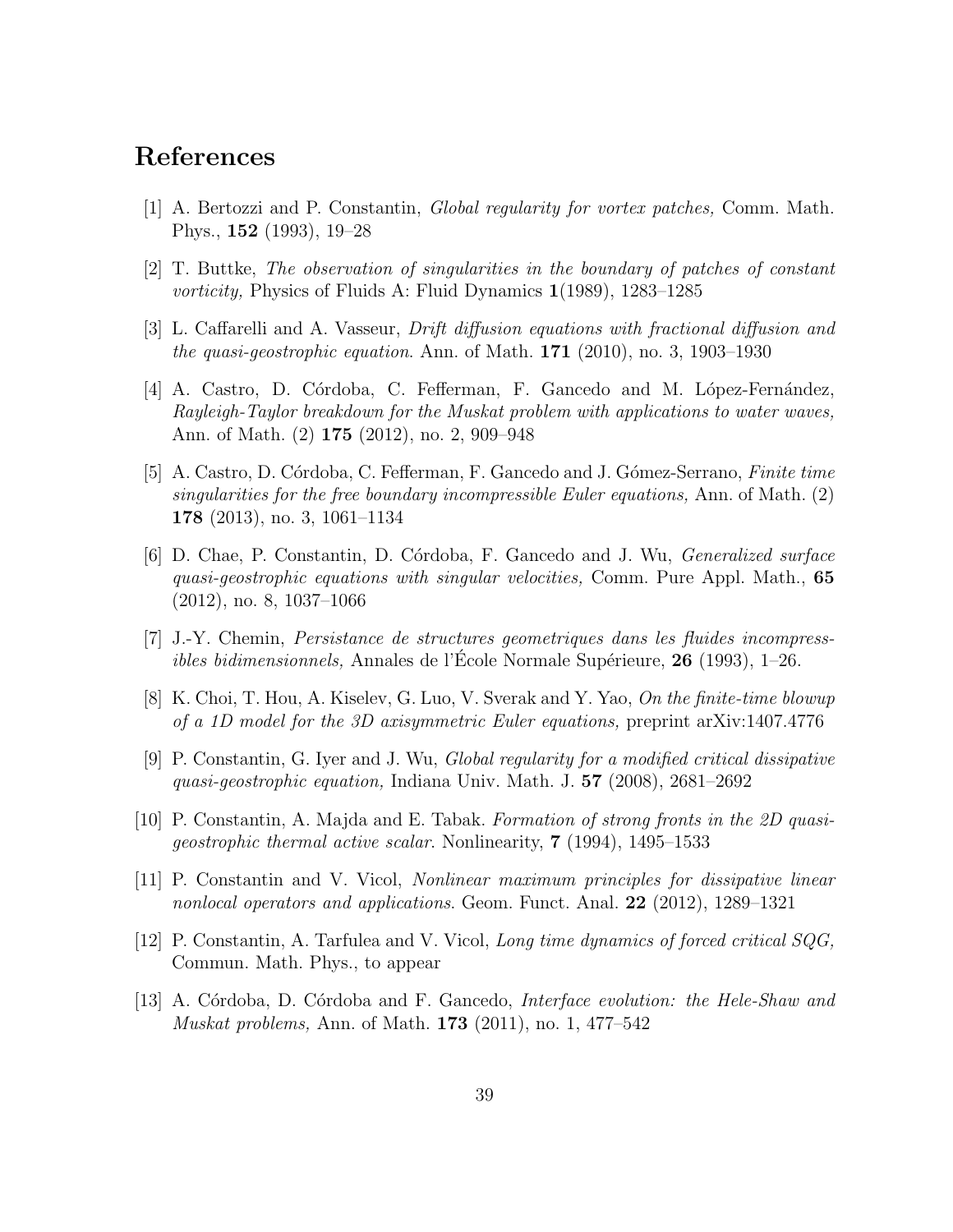- $[14]$  D. Cordoba, Nonexistence of simple hyperbolic blow-up for the quasi-geostrophic equation, Ann. of Math., 148 (1998), 1135–1152
- [15] D. Córdoba and C. Fefferman, *Growth of solutions for QG and 2D Euler equations*, Journal of the AMS, 15 (2002), 665–670
- [16] D. Córdoba, M.A. Fontelos, A.M. Mancho, and J.L. Rodrigo, *Evidence of singular*ities for a family of contour dynamics equations, Proc. Natl. Acad. Sci. USA 102 (2005), 5949–5952
- [17] M. Dabkowski, A. Kiselev, L. Silvestre and V. Vicol, Global well-posedness of slightly supercritical active scalar equations, Anal. PDE 7 (2014), no. 1, 43–72
- [18] S. Denisov, Infinite superlinear growth of the gradient for the two-dimensional Euler equation, Discrete Contin. Dyn. Syst. A, 23 (2009), no. 3, 755–764
- [19] S. Denisov, Double-exponential growth of the vorticity gradient for the twodimensional Euler equation, to appear in Proceedings of the AMS
- [20] N. Depauw, Poche de tourbillon pour Euler 2D dans un ouvert `a bord, J. Math. Pures Appl., 78 (1999), 313–351
- [21] D.G. Dritschel and M.E. McIntyre, Does contour dynamics go singular? Phys. Fluids A 2 (1990), 748–753
- [22] D.G. Dritschel and N.J. Zabusky, A new, but flawed, numerical method for vortex patch evolution in two dimensions, J. Comput. Phys. 93 (1991), 481–484
- [23] A. Dutrifoy, On 3D vortex patches in bounded domains, Comm. PDE, 28 (2003), 1237–1263
- [24] R. Finn and D. Gilbarg, Subsonic flows, Commun. Pure and Appl. Math. 10 (1957), 23–63
- [25] F. Gancedo, *Existence for the*  $\alpha$ *-patch model and the QG sharp front in Sobolev* spaces, Adv. Math., 217 (2008), 2569–2598
- [26] F. Gancedo and R. M. Strain, Absence of splash singularities for SQG sharp fronts and the Muskat problem, Proc. Natl. Acad. Sci., 111 (2014), no. 2, 635–639.
- [27] D. Gilbarg and N. Trudinger, Elliptic Partial Differential Equations of Second Order, Springer-Verlag, Berlin Heidelberg 2001
- [28] R. Hardt and L. Simon, Boundary regularity and embedded solutions for the orineted plateau problem, Annals of Math  $110$  (1979), 439–486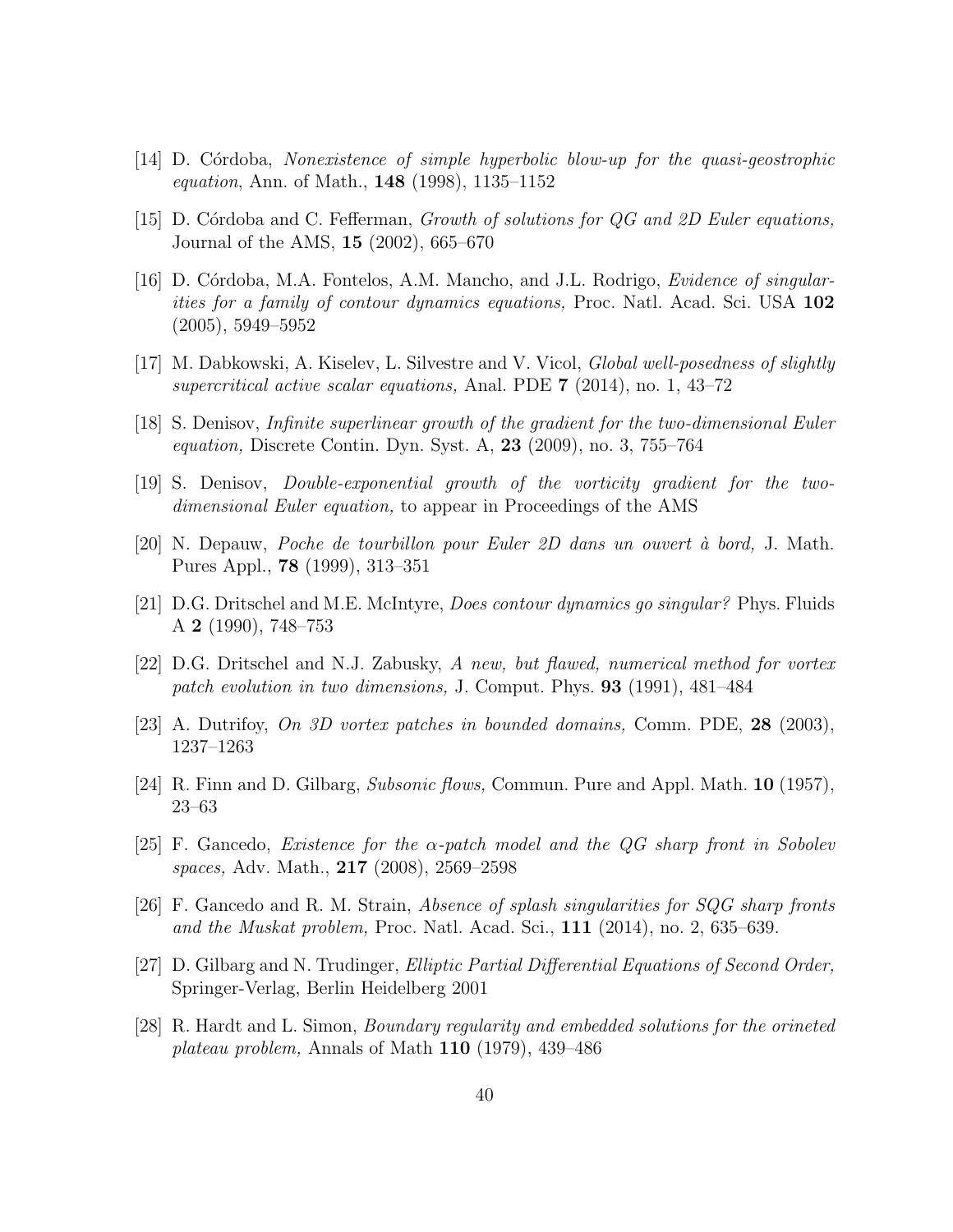- [29] E. Hölder, Über die unbeschränkte Fortsetzbarkeit einer stetigen ebenen Bewegung in einer unbegrenzten inkompressiblen Flüssigkeit, Math. Z. 37 (1933), 727–738
- [30] N. Ju, Existence and uniqueness of the solution to the dissipative 2D quasigeostrophic equations in the Sobolev space, Commun. Math. Phys. 251 (2004), 365– 376
- [31] V. I. Judovic, The loss of smoothness of the solutions of Euler equations with time (Russian), Dinamika Splosn. Sredy, Vyp. 16, Nestacionarnye Problemy Gidrodinamiki, (1974), 71–78, 121
- [32] A. Kiselev and F. Nazarov, A simple energy pump for the periodic 2D surface quasi-geostrophic equation, Proceedings of the Abel Symposium, 2010, preprint arXiv:1106.4591
- [33] A. Kiselev and F. Nazarov, A variation on a theme of Caffarelli and Vasseur. Zap. Nauchn. Sem. POMI 370 (2010), 58–72
- [34] A. Kiselev, F. Nazarov, and A. Volberg, Global well-posedness for the critical 2D dissipative quasi-geostrophic equation. Invent. Math. **167** (2007), no. 3, 445–453
- [35] A. Kiselev and V. Sverak, Small scale creation for solutions of the incompressible two dimensional Euler equation, Annals of Math. 180 (2014), 1205–1220
- [36] A. Kiselev, Y. Yao, and A. Zlatoš, *Local regularity for the modified SQG patch* equation, preprint
- [37] G. Luo and T.Y. Hou, Potentially singular solutions of the 3D axisymmetric Euler equations, Proc. Natl. Acad. Sci. U.S.A. 111 (2014), 12968–12973.
- [38] G. Luo and T.Y. Hou, Toward the finite-time blowup of the 3D axisymmetric Euler equations: a numerical investigation, Multiscale Model. Simul. 12 (2014) 1722–1776.
- [39] A. Majda, Vorticity and the mathematical theory of incompressible fluid flow, Comm. Pure Appl. Math. 39 (1986), 187–220
- [40] A. Majda and A. Bertozzi, Vorticity and Incompressible Flow, Cambridge University Press, 2002
- [41] A. Mancho, Numerical studies on the self-similar collapse of the alpha-patches problem, preprint arXiv:0902.0706
- [42] C. Marchioro and M. Pulvirenti, Mathematical Theory of Incompressible Nonviscous Fluids, Springer-Verlag, New York-Heidelberg, 1994